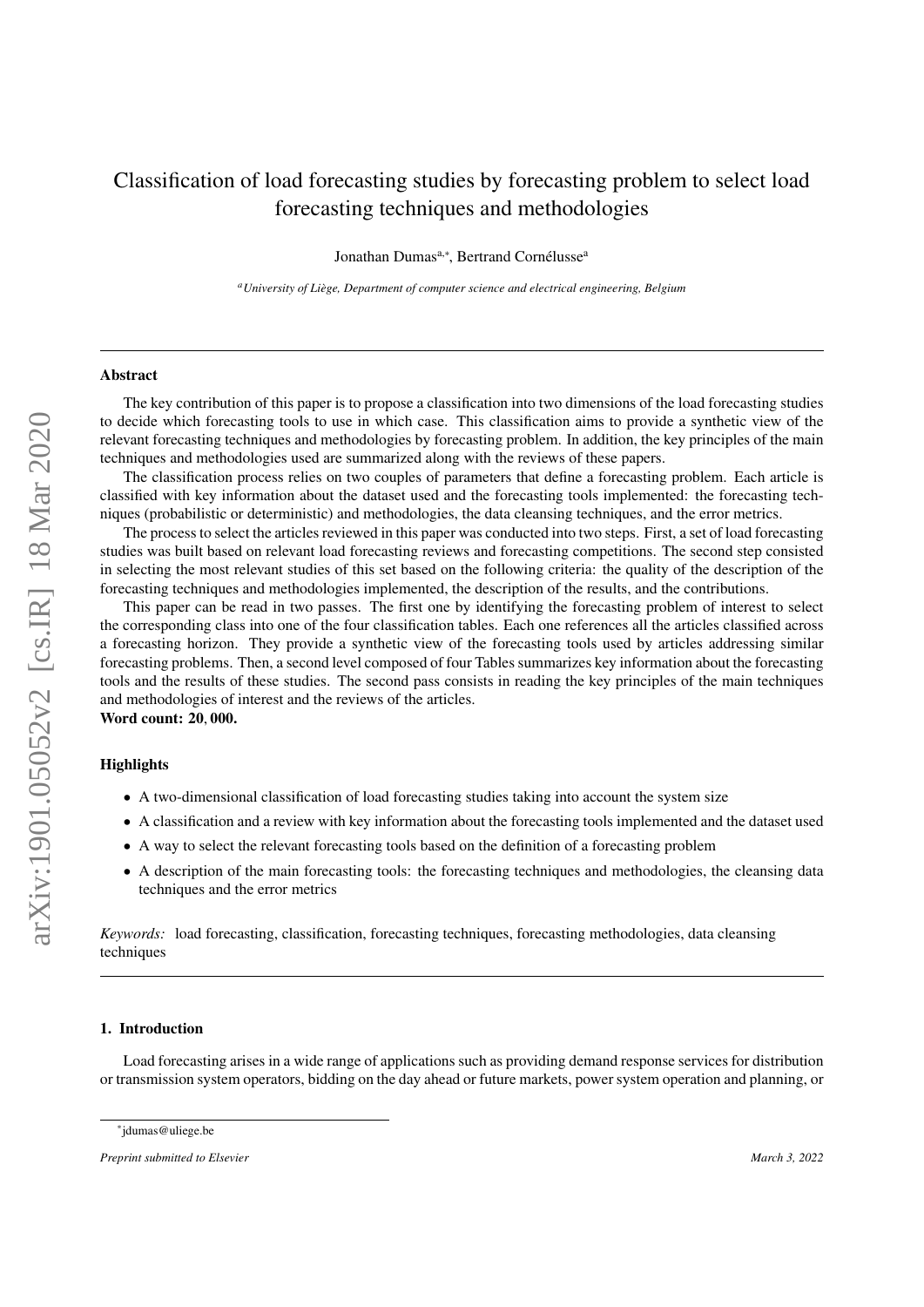<span id="page-1-0"></span>energy policies. Each application is specific and requires a dedicated load forecasting model made of several modules, as depicted in Figure [1.](#page-1-0) The methodology to build a forecasting model is similar to the one required to solve a data science problem. The first step consists in understanding and formulating the problem: what is the application? What are the targets? This step should determine the forecasting horizon  $H_T$ , the temporal resolution  $\Delta_t$ , the system size  $H_L$ , and the spatial resolution ∆*<sup>L</sup>* of the forecasting model. The second step consists in identifying, collecting, cleaning, and storing the data. The exploration and the analysis of the data are prerequisites for the next step to identify the relevant forecasting tools, the forecasting technique (FT), and the forecasting methodology (FM). The last step is the identification of the Error Metrics (EM) to assess the forecast vector  $\hat{y}_{t}$ .



Figure 1: Forecasting model and process.

As mentioned above, the identification and selection of the relevant forecasting tools is problem dependent. Although the load forecasting literature is composed of several review papers, it is difficult to identify similar forecasting problems as there is no standard problem classification. However, most of the time the forecasting processes are classified based on the forecasting horizon, from very short-term to long-term, and by their deterministic or probabilistic nature. Tzafestas and Tzafestas [\[1\]](#page-24-0) review four classes of machine learning techniques for short-term load forecasting. Alfares and Nazeeruddin [\[2\]](#page-24-1) review nine forecasting techniques and mentioned the horizon based classification but did not use it. Hong and Fan [\[3\]](#page-24-2) review probabilistic forecasting across all forecasting horizons, and provide an overview of representative load forecasting techniques, methodologies and criteria to evaluate probabilistic forecasts. The spatial dimension is mentioned in the introduction with hierarchical load forecasting from the household level to the corporate level, across all forecasting horizons. However, it is considered as a separated topic and the spatial criterion is not combined with the horizon criterion. Van der Meer et al. [\[4\]](#page-24-3) review the probabilistic load and PV forecasting techniques and performance metrics by using the forecasting horizon criterion. One of the objectives of this review is to find a common ground between probabilistic load and PV forecasting to address the problem of net demand forecasting. Deb et al. [\[5\]](#page-24-4) review nine popular forecasting techniques and hybrid models, consisting in combination of two or more of these techniques, for load forecasting. A qualitative and quantitative comparative analysis of these techniques is conducted. The comparison of the pros and cons for each technique and the summary of the novelties brought by the hybrid models are useful to assess their potential. However, there is no classification across temporal or spatial dimensions. These reviews provide useful references of load forecasting studies tackling deterministic or probabilistic forecasting problems along with information about forecasting methodologies and performance metrics. However, the spatial dimension is not taken into account and there is not a synthetic view of the studies classified with the key forecasting tools.

To overcome this difficulty, this review adds the spatial dimension to the classification process to take into account the system size and describes, for each selected study, the forecasting techniques and methodologies implemented. The classification process is based on the definition of a forecasting problem with two couples of parameters. A temporal couple with the forecasting horizon and the resolution. A load couple with the system size and the load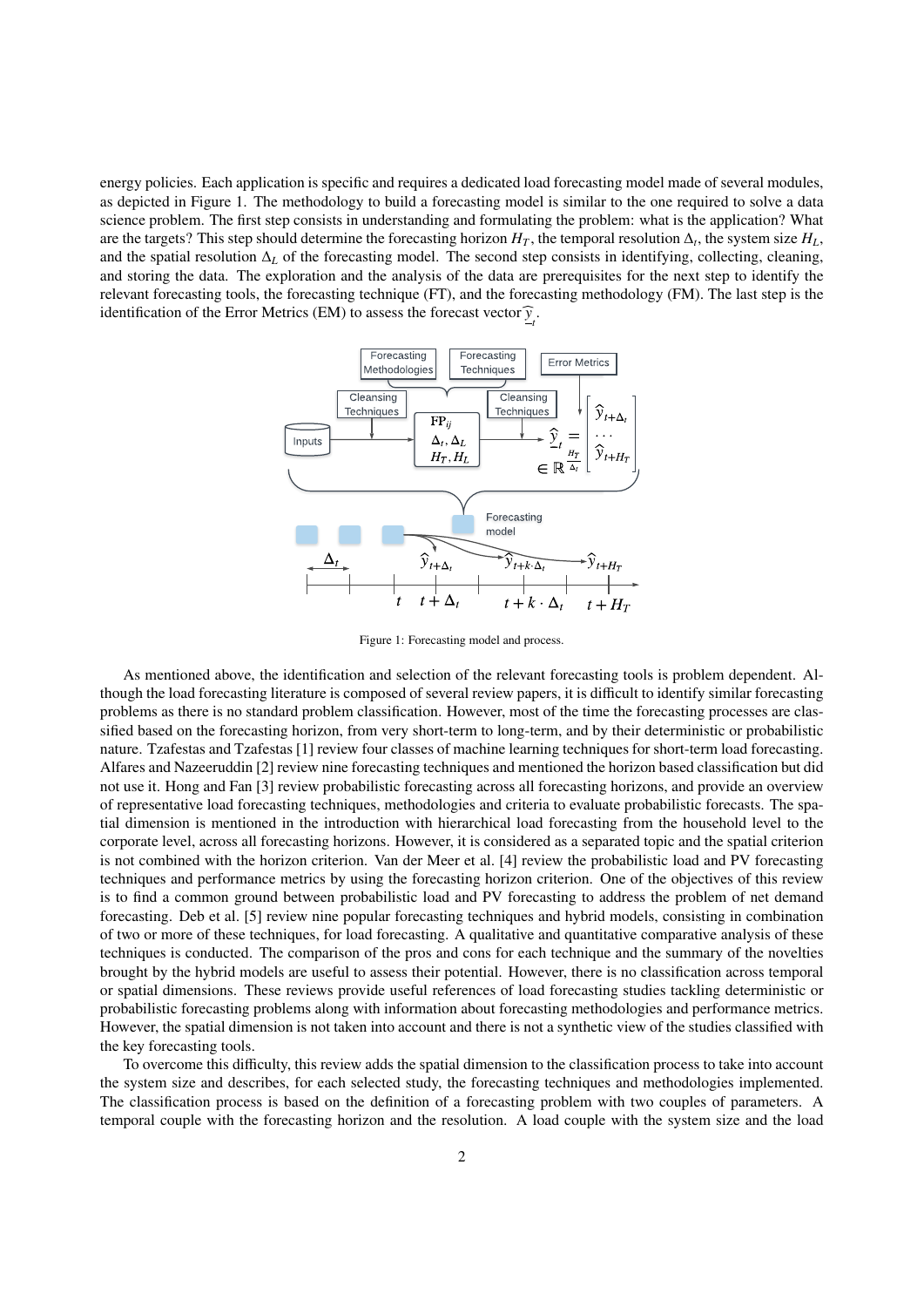<span id="page-2-0"></span>resolution. Each study reviewed is classified into a forecasting problem with key information about the forecasting tools implemented and the dataset used as shown on Figure [2.](#page-2-0)



Figure 2: Two-dimensional classifier.

The methodology to use this review is described in Figure [3.](#page-3-0) When the forecasting problem has been identified, it is possible to select the corresponding class  $FP_i$ ,  $1 \le i, j \le 4$  and to refer to the corresponding classification Table *<sup>i</sup>*. With *<sup>i</sup>* <sup>=</sup> <sup>1</sup>, <sup>2</sup>, <sup>3</sup>, 4 corresponding to very short, short, medium, and long-term forecasting. Table *<sup>i</sup>* references all the articles classified across the forecasting horizon class considered *i* with the names of the forecasting techniques and methodologies used. It provides a synthetic view of the forecasting tools used by articles tackling similar forecasting problems. Then, Table 4 + *i* summarizes key information about the forecasting tools and the results of these studies. Finally, Appendix B.i provides the review of these studies.

The more studies are classified the more forecasting techniques and methodologies are extracted by forecasting problem and the easier it should be to select the relevant ones. Indeed, more and more relevant techniques and methodologies should arise naturally from a given forecasting problem. The process to select the articles reviewed in this paper was conducted into two steps. First, a set of load forecasting studies was built based on relevant load forecasting reviews such as Hong and Fan [\[3\]](#page-24-2), Van der Meer et al. [\[4\]](#page-24-3), Deb et al. [\[5\]](#page-24-4), and forecasting competitions such as the Global Energy Forecasting Competitions 2012 and 2014 [\[6,](#page-24-5) [7\]](#page-24-6). These competitions are valuable sources to compare forecasting results from several combinations of forecasting techniques and methodologies as the forecasting problems and the datasets are the same for all the participants. The second step consisted in selecting the most relevant studies of this set based on the following criteria: the quality of the description of the forecasting techniques and methodologies implemented, the description of the results and the contributions. Figure [4b](#page-4-0) provides an overview of the articles classified by forecasting problem. However, almost half of the articles are classified within short and medium-term horizons for small load system. These articles are the top entries of the Global Energy Forecasting Competitions 2012 and 2014. Long-term horizon and medium load system classes have received less interest in the literature. This paper aims at providing a synthetic view of the relevant forecasting tools for a given forecasting problem, and the classification process was limited to keep the document readable. A possible extension is discussed in the conclusion.

This review has three main objectives: classifying the load forecasting studies of the literature into two dimensions leading to a set of sixteen classes; providing for each forecasting problem  $FP_{ij}$  a synthetic view of the relevant forecasting tools (forecasting techniques and methodologies); ease the selection of the relevant forecasting tools to use in which case.

The paper structure is in line with the methodology depicted in Figure [3.](#page-3-0) Section [2](#page-3-1) defines the time and load couples' classification parameters to build the classifier. Section [3](#page-5-0) classifies the reviewed articles by forecasting problem. Tables [1,](#page-5-1) [2,](#page-6-0) [3](#page-7-0) and [4](#page-8-0) provide a synthetic view of the forecasting tools implemented and the datasets used for each article classified. Tables [5,](#page-9-0) [6.1,](#page-10-0) [6.2,](#page-11-0) [7.1,](#page-12-0) [7.2,](#page-13-0) and [8](#page-14-0) summarize key information about the forecasting tools and the results. Section [4](#page-14-1) focuses on the forecasting tools. The forecasting techniques and the methodologies implemented in the articles reviewed are succinctly summarized and references are given for further details. Finally, Section [5](#page-21-0) proposes general guidelines. Notations are provided in [Appendix A.](#page-27-0) The reviews of the studies are in [Appendix B.](#page-28-0) The datasets, data cleansing techniques, and error metrics used are referenced in [Appendix C,](#page-38-0) [Appendix D,](#page-39-0) and [Appendix E.](#page-40-0)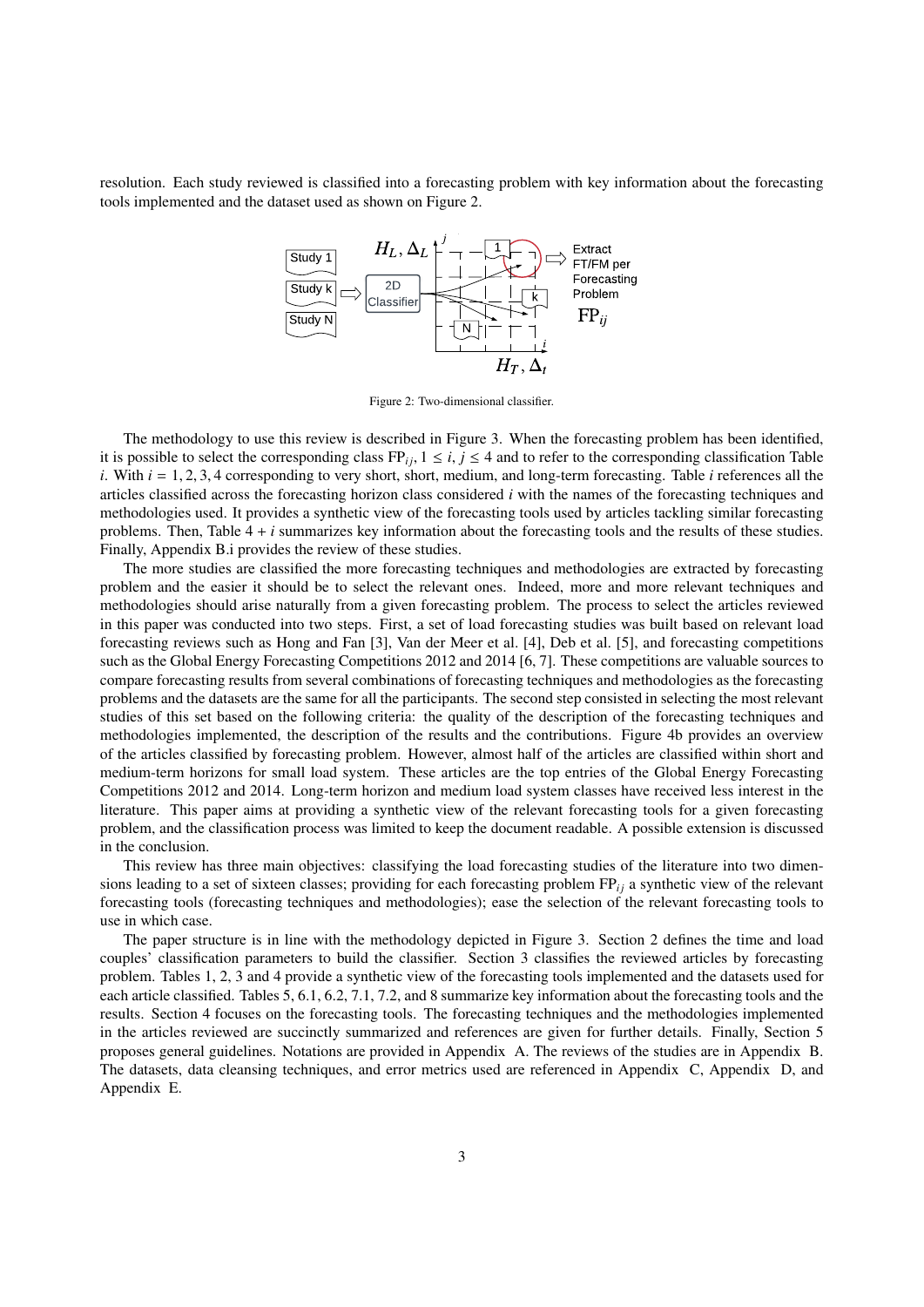<span id="page-3-0"></span>

Figure 3: Methodology to use this review.

#### <span id="page-3-1"></span>2. Load forecasting problem definition

The following subsections define the parameters of a load forecasting problem.

#### *2.1. Temporal forecasting horizon H<sup>T</sup>*

Hong and Fan [\[3\]](#page-24-2) proposed a classification based on the forecast horizon into four categories: very short-term load forecasting (VSTLF), short-term load forecasting (STLF), medium-term load forecasting (MTLF), and long-term load forecasting (LTLF). The cut-off horizons are one day, two weeks, and three years respectively. The cut-off motivations are provided by Hong et al. [\[8\]](#page-24-7) and based on weather, economics and land use information.

The one-day cut-off between very short and short-term load forecasting is related to the temperature sensibility. In very short-term load forecasting, the temperature is relatively stable as the horizon is from a few hours to maximum one day. Thus, load is assumed to be weakly impacted by the temperature and can be forecasted only by its past values. However, depending on the system temperature load sensitivity this cut-off can be discussed. The two weeks cut-off between short and medium-term load forecasting is related to the temperature forecasts unreliability above this horizon. In short-term load forecasting, load is assumed to be affected significantly by the temperature. However, as in very short-term load forecasting, both economics and land use information are relatively stable within this horizon and are not necessarily required. The three years cut-off between medium- and long-term load forecasting is related to the economics forecasts unreliability above this horizon. In medium-term load forecasting, economics is required and predictable, temperature is simulated as no forecasts are reliable and land use is optional as it is stable within this horizon. In long-term load forecasting, temperature and economics are simulated and land use forecasts are used. Above a horizon of five years land use forecasts become unreliable and are simulated.

A cut-off is always questionable as it depends on the system considered and the forecast application. For large systems such as states or regions, forecasts with horizons up to a few years depend on macroeconomic indicators (such as gross domestic product). However, smaller systems, such as microgrids or small industries, depend on other economic indicators with shorter horizons. The choice of a one-year cut-off between medium and long-term load forecasting is done to find a trade-off between large and small systems. For all the other categories, the cut-offs are the same as those provided in Hong et al. [\[8\]](#page-24-7).

#### *2.2. Temporal forecasting resolution* ∆*<sup>t</sup>*

The temporal forecasting resolution is the time interval between each point of a forecast. It should not be confused with the updating resolution that is the time interval at which the forecasts are being updated. A very short-term load forecasting model can be updated each hour whereas a long-term load forecasting model is more likely to be updated monthly or yearly. The updating resolution belongs to the training methodology and is not a classification criterion.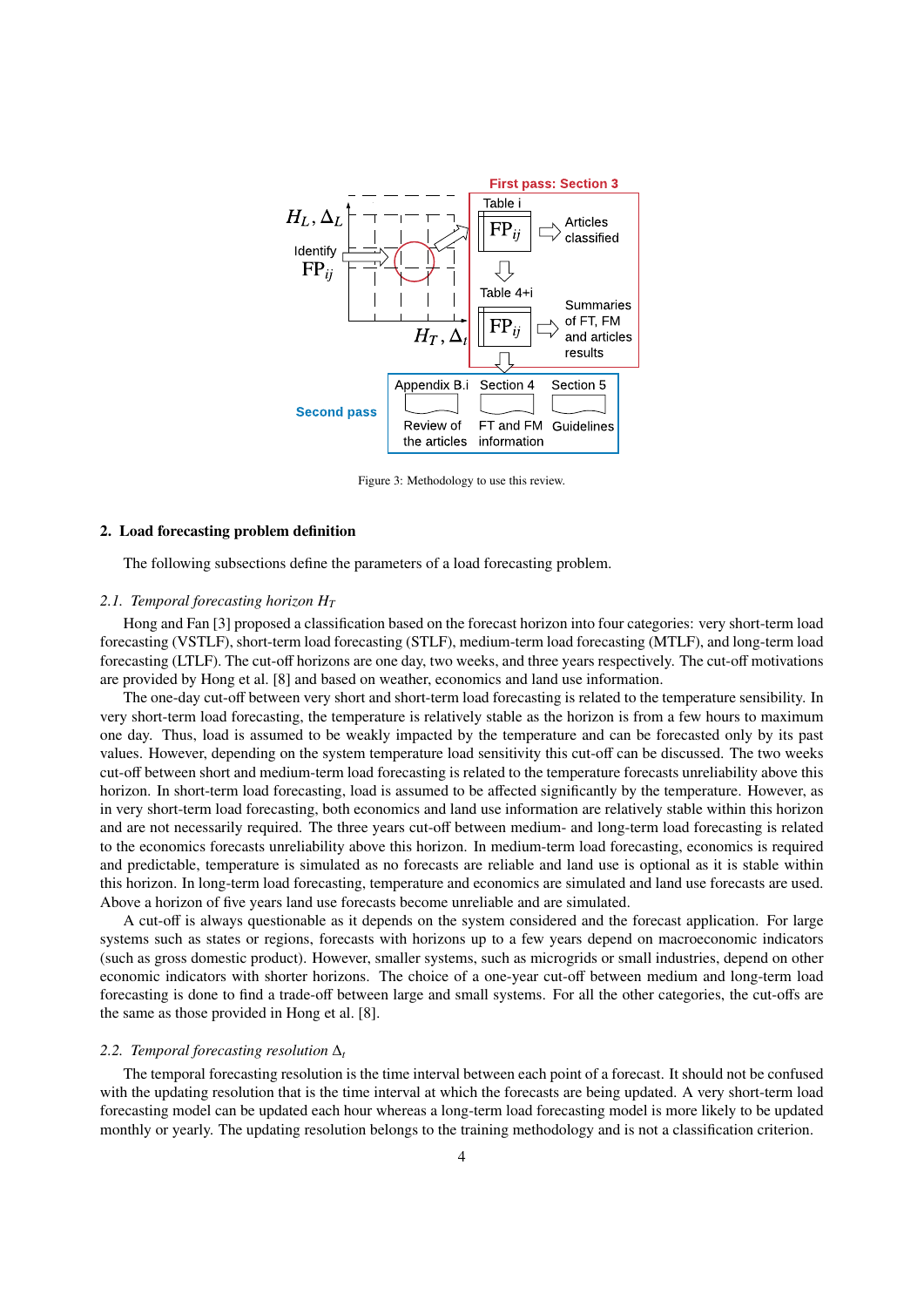<span id="page-4-0"></span>

(a) Classes of the two-dimensional classifier. (b) Articles classified by forecasting problem.

Figure 4: Classification of load forecasting studies.

The temporal forecasting resolution ranges from a few minutes to years depending on the forecasting horizon. Usually the smaller horizon, the smaller the resolution is. Typical values are: from minutes to hours for very shortterm load forecasting and short-term load forecasting, from hours to days for medium-term load forecasting and from days to years for long-term load forecasting.

#### *2.3. Load system size H<sup>L</sup>*

The load system size is related to the load capacity of the system considered. It is possible to classify a load system into four categories: very small load system (VSLS), small load system (SLS), medium load system (MLS) and large load system (LLS). Very small load systems are residential areas, small industrials or microgrids with load values from a few kW to MW, small load systems are thousands of residential areas, large industrials or microgrids from a few MW to GW, medium load systems are regional or small state grids from a few GW to ten GW, and large load systems are large state to continental grids from ten GW to a hundred GW.

#### *2.4. Load forecasting resolution* ∆*<sup>L</sup>*

The load forecasting resolution is the resolution of the forecasts. Usually, the smaller the load system size, the smaller the load resolution is. Typical values are from W to kW for very small load system, kW to MW for small load system and medium load system, MW to GW for large load system.

#### *2.5. A two-dimensional classification process*

The four parameters  $H_T$ ,  $\Delta_t$ ,  $H_L$  and  $\Delta_L$  define a four dimensional classifier. However, as  $\Delta_t$  is related to  $H_T$  and  $\Delta_L$  to  $H_L$ , it is possible to define a two-dimensional classifier by considering the temporal and load couples  $(H_T, \Delta_t)$ and  $(H_L, \Delta_L)$  denoted by the integers *i* and *j*, respectively. Figure [4a](#page-4-0) shows the sixteen forecasting problems defined by this classifier. With  $i = 1, 2, 3, 4$  corresponding to very short, short, medium, and long-term forecasting. And with  $j = 1, 2, 3, 4$  corresponding to very small, small, medium, and large systems.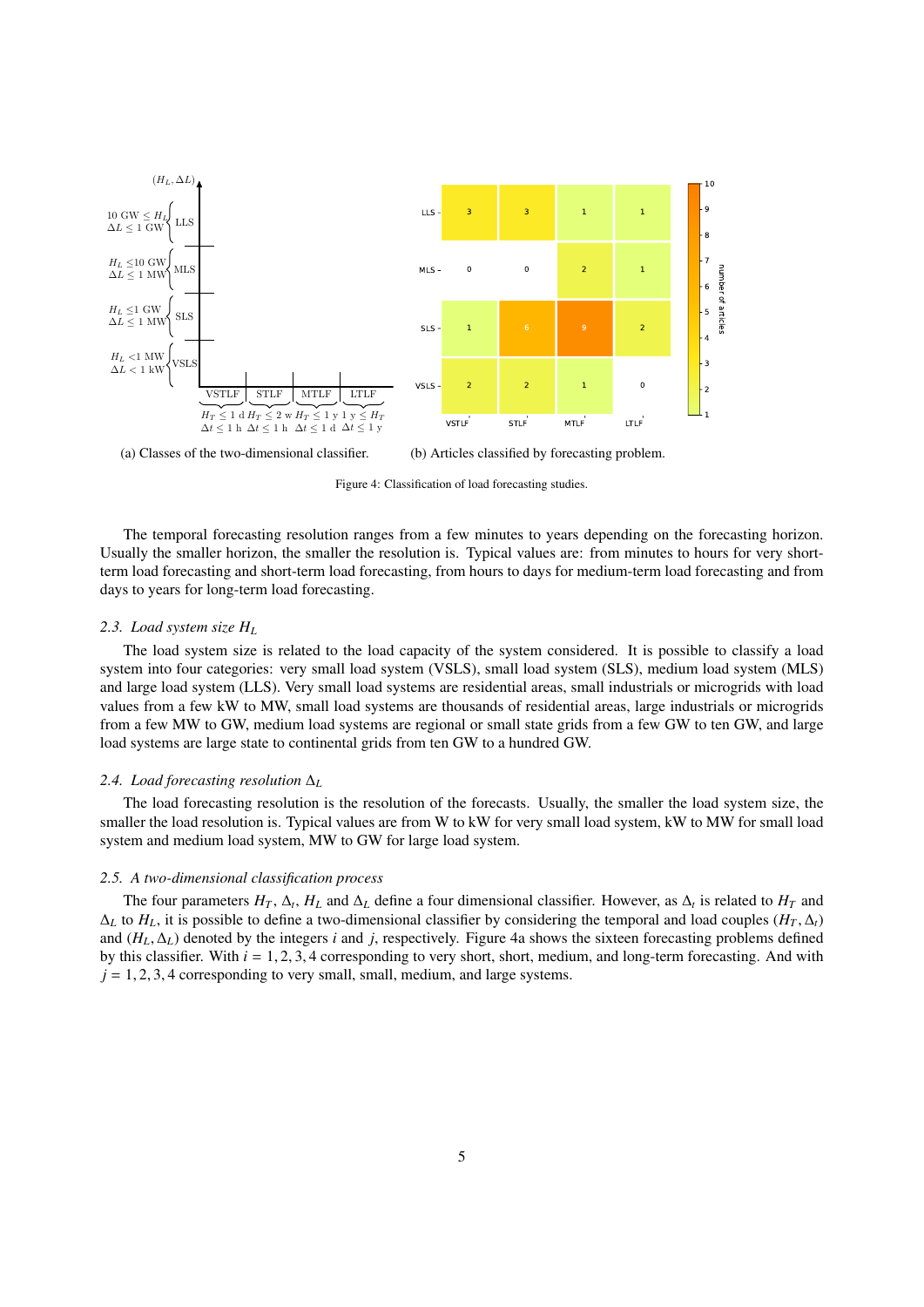#### <span id="page-5-0"></span>3. Two-dimensional load forecasting classification

Figure [4b](#page-4-0) provides a synthetic view of the classification by forecasting problem of the reviewed articles, according to the selection process explained in the introduction<sup>[1](#page-5-2)</sup>. Tables [1,](#page-5-1) [2,](#page-6-0) [3,](#page-7-0) and [4](#page-8-0) correspond to very short, short, medium, and long-term forecasting, respectively. They provide a synthetic view of the forecasting tools and datasets used. Within each table the studies are classified from top to bottom by increasing the system size. The information provided are the references, the classes [*i*, *j*], the values of  $\Delta_L$ ,  $\Delta_t$ ,  $H_T$  and  $H_L$ , the names of the forecasting techniques and methodologies data cleansing techniques error metrics and the datasets used. Tables 5, 6, methodologies, data cleansing techniques, error metrics, and the datasets used. Tables [5,](#page-9-0) [6.1,](#page-10-0) [6.2,](#page-11-0) [7.1,](#page-12-0) [7.2,](#page-13-0) and [8](#page-14-0) summarize key information about the forecasting tools and the results. [Appendix B.1](#page-28-1) to [Appendix B.4](#page-37-0) provide the review of these papers. Tables [9.1,](#page-38-1) [9.2,](#page-39-1) [10,](#page-40-1) [11.1,](#page-41-0) and [11.2](#page-42-0) in [Appendix C,](#page-38-0) [Appendix D,](#page-39-0) and [Appendix E](#page-40-0) provide key information about the datasets, data cleansing techniques and error metrics used.

|  |  |  |  |  | Table 1: Very Short-Term Load Forecasting classification. |
|--|--|--|--|--|-----------------------------------------------------------|
|--|--|--|--|--|-----------------------------------------------------------|

<span id="page-5-1"></span>

| Author                           | Class <sub>l</sub> | $\Delta_L$ | $\Delta_t$               | $H_T$           | $H_L$            | <b>Techniques</b>                                                               | Methodologies            |   |   | PF DC Data      |
|----------------------------------|--------------------|------------|--------------------------|-----------------|------------------|---------------------------------------------------------------------------------|--------------------------|---|---|-----------------|
| der<br>van<br>Meer et al.<br>[9] | [1, 1]             |            | 30 <sub>m</sub>          | 30 <sub>m</sub> | 10<br>kW         | ARIMA, Gaussian process                                                         | VS, TM                   |   | ✓ | D <sub>15</sub> |
| Chae et al.<br>$[10]$            | [1, 1]             | kW         | 15 <sub>m</sub>          | 1d              | 800<br>kW        | Neural network                                                                  | VS, TM                   |   |   | site's<br>data  |
| Wang<br>et al. [11]              | [1, 2]             | kW         | 1 <sub>h</sub>           | 1 d             | 2<br><b>GW</b>   | Linear regression                                                               | VS, VWS, THF,<br>LHF, TM | X | X | D <sub>1</sub>  |
| Taylor and<br>McSharry<br>$[12]$ | [1, 4]             | MW         | 30 <sub>m</sub><br>$-1h$ | $1h$ -<br>24h   | 50<br><b>GW</b>  | ARMA, AR, Exponential<br>smoothing, Principal com-<br>ponent analysis           | VS, TM                   | x | ✓ | D <sub>14</sub> |
| Taylor<br>$[13]$                 | [1, 4]             |            | $MW_1m$                  | $1 m -$<br>24h  | 50<br>GW         | ARMA, Neural<br>network,<br>Exponential<br>smoothing,<br>weather-based approach | VS, FSAC, SD             | Х |   | D <sub>13</sub> |
| Taylor<br>$[14]$                 | [1, 4]             | <b>MW</b>  | 30 <sub>m</sub>          | $1h$ -<br>24 h  | 100<br><b>GW</b> | ARMA, Neural network,<br>Exponential smoothing                                  | VS, THF, FSAC            | X |   | D <sub>14</sub> |

<span id="page-5-2"></span><sup>&</sup>lt;sup>1</sup>These articles do not give an exhaustive overview of the load forecasting literature. It has to be pointed out that a paper can be classified in several classes. Indeed, it may investigate several forecasting horizons or system sizes. When it happens, there is only one review of the article in [Appendix B.](#page-28-0)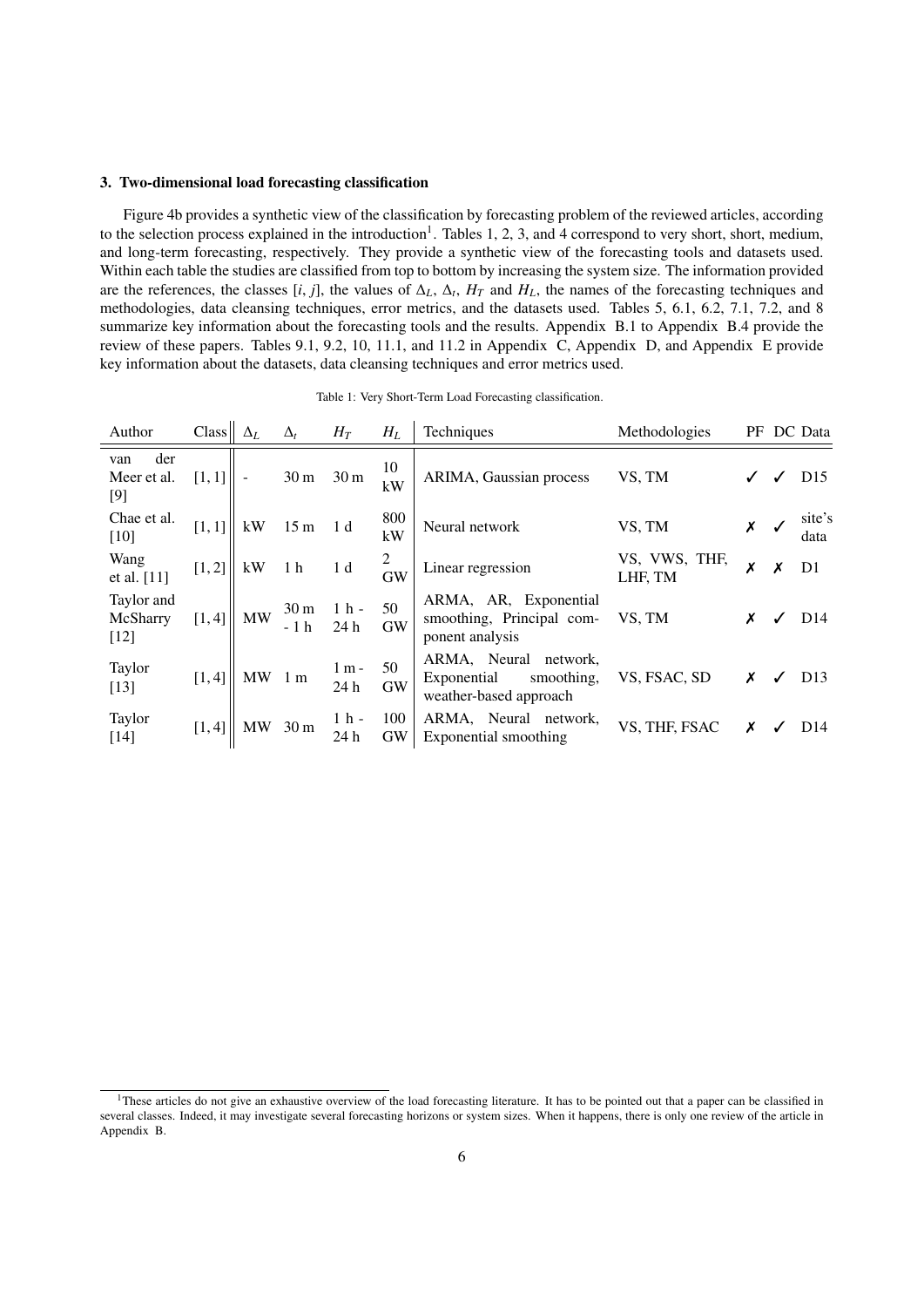<span id="page-6-0"></span>

| Author                                  | Class            |                          | $\Delta_L$ | $\Delta_t$      | $H_T$                    | $H_L$                       | Techniques                                                       | Methodologies                  | PF               |                  | DC Data        |
|-----------------------------------------|------------------|--------------------------|------------|-----------------|--------------------------|-----------------------------|------------------------------------------------------------------|--------------------------------|------------------|------------------|----------------|
| Shepero<br>et al. [15]                  | [2, 1]           | $\overline{\phantom{a}}$ |            | 30 <sub>m</sub> | 1 w                      | 10<br>kW                    | Gaussian process                                                 | <b>VS</b>                      |                  | ✓                | D15            |
| Ahmad<br>and Chen<br>$[16]$             | [2, 1]           |                          | kW         | $5m$            | $1 w -$<br>1 M           | 500<br>kW                   | Decision<br>$k$ -nearest<br>tree,<br>neighbor, linear regression | <b>VS</b>                      | $\pmb{\chi}$     | ✓                | site's<br>data |
| Goude<br>et al. [17]                    | [2, 2]           | $\blacksquare$           |            | 10 <sub>m</sub> | 1 <sub>d</sub>           | 50<br><b>MW</b>             | General additive models                                          | VS, LHF, THF,<br><b>MWS</b>    | X                |                  | D <sub>3</sub> |
| Charlton<br>and<br>gleton<br>$[18]$     | $Sin-$<br>[2, 2] |                          | kW         | 1 <sub>h</sub>  | 1 w                      | $\overline{2}$<br><b>MW</b> | Linear regression                                                | VS, LHF, THF,<br>MWS, LA, FSAC | X                | ✓                | D <sub>1</sub> |
| Lloyd [19]                              | [2, 2]           |                          | kW         | $1\ \mathrm{h}$ | 1 w                      | $\overline{2}$<br><b>MW</b> | Gradient boosting, Gaussian<br>process, linear regression        | VS, FWC, LHF                   | X                | ✓                | D <sub>1</sub> |
| Nedellec<br>et al. [20]                 | [2, 2]           |                          | kW         | 1 <sub>h</sub>  | 1 w                      | $\overline{2}$<br><b>MW</b> | additive<br>General<br>models,<br>Random forest                  | VS, LHF, THF,<br><b>MWS</b>    | X                | $\pmb{\times}$   | D <sub>1</sub> |
| Taieb and<br>Hyndman<br>$[21]$          | [2, 2]           |                          | kW         | 1 <sub>h</sub>  | 1 w                      | 2<br><b>MW</b>              | Gradient boosting, general<br>additive models                    | LHF, THF, VS,<br><b>MWS</b>    | $\boldsymbol{x}$ | $\checkmark$     | D <sub>1</sub> |
| Hong<br>et al. [8]                      | [2, 2]           |                          | kW         | 1 <sub>h</sub>  | $1h$ -<br>1 <sub>y</sub> | $\mathbf{1}$<br><b>GW</b>   | Linear and Fuzzy interaction<br>regressions, Neural network      | VS, THF, TM                    | Х                | $\boldsymbol{x}$ | D2             |
| Hong and<br><b>Wang</b> [22]            | [2, 4]           |                          | MW         | 1 <sub>h</sub>  | 1 <sub>d</sub>           | 25<br><b>GW</b>             | Linear and Fuzzy interaction<br>regressions                      | VS, TM                         | Х                | X                | D10            |
| $Al-$<br>Qahtani<br>and Crone<br>$[23]$ | [2, 4]           |                          | MW         | 1 <sub>h</sub>  | 1 <sub>d</sub>           | 50<br><b>GW</b>             | $k$ -nearest neighbor                                            | VS, TM                         | Х                | X                | D13            |
| López<br>et al. [24]                    | [2, 4]           |                          | <b>MW</b>  | 1 <sub>h</sub>  | 9 d                      | 40<br><b>GW</b>             | Neural network, AR                                               | VS, LHF, MWS,<br>FWC, TM       | $\checkmark$     | $\checkmark$     | D <sub>5</sub> |

Table 2: Short-Term Load Forecasting classification.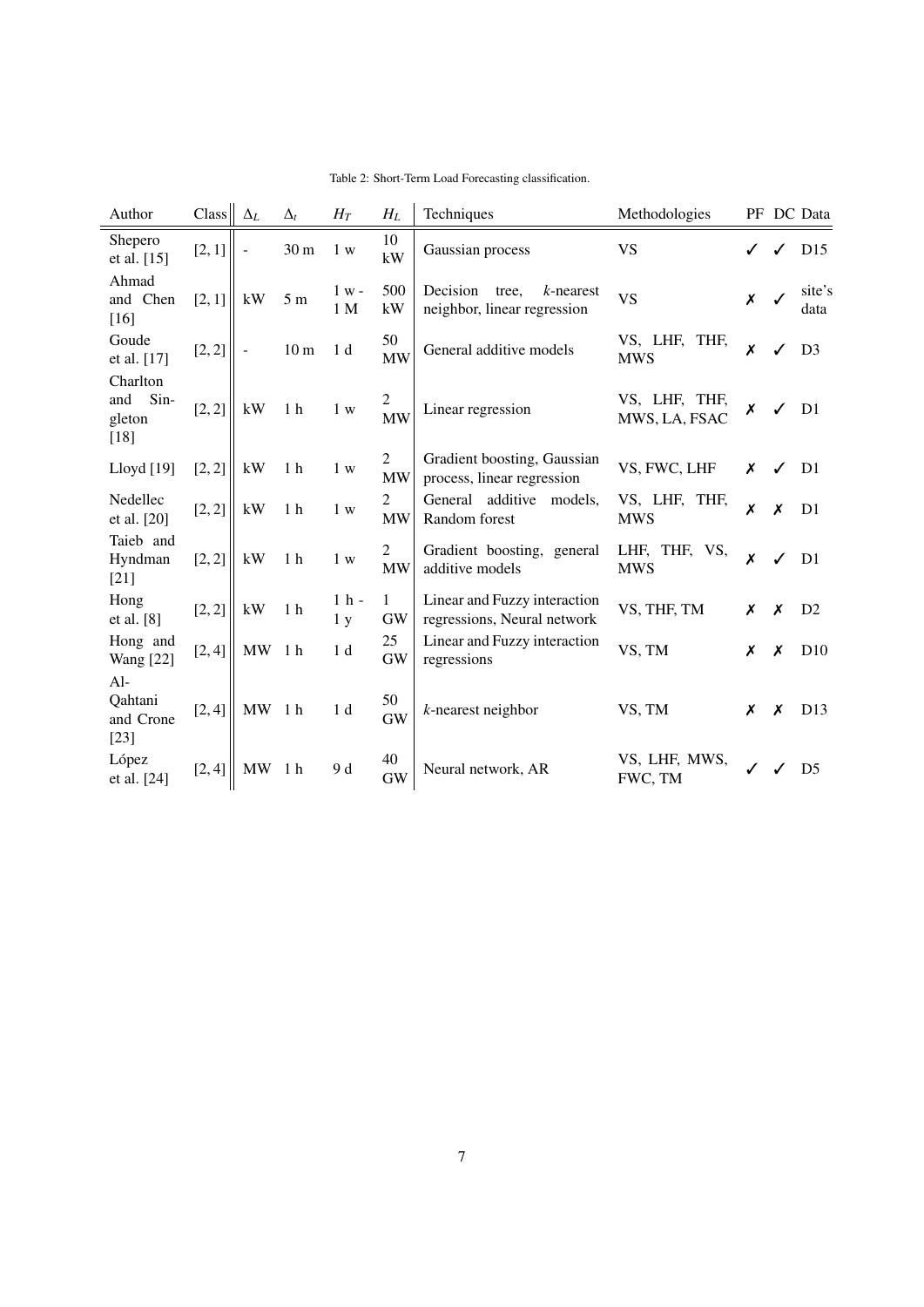<span id="page-7-0"></span>

| Author                                    | Class  | $\Delta_L$               | $\Delta_t$      | ${\cal H}_T$              | $H_L$            | Techniques                                                                                                    | Methodologies               |   |                           | PF DC Data            |
|-------------------------------------------|--------|--------------------------|-----------------|---------------------------|------------------|---------------------------------------------------------------------------------------------------------------|-----------------------------|---|---------------------------|-----------------------|
| Xie et al.<br>$[25]$                      | [3, 1] | kW                       | 1 <sub>h</sub>  | 9 M                       | 5<br>kW          | Linear regression                                                                                             | VS, WSS                     | X | X                         | D <sub>8</sub>        |
| Xie et al.<br>$[26]$                      | [3, 2] | kWh 1d                   |                 | 6 M                       | 4<br><b>MW</b>   | Linear regression, ARIMA,<br>Neural network, Random<br>forest                                                 | FSAC, VS                    | X | X                         | D <sub>4</sub>        |
| Xie et al.<br>$[25]$                      | [3, 2] | MW                       | 1 <sub>h</sub>  | 9 M                       | 19<br>MW         | Linear regression                                                                                             | VS, WSS, FC                 | X | X                         | D <sub>8</sub>        |
| Goude<br>et al. [17]                      | [3, 2] | $\overline{\phantom{a}}$ | 10 <sub>m</sub> | 1 <sub>y</sub>            | 50<br><b>MW</b>  | General additive model                                                                                        | VS, LHF, THF,<br><b>MWS</b> | X | $\checkmark$              | D <sub>3</sub>        |
| Gaillard<br>et al. [27]                   | [3, 2] | 0.1<br><b>MW</b>         | 1 <sub>h</sub>  | 1 M                       | 310<br><b>MW</b> | additive<br>General<br>model,<br>Quantile regression                                                          | VS, THF, VWS,<br>DS         | ✓ | X                         | D <sub>6</sub>        |
| Dordonnat<br>et al. [28]                  | [3, 2] | 0.1<br><b>MW</b>         | 1 <sub>h</sub>  | 1 <sub>M</sub>            | 310<br><b>MW</b> | General additive model                                                                                        | VS, VWS                     | ✓ | X                         | D <sub>6</sub>        |
| Xie<br>and<br><b>Hong</b> [29]            | [3, 2] | 0.1<br><b>MW</b>         | 1 <sub>h</sub>  | 1 M                       | 310<br><b>MW</b> | Linear regression,<br>Unob-<br>served components model,<br>Exponential<br>smoothing,<br>Neural network, ARIMA | FSAC, VWS, VS,<br><b>RS</b> | ✓ | X                         | D <sub>6</sub>        |
| Haben<br>Gi-<br>and<br>asemidis<br>$[30]$ | [3, 2] | 0.1<br><b>MW</b>         | 1 <sub>h</sub>  | 1 <sub>M</sub>            | 310<br><b>MW</b> | Kernel density estimation,<br>Quantile regression                                                             | THF, VWS                    |   | X                         | D <sub>6</sub>        |
| Chen et al.<br>$[31]$                     | [3, 2] | MW                       | 1 d             | 1 M                       | 800<br><b>MW</b> | Support vector regression                                                                                     | VS, DS                      | Х | X                         | D <sub>16</sub>       |
| Wang<br>et al. [11]                       | [3, 3] | kW                       | 1 <sub>h</sub>  | 1 <sub>y</sub>            | 2<br><b>GW</b>   | Linear regression                                                                                             | VS, VWS, LHF,<br><b>TM</b>  | X | $\boldsymbol{x}$          | D <sub>1</sub>        |
| Ziel<br>and<br>Liu [32]                   | [3, 3] | MW 1h                    |                 | 1 <sub>y</sub>            | 3.3<br><b>GW</b> | AR                                                                                                            | VS, VWS                     |   | X                         | D <sub>6</sub><br>D7  |
| Xie et al.<br>$[33]$                      | [3, 3] | MW                       | 1 h             | 1 <sub>y</sub>            | 5<br><b>GW</b>   | Linear regression, Neural<br>network                                                                          | VS, RS                      |   | $\boldsymbol{\mathsf{x}}$ | D6,<br>D <sub>9</sub> |
| Hyndman<br>and<br>Fan<br>$[34]$           | [3, 4] | $\overline{\phantom{a}}$ |                 | $1 w -$<br>1 <sub>y</sub> | 30<br><b>GW</b>  | General additive model                                                                                        | THF, VS, VWS,<br>DS         | ✓ | X                         | D <sub>12</sub>       |

Table 3: Medium-Term Load Forecasting classification.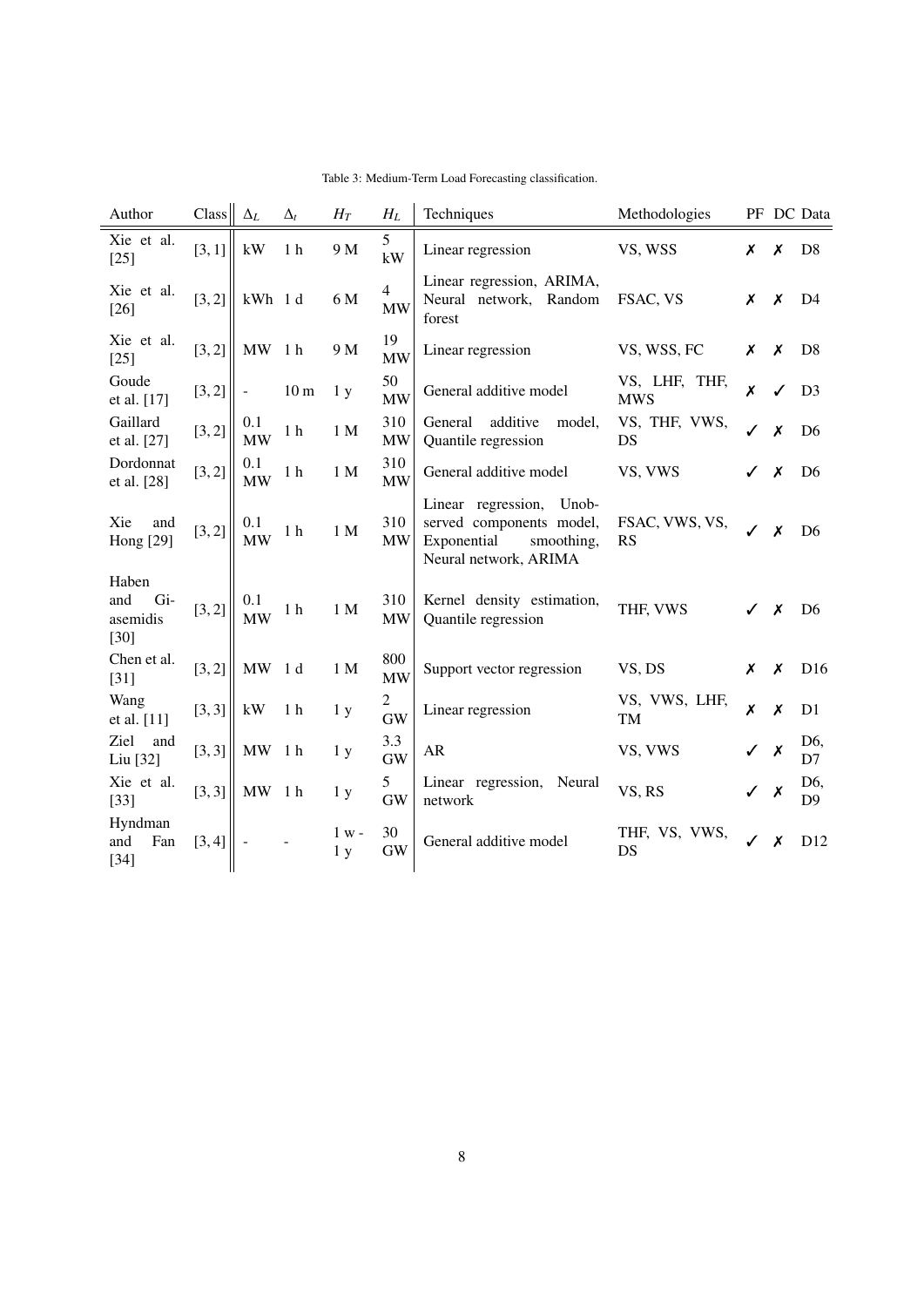<span id="page-8-0"></span>

| Author                                  | Class  | $\Delta_L$ | $\Delta_t$                                     | $H_T$ | $H_L$                 | Techniques        | Methodologies                                                     |                  | PF DC Data                                |
|-----------------------------------------|--------|------------|------------------------------------------------|-------|-----------------------|-------------------|-------------------------------------------------------------------|------------------|-------------------------------------------|
| Hong<br>et al. [35]                     | [4, 2] | 10<br>kW   | 1 y                                            | 20y   | 500<br><b>MW</b>      | S-curve fitting   | LHF,<br>Human-<br>Machine<br>$Co-$<br>construct Intelli-<br>gence | Х                | D17                                       |
| Hong<br>et al. [36]                     | [4, 3] |            | $\parallel$ MW $\frac{1}{1} \frac{h}{y}$ - 1 y |       | $\overline{GW}$       | Linear regression | VS                                                                |                  | D <sub>9</sub>                            |
| Hong and<br>Shahideh-<br>pour<br>$[37]$ | [4, 4] |            | $  $ MW $\frac{1}{1}$ h - 1 y                  |       | $\frac{6}{\text{GW}}$ | Linear regression | VS, LHF, WSS                                                      | $\boldsymbol{x}$ | D9,<br>D <sub>10</sub><br>D <sub>11</sub> |

Table 4: Long-Term Load Forecasting classification.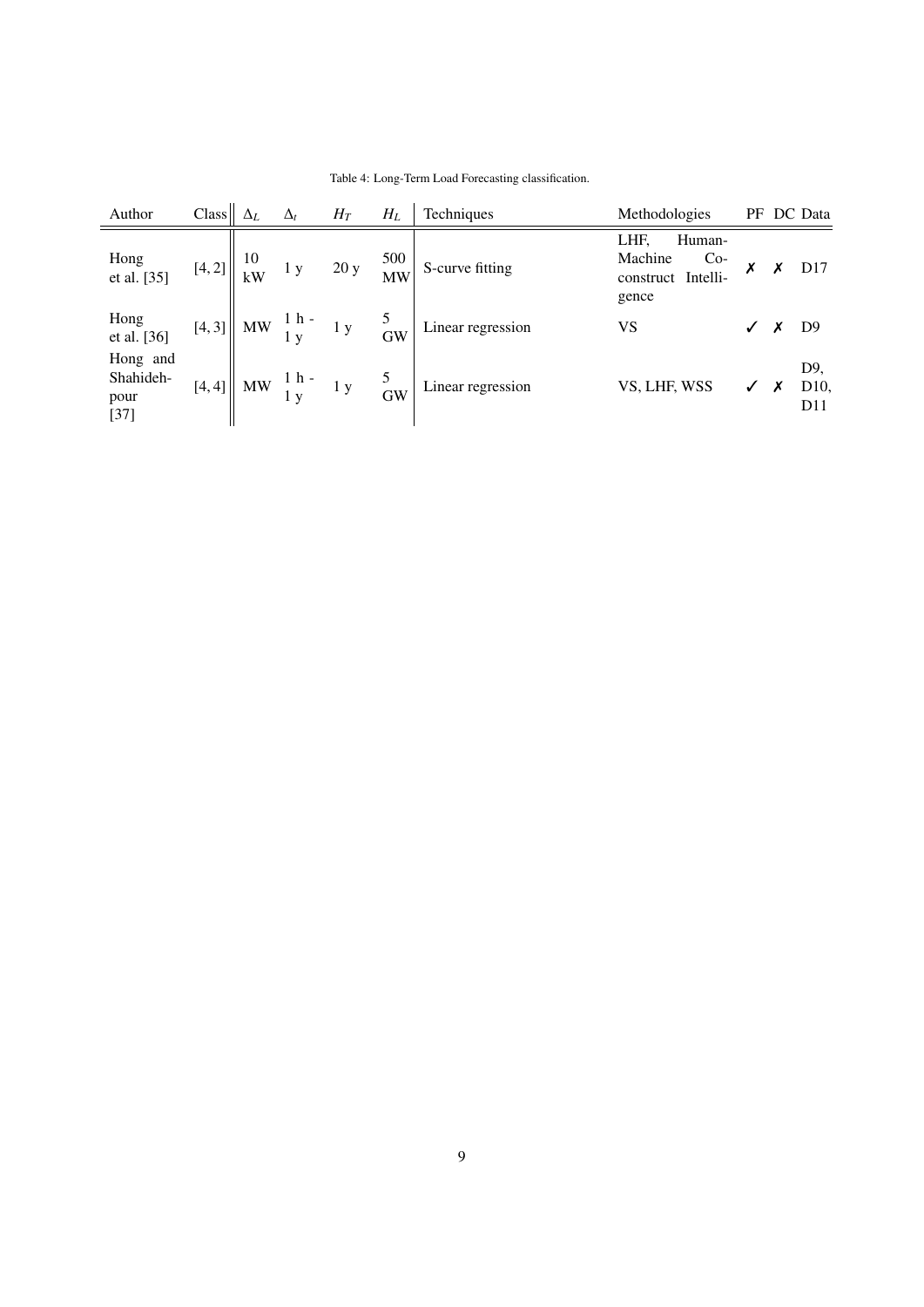## Table 5: Very Short-Term Load forecasting summary.

<span id="page-9-0"></span>

| Author                             | Class  | Forecasting tools and results                                                                                                                                                                                                                                                                                                                                                                                                                                                                                                                                                                                                                                                                                                                        |
|------------------------------------|--------|------------------------------------------------------------------------------------------------------------------------------------------------------------------------------------------------------------------------------------------------------------------------------------------------------------------------------------------------------------------------------------------------------------------------------------------------------------------------------------------------------------------------------------------------------------------------------------------------------------------------------------------------------------------------------------------------------------------------------------------------------|
| der<br>van<br>Meer et al.<br>$[9]$ | [1, 1] | Gaussian process is implemented and ARIMA used as benchmark. The dynamic Gaussian pro-<br>cess uses a sliding window training methodology with a linear combination of the squared ex-<br>ponential and Matérn kernels. Deterministic and probabilistic metrics are computed using a<br>blocked form of k-fold cross-validation procedure. The Gaussian process models were consis-<br>tently outperformed by ARIMA by a factor in terms of MAPE and NRMSE for the demand, PV<br>production, and net demand forecasting. However, ARIMA produced higher prediction intervals<br>that are constant over time. In contrast, the Gaussian process have wide and narrow prediction<br>intervals between periods of high and low uncertainty.             |
| Chae et al.<br>[10]                | [1, 1] | Random forest is used for feature extraction and a feed-forward artificial neural network was<br>selected among nine machine learning techniques. A static, accumulative and sliding window<br>training methodologies are implemented and deterministic metrics are computed using a blocked<br>form of k-fold cross-validation procedure. The average value of the daily coefficient variance of<br>the RMSE, that is a normalized RMSE, of the consumption is around 10 $\%$ and the average APE<br>of the daily peak demand is around $5\%$ .                                                                                                                                                                                                     |
| Wang<br>et al. [11]                | [1, 2] | A customized linear regression technique models the recency effect both at the aggregated and<br>bottom levels and for each hour of the day. A static and sliding window training methodologies<br>are used to compute yearly and daily forecasts. The customized linear regression model signif-<br>icantly outperformed the benchmark with a MAPE reduced between 10 $%$ and 20 $%$ depending<br>on the load level and the forecasting horizon.                                                                                                                                                                                                                                                                                                    |
| Taylor and<br>McSharry<br>$[12]$   | [1, 4] | Several statistical univariate methods are implemented: double seasonal ARMA, periodic Au-<br>toregressive, double seasonal Holt-Winters exponential smoothing, intraday cycle exponential<br>smoothing and principal component analysis. A static training methodology is used. The double<br>seasonal Holt-Winters method performed the best followed by the principal component analysis<br>and the seasonal ARMA. The MAPE are between 0.75 % and 2.2 %.                                                                                                                                                                                                                                                                                         |
| Taylor<br>$[13]$                   | [1, 4] | Several statistical univariate methods are implemented: double seasonal ARMA, double seasonal<br>Holt-Winters exponential smoothing, double seasonal intraday cycle exponential smoothing, the<br>weather-based approach used at National Grid, and a combination of the weather-based approach<br>and the double seasonal exponential smoothing by taking the average. A static training method-<br>ology is used. For forecasting horizons between one and thirty minutes, the double seasonal<br>exponential smoothing ranked first with MAPE values between 0.12 $%$ and 0.5 $%$ . For forecast-<br>ing horizons between one minutes and one day, the combination approach performed the best<br>with MAPE values between 0.15 $%$ and 1.2 $%$ . |
| Taylor<br>$[14]$                   | [1, 4] | Extension from double to triple statistical seasonal univariate methods are implemented along<br>with a feed-forward neural network. A combination of the triple seasonal ARMA and Holt-<br>Winter exponential smoothing approaches is also implemented. A static training methodology is<br>used. The triple seasonal versions of all the methods were more accurate than the double ones<br>with MAPE values from 0.4 $\%$ to 1.75 $\%$ . The combination approach performed the best results.                                                                                                                                                                                                                                                     |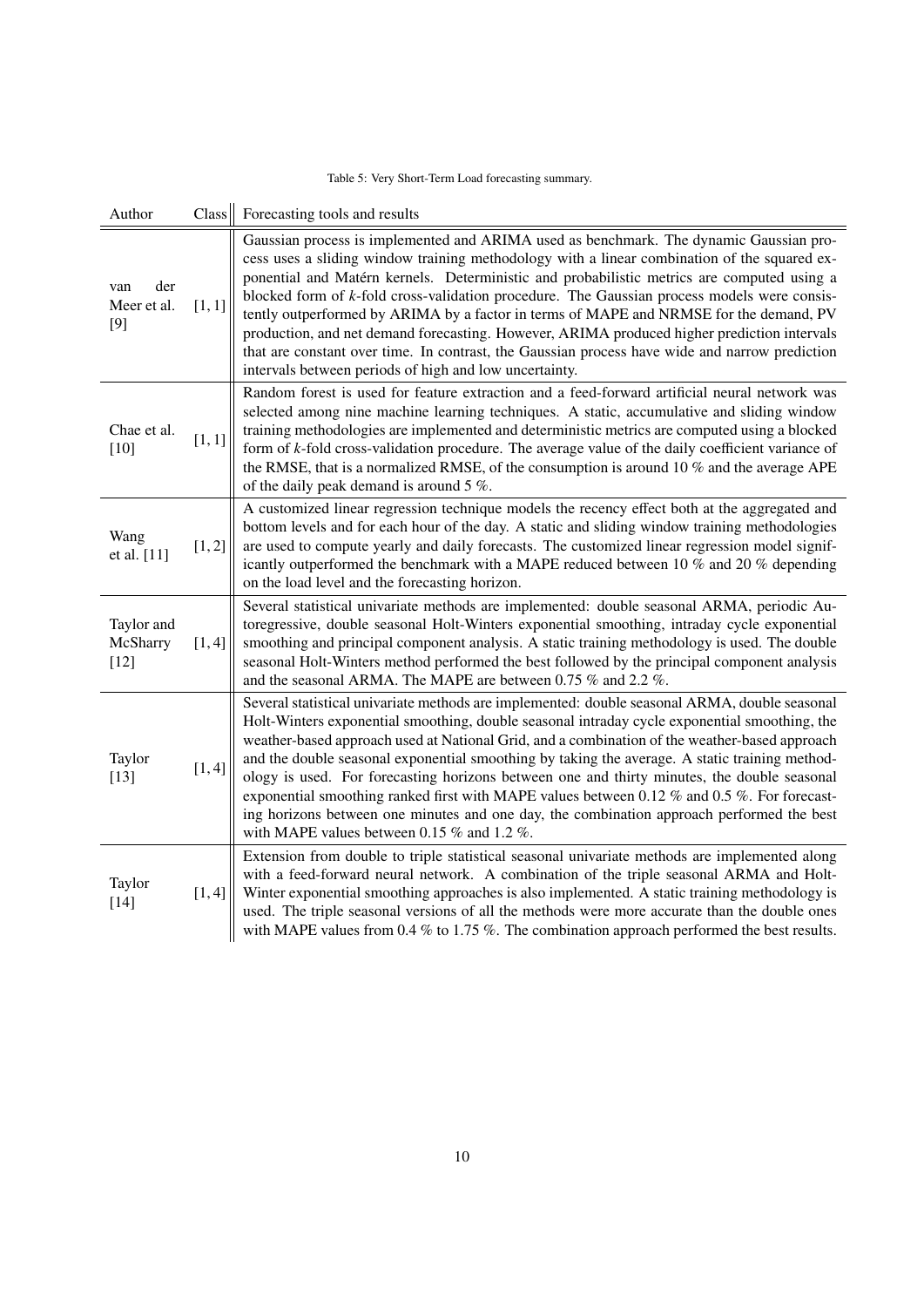|  | Table 6.1: Short-Term Load forecasting summary, part 1. |  |  |  |  |  |
|--|---------------------------------------------------------|--|--|--|--|--|
|--|---------------------------------------------------------|--|--|--|--|--|

<span id="page-10-0"></span>

| Author                                      | Class <sub>l</sub> | Forecasting tools and results                                                                                                                                                                                                                                                                                                                                                                                                                                                                                                                                      |
|---------------------------------------------|--------------------|--------------------------------------------------------------------------------------------------------------------------------------------------------------------------------------------------------------------------------------------------------------------------------------------------------------------------------------------------------------------------------------------------------------------------------------------------------------------------------------------------------------------------------------------------------------------|
| Shepero<br>et al. [15]                      | [2, 1]             | A log-normal transformation of the data before applying Gaussian process is compared to the<br>conventional Gaussian process approach. The training methodology is a blocked form of cross-<br>validation. The log-normal transformation produced sharper forecasts than the conventional ap-<br>proach and the sharpness of the forecasts varied throughout the day. That is not the case without<br>transformation. However, both approaches were not able to capture the sudden sharp increments<br>of the load.                                                |
| Ahmad<br>and Chen<br>$[16]$                 | [2, 1]             | Compact decision trees, fit k-nearest neighbor, linear and stepwise linear regressions models are<br>implemented. The inputs are climate variables, lags of load, and calendar variables. The training<br>methodology is static. The $k$ -nearest neighbor approach achieved the best MAPE with $0.076$<br>% followed by the decision trees for one week ahead forecasting. Inversely, the decision trees<br>performed the best MAPE with 0.044 % followed by the k-nearest neighbor for one month ahead<br>forecasting.                                           |
| Goude<br>et al. [17]                        | [2, 2]             | Refer to Table 7.1 for description.                                                                                                                                                                                                                                                                                                                                                                                                                                                                                                                                |
| Charlton<br>Sin-<br>and<br>gleton<br>$[18]$ | [2, 2]             | A linear regression model with temperature and calendar variables is implemented. Load and<br>temporal hierarchical forecasting methodologies are used by computing a model for each zone,<br>hours of the day, seasons of the year, weekdays, and weekend. A multiple weather station selec-<br>tion methodology computes for each zone a linear combination of the five best weather stations.<br>Outliers removal is used. Ranked first at the Global Energy Forecasting Competition 2012.                                                                      |
| Lloyd [19]                                  | [2, 2]             | The final model is a weighted average of gradient boosting, Gaussian process, and linear re-<br>gression models. There is a gradient boosting model per zone and the demand is modeled as a<br>function of temperature and calendar variables. The Gaussian process kernels are the squared<br>exponential and the periodic ones. Ranked second at the Global Energy Forecasting Competition<br>2012.                                                                                                                                                              |
| Nedellec<br>et al. [20]                     | [2, 2]             | A multi-scale approach with three models that correspond to the long, medium, and short terms.<br>General additive models are used for long and medium terms and random forest for short-term.<br>The inputs are the monthly load and temperature, the day type, the time of the year, and a<br>smoothed temperature. There is a model for each load zone and a medium-term model is fit-<br>ted per instant of the day. Ranked third at the Global Energy Forecasting Competition 2012. The<br>short-term model provides an average gain of 5 % in terms of RMSE. |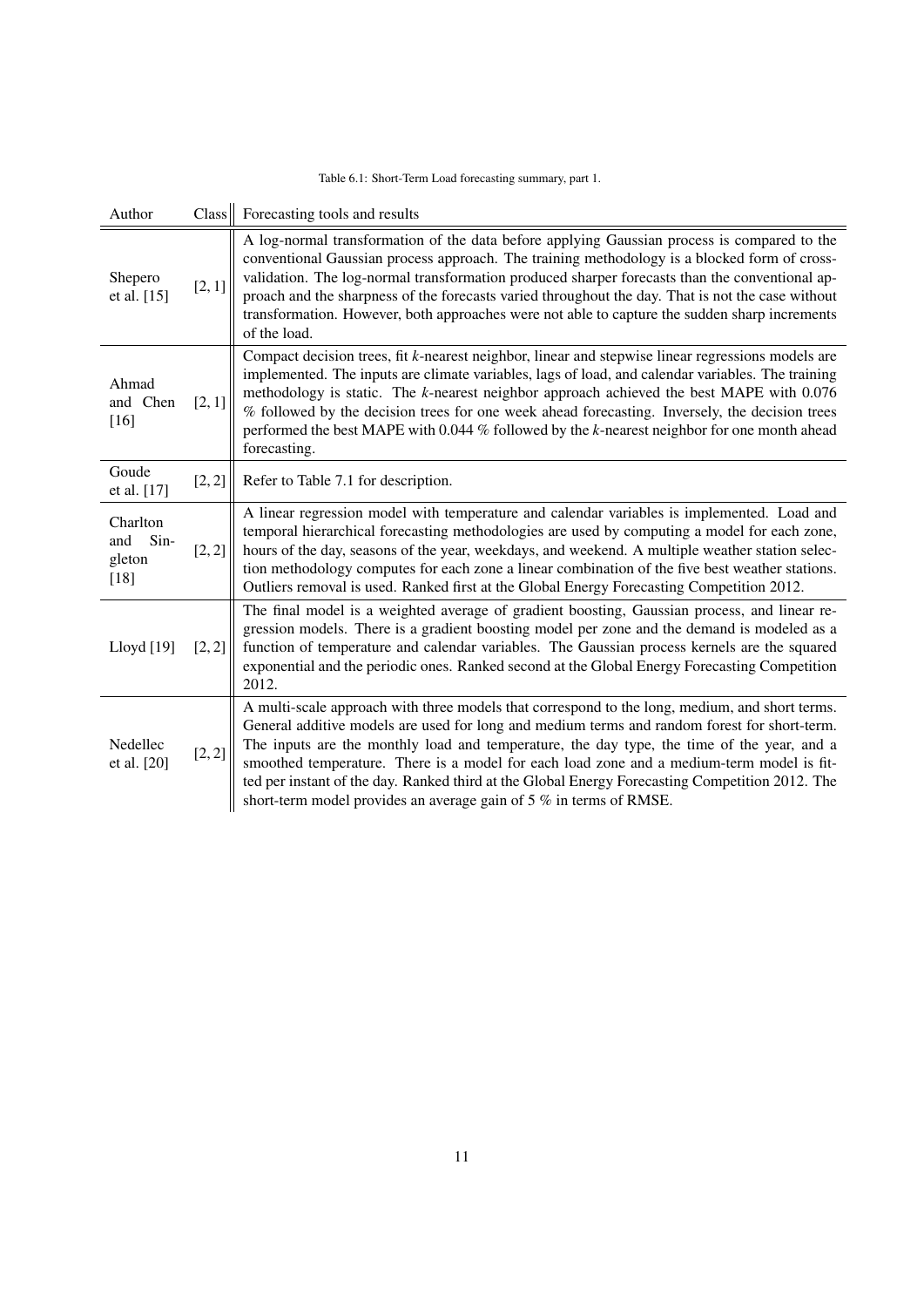| Table 6.2: Short-Term Load forecasting summary, part 2. |  |  |
|---------------------------------------------------------|--|--|
|---------------------------------------------------------|--|--|

<span id="page-11-0"></span>

| Author                                  | Class  | Forecasting tools and results                                                                                                                                                                                                                                                                                                                                                                                                                                                                                                                                                                                                                                                                                                                                                                                                                                                     |
|-----------------------------------------|--------|-----------------------------------------------------------------------------------------------------------------------------------------------------------------------------------------------------------------------------------------------------------------------------------------------------------------------------------------------------------------------------------------------------------------------------------------------------------------------------------------------------------------------------------------------------------------------------------------------------------------------------------------------------------------------------------------------------------------------------------------------------------------------------------------------------------------------------------------------------------------------------------|
| Taieb and<br>Hyndman<br>$[21]$          | [2, 2] | A gradient boosting approach to estimate general additive models. There is a model per load<br>zone and for each hour of the day. Ranked fourth at the Global Energy Forecasting Competition<br>2012.                                                                                                                                                                                                                                                                                                                                                                                                                                                                                                                                                                                                                                                                             |
| Hong<br>et al. [8]                      | [2, 2] | A systematic approach to investigate short-term load forecasting is conducted. A methodology to<br>select the relevant variables is exposed. Several linear and fuzzy regression models, and single-<br>output feed-forward neural networks with consecutive refinements are implemented. A sliding<br>window methodology is used. The case study demonstrated that linear regression models can be<br>more accurate than feed-forward neural networks and fuzzy regression models given the same<br>amount of input information. The MAPE of the linear regression benchmark and its customized<br>version are approximately 5 $\%$ and 3 $\%$ for horizons of one hour, one day, one week, two weeks,<br>and one year. The MAPE of the feed-forward neural network benchmark and its customized<br>versions are approximately 6.5 $\%$ and 4.5 $\%$ for an horizon of one year. |
| Hong and<br><b>Wang</b> [22]            | [2, 4] | A fuzzy interaction regression approach with three refined versions are compared to a linear<br>regression model. A sliding window methodology is used. The most refined version of the fuzzy<br>interaction regression models performed the best MAPE with 3.68 %.                                                                                                                                                                                                                                                                                                                                                                                                                                                                                                                                                                                                               |
| $Al-$<br>Qahtani<br>and Crone<br>$[23]$ | [2, 4] | A univariate and multivariate k-nearest neighbor approaches are implemented. The training<br>methodology is static. The multivariate approach takes lags of load and calendar variables as<br>inputs. The MAPE of the multivariate and univariate approaches are 1.81 $\%$ and 2.38 $\%$ .                                                                                                                                                                                                                                                                                                                                                                                                                                                                                                                                                                                        |
| López<br>et al. [24]                    | [2, 4] | An on-line real-time hybrid load-forecasting model based on an Autoregressive model and neural<br>networks is studied. The training methodology is static. The final model at the national level is<br>a linear combination of four sub-models. The model takes calendar information such as special<br>days and temperature lags as inputs. The RMSE and MAPE of the final model are 1.83 % and<br>$1.56\%$ .                                                                                                                                                                                                                                                                                                                                                                                                                                                                    |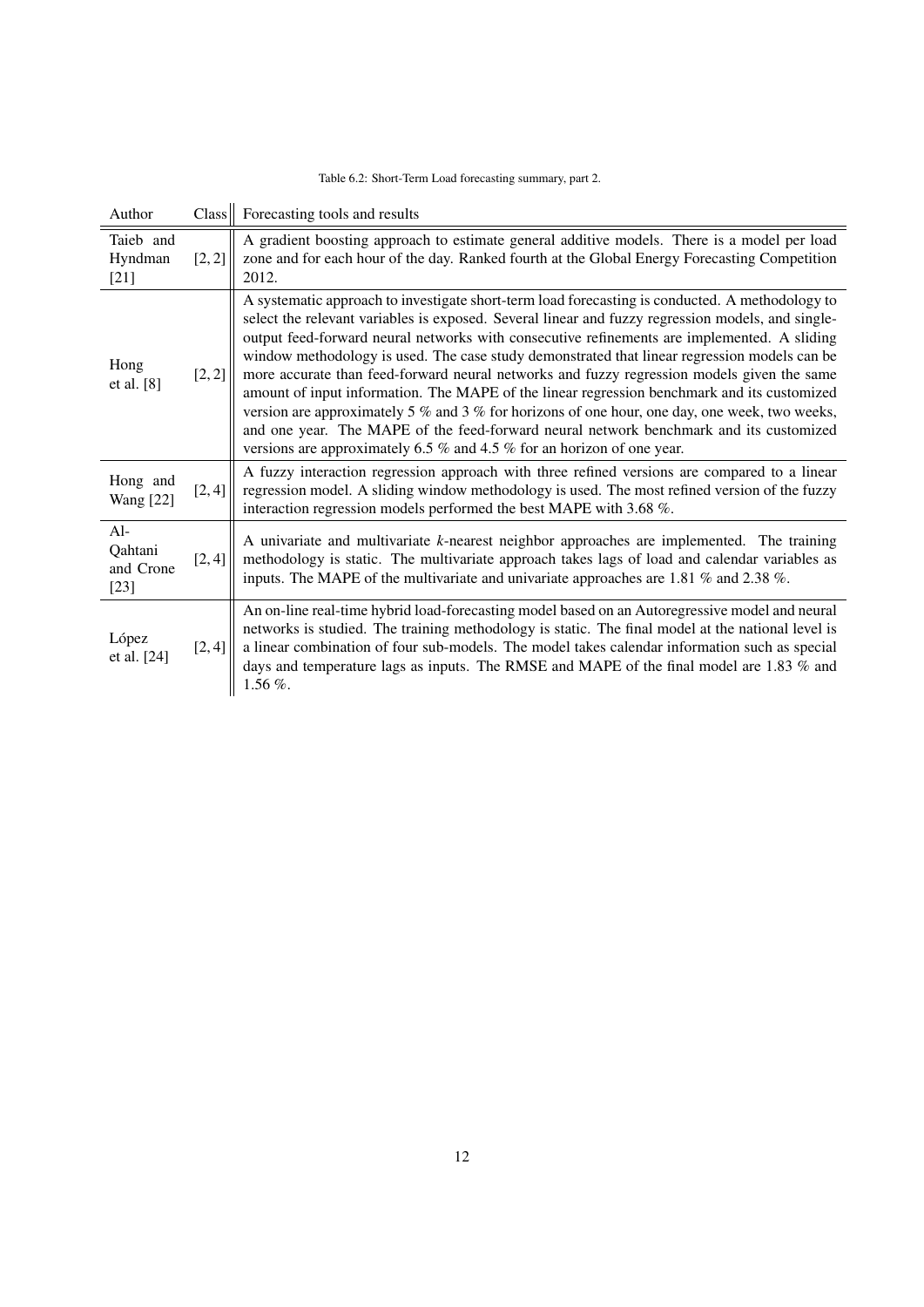| Table 7.1: Medium-Term Load forecasting summary, part 1. |  |  |
|----------------------------------------------------------|--|--|
|----------------------------------------------------------|--|--|

<span id="page-12-0"></span>

| Author                   | Class  | Forecasting tools and results                                                                                                                                                                                                                                                                                                                                                                                                                                                                                                                                                                                                                                             |
|--------------------------|--------|---------------------------------------------------------------------------------------------------------------------------------------------------------------------------------------------------------------------------------------------------------------------------------------------------------------------------------------------------------------------------------------------------------------------------------------------------------------------------------------------------------------------------------------------------------------------------------------------------------------------------------------------------------------------------|
| Xie et al.<br>$[25]$     | [3, 1] | The linear regression benchmark of Hong et al. [8] is used as a starting model. Then, the variable<br>selection framework of Hong et al. [8] is applied to customized the model. The training method-<br>ology is static. The customized linear regression model forecasts the load per customer. The<br>survival analysis model forecasts the tenured customers. Then, the final forecast is the multipli-<br>cation of both previous forecasts. This methodology is validated through a field implementation<br>at a fast growing U.S. retailer. The MAPE of the customized linear regression model is 11.56 %.<br>The MAPE of the final forecast is around 10.5 $\%$ . |
| Xie et al.<br>$[26]$     | [3, 2] | A combination of four forecasting techniques is implemented: linear regression, ARIMA, feed-<br>forward neural network, and random forest. A forward and a backward selection strategies are<br>used to select the relevant variables of the linear regression model. The training methodology is<br>static. This methodology ranked third at NPower Forecasting Challenge 2015. The MAPE of<br>the final model is 2.40 % and better than any of the individual model. The best linear regression<br>model performed 2.47 %, the neural network 3.27 %, the random forest 3.87 %, and ARIMA<br>8.23 %.                                                                    |
| Xie et al.<br>$[25]$     | [3, 2] | Refer to $[3, 1]$ of this Table for description.                                                                                                                                                                                                                                                                                                                                                                                                                                                                                                                                                                                                                          |
| Goude<br>et al. [17]     | [3, 2] | A general additive model is implemented for one day ahead forecasting and two others for one<br>year ahead forecasting. The training methodology is static. Load and temporal hierarchical<br>forecasting methodologies are used. These models are able to forecast more than 2000 electricity<br>consumption series. The one day ahead model achieved a median MAPE of 5 %. The one year<br>ahead models achieved a median MAPE of 6 % and 8 %.                                                                                                                                                                                                                          |
| Gaillard<br>et al. [27]  | [3, 2] | A concatenation of a short and medium-term quantile generalized additive models is imple-<br>mented. Temperature scenarios are used into the probabilistic forecasting load model. A weather<br>station selection is used to compute an average temperature that is an input of the models. There<br>is one model fitted per hour of the day. Ranked first at the Global Energy Forecasting Competi-<br>tion 2014. The PLF values are between 4 and 11.                                                                                                                                                                                                                   |
| Dordonnat<br>et al. [28] | [3, 2] | A temperature based deterministic load model with a generalized additive model uses tempera-<br>ture sample paths to produce load paths. The final probabilistic forecast is derived from these<br>final paths. A weather station selection is used to compute an average temperature as input of the<br>model. Ranked second at the Global Energy Forecasting Competition 2014. The MAPE values<br>of the deterministic model are between 8.74 % and 11.83 %. The PLF of the probabilistic models<br>are between 7.37 to 8.37.                                                                                                                                           |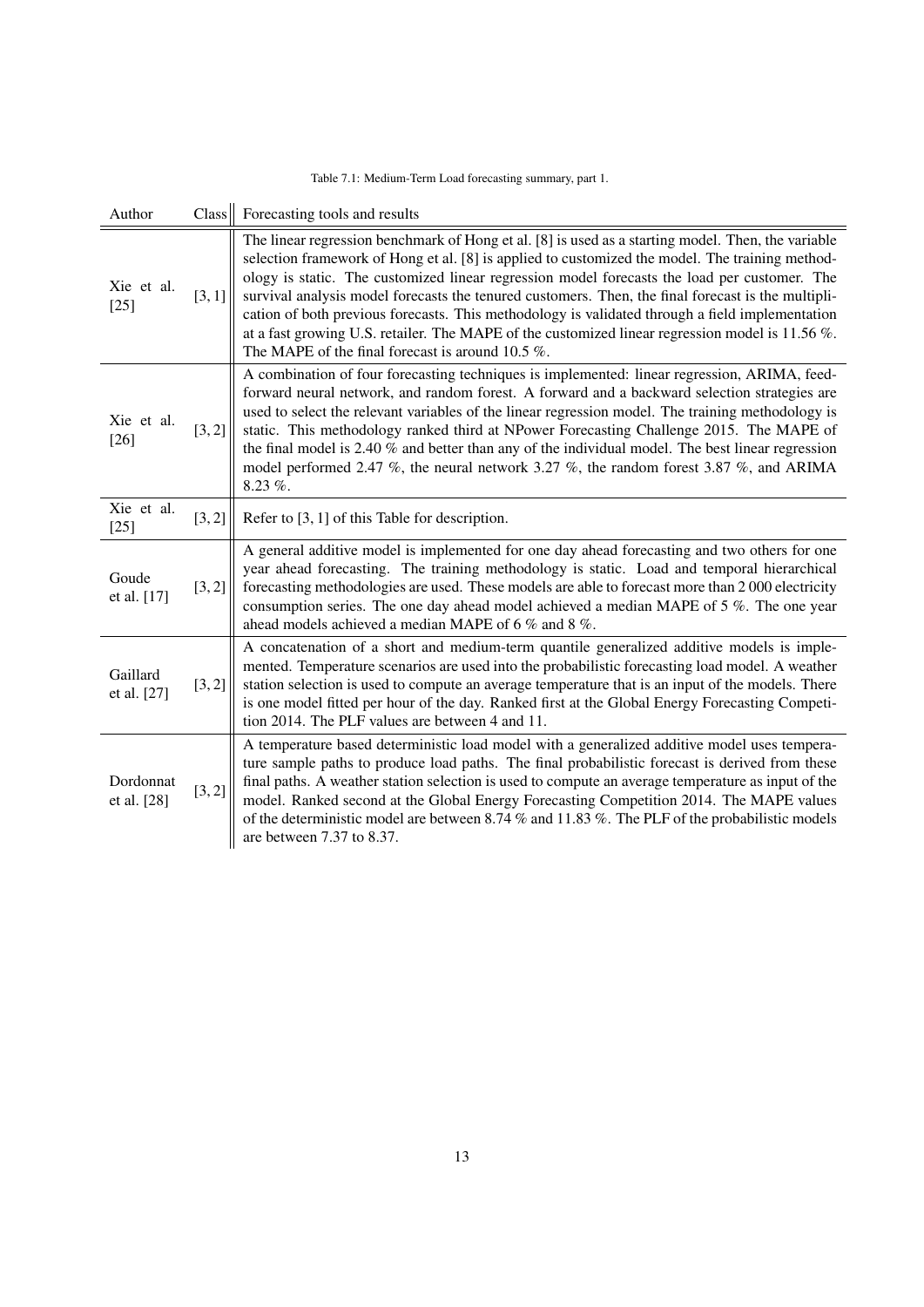|  | Table 7.2: Medium-Term Load forecasting summary, part 2. |  |
|--|----------------------------------------------------------|--|
|--|----------------------------------------------------------|--|

<span id="page-13-0"></span>

| Author                                    | Class  | Forecasting tools and results                                                                                                                                                                                                                                                                                                                                                                                                                                                                                                                                                                                                                                                                                                                                                                                                 |
|-------------------------------------------|--------|-------------------------------------------------------------------------------------------------------------------------------------------------------------------------------------------------------------------------------------------------------------------------------------------------------------------------------------------------------------------------------------------------------------------------------------------------------------------------------------------------------------------------------------------------------------------------------------------------------------------------------------------------------------------------------------------------------------------------------------------------------------------------------------------------------------------------------|
| Xie<br>and<br><b>Hong</b> [29]            | [3, 2] | An integrated solution with pre-processing, forecasting, and post-processing is proposed. The<br>pre-processing is data cleansing and temperature weather station selection. The forecasting part<br>is achieved with a linear regression deterministic model combined with residual forecasts of<br>four techniques: exponential smoothing, ARIMA, feed-forward neural network, and unobserved<br>components model. Then, temperature scenarios are used to generate probabilistic forecasts. Fi-<br>nally, the post-processing uses residual simulation to improve the probabilistic forecasts. Ranked<br>third at the Global Energy Forecasting Competition 2014. The residual simulation of the post-<br>processing step helped to improve the forecasts. The PLF of the submitted model are between<br>3.360 and 11.867. |
| Haben<br>Gi-<br>and<br>asemidis<br>$[30]$ | [3, 2] | A hybrid model of kernel density estimation and quantile regression is implemented. It relies on<br>a combination of five models each one forecasting on a dedicated time period. Ranked fourth at<br>the Global Energy Forecasting Competition 2014.                                                                                                                                                                                                                                                                                                                                                                                                                                                                                                                                                                         |
| Chen et al.<br>$[31]$                     | [3, 2] | A support vector regression model using data segmentation is implemented. It demonstrates<br>that a conservative approach using only available correct information is recommended in this<br>case due to the difficulty to provide accurate temperature forecast. Ranked first at the EUNITE<br>Competition 2001.                                                                                                                                                                                                                                                                                                                                                                                                                                                                                                             |
| Wang<br>et al. [11]                       | [3, 3] | Refer to Table 5 for description.                                                                                                                                                                                                                                                                                                                                                                                                                                                                                                                                                                                                                                                                                                                                                                                             |
| Ziel<br>and<br>Liu [32]                   | [3, 3] | A methodology based on Least Absolute Shrinkage and Selection Operator (LASSO) and bivari-<br>ate time-varying threshold Autoregressive model. The LASSO has the properties of automati-<br>cally selecting the relevant variables of the model. Then, a residual-based bootstrap is used to<br>simulate future scenario sample paths to generate probabilistic forecasts. Ranked second at the<br>extended version of the Global Energy Forecasting Competition 2014. The PLF scores are 7.44<br>and 54.69 for both competitions.                                                                                                                                                                                                                                                                                            |
| Xie et al.<br>$[33]$                      | [3, 3] | Three linear regression models and three feed-forward neural networks are implemented with an<br>increasing number of input features. Then, the probabilistic forecasts are computed by generating<br>weather scenarios. Residual simulation based on normality assumption is used to improve the<br>probabilistic forecasts. The improvement provided by residual simulation is diminishing with the<br>refinement of the underlying model. A very comprehensive underlying model will not benefit<br>from residual simulation based on the normality assumption.                                                                                                                                                                                                                                                            |
| Hyndman<br>and<br>Fan<br>$[34]$           | [3, 4] | A methodology to forecast the probability distribution of annual, seasonal and weekly peak elec-<br>tricity demand and energy consumption for various regions of Australia is proposed. The final<br>model is the combination of a short and long-term models. The forecast distributions are derived<br>from the model using a mixture of temperature and residual simulations, and future assumed<br>demographic and economic scenarios. Unfortunately, there is no quantitative metric used in this<br>study. However, the twenty-six actual weekly maximum demand values fall within the region<br>predicted from the ex-ante forecast distribution.                                                                                                                                                                      |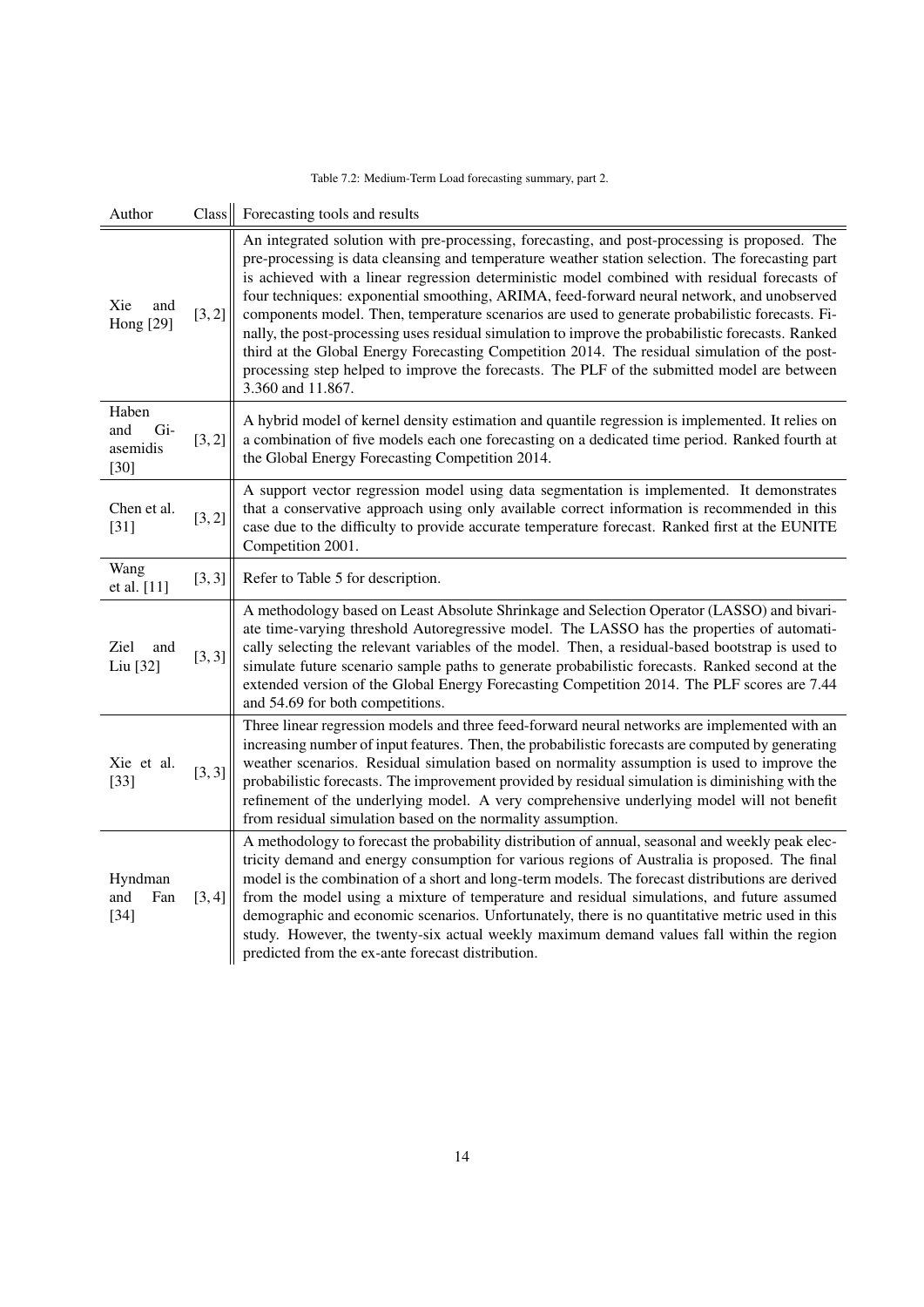Table 8: Long-Term Load forecasting summary.

<span id="page-14-0"></span>

| Author                                  | Class <sub>l</sub> | Forecasting tools and results                                                                                                                                                                                                                                                                                                                                                                                                                                                                                                                                                                                    |
|-----------------------------------------|--------------------|------------------------------------------------------------------------------------------------------------------------------------------------------------------------------------------------------------------------------------------------------------------------------------------------------------------------------------------------------------------------------------------------------------------------------------------------------------------------------------------------------------------------------------------------------------------------------------------------------------------|
| Hong<br>et al. [35]                     | [4, 2]             | A forecasting model is composed of a bottom-up and top-down modules. The first one aggregates<br>load for each small area in each level to produce the S-curve parameters. Then, the second one<br>takes these parameters as inputs to allocates the utility's system forecast from the top to the<br>bottom level. A human expert is integrated into the problem solving loop to improve the results<br>from this automated approach. The proposed method has been applied to several utilities and has<br>received satisfactory results.                                                                       |
| Hong<br>et al. [36]                     | [4,3]              | An approach based on linear regression models that takes advantage of hourly information com-<br>putes long-term probabilistic load forecasts. The short-term load models of Hong et al. [8] are<br>extended to long-term forecasting by adding the Gross State Product macroeconomic indica-<br>tor. The probabilistic forecasts are computed by using weather and macroeconomic scenarios.<br>Weather normalization is applied to estimate the normalized load profile. A sliding window<br>methodology is used. The customized short-term models performed a MAPE of 4.7 % for one<br>year ahead forecasting. |
| Hong and<br>Shahideh-<br>pour<br>$[37]$ | [4, 4]             | A review of load forecasting topics and three case studies based on linear regression for long-term<br>load forecasting are exposed. The main effects of the linear regression models are the temperature<br>modeled by a third order polynomial, the calendar variables, and a macro economic indicator.<br>The cross effects are several cross variables of temperature and calendar variables. These case<br>studies are exposed to assist Planning Coordinators to provide a real-world demonstration.                                                                                                       |

#### <span id="page-14-1"></span>4. Load forecasting tools

This paper adopts the distinction made by Hong and Fan [\[3\]](#page-24-2) between the forecasting techniques and methodologies. A forecasting technique is a group of models that fall in the same family, such as linear regression and artificial neural networks, etc. A forecasting methodology is a framework that can be implemented with multiple forecasting techniques. Subsections [4.1,](#page-14-2) [4.2,](#page-18-0) [Appendix D,](#page-39-0) and [Appendix E](#page-40-0) provide some information and references about the forecasting techniques, methodologies, data cleansing techniques and error metrics implemented in the articles reviewed.

## <span id="page-14-2"></span>*4.1. Forecasting techniques*

#### *4.1.1. Basic notions of supervised learning*

 $\mathbf{r}$ 

Friedman et al. [\[38\]](#page-25-12) provide useful details and explanations about supervised learning algorithms, model assessment and selection. A load forecasting problem is a supervised learning regression problem. In supervised learning, the goal is to predict the value of an outcome measure based on a number of input measures. Supervised learning is opposed to unsupervised learning, where there is no outcome measure, and the goal is to describe the associations and patterns among a set of input measures. A symbolic output leads to a classification problem whereas a numerical output leads to a regression problem. In the statistical literature, the inputs are often called the predictors and more classically the independent variables. In the pattern recognition literature, the term features is preferred. Both terms, predictors or features are used in this paper.

There are three main criteria to compare and select learning algorithms. The accuracy, measured by the generalization error. It is estimated by efficient sample re-use such as cross-validation or bootstrapping. The efficiency which is related to the computation time and scalability for learning and testing. The interpretability related to the comprehension brought by the model about the input-output relationship. Unfortunately, there is usually a trade-off between these criteria.

#### *4.1.2. Forecasting techniques implemented*

This subsection provides the basic principles and some references of the forecasting techniques implemented in the articles reviewed. Figure [5](#page-15-0) shows for each forecasting technique in the articles reviewed a heat map with the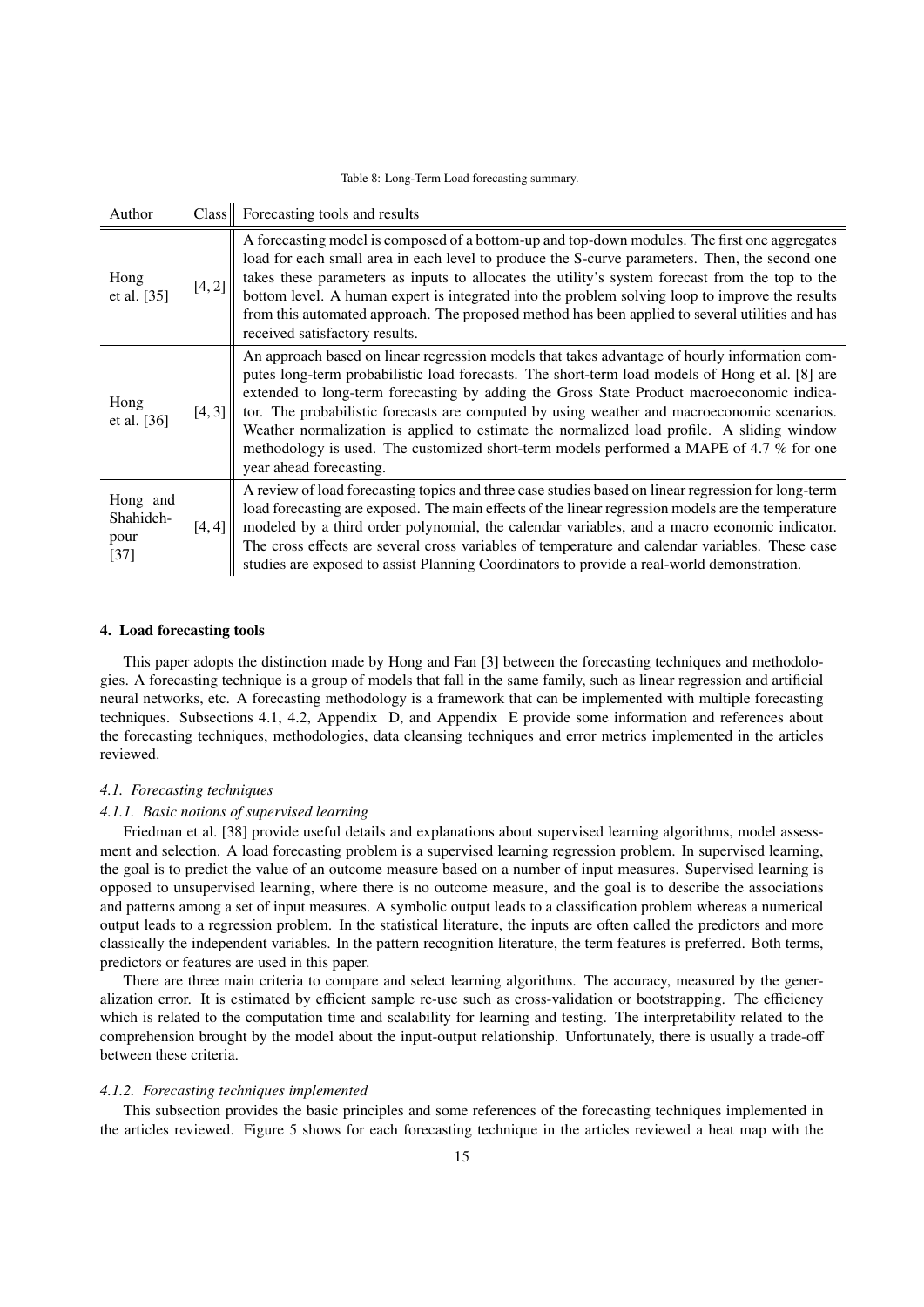<span id="page-15-0"></span>



Figure 5: Load forecasting techniques by forecasting problem.

number of implementations by forecasting problem. Without surprising, linear regression, neural networks, gradient boosting and ARIMA are the techniques the most implemented. However, for specific forecasting problems some techniques are more used than other such as exponential smoothing for the class [1, 4].

#### *Artificial neural network.*

Artificial neural network basic principles are discussed in Friedman et al. [\[38\]](#page-25-12) and Weron [\[39\]](#page-25-13) did a useful review of the various neural network techniques. The artificial neural network is a supervised learning method initially inspired by the behavior of the human brain and consists of the interconnection of several small units. The motivations for neural networks dates back to McCulloch and Pitts [\[40\]](#page-25-14) and now the term neural network has evolved to encompass a large class of models and learning methods.

The central idea of artificial neural network is to extract linear combinations of the inputs as derived features, and then model the target as a nonlinear function of these features. The neural network has unknown parameters, called weights. Their values are calculated by fitting the model to the data with a nonlinear optimization by the back propagation algorithm. Artificial neural networks are universal function approximators. With a sufficient number of neurons and layers they can model any function of the inputs. Artificial neural network are very accurate if the method is well used. However, the learning phase may be very slow, the scalability is not optimal when dealing with largescale databases. However, the feature selection is an effective tool to improve scalability. Finally, artificial neural networks are black box models and sometimes difficult to interpret.

#### *AR, ARMA, ARIMA and ARX-type models.*

Weron [\[39\]](#page-25-13) produced a useful coverage of AR, ARMA, ARIMA and ARX-type models. The standard time series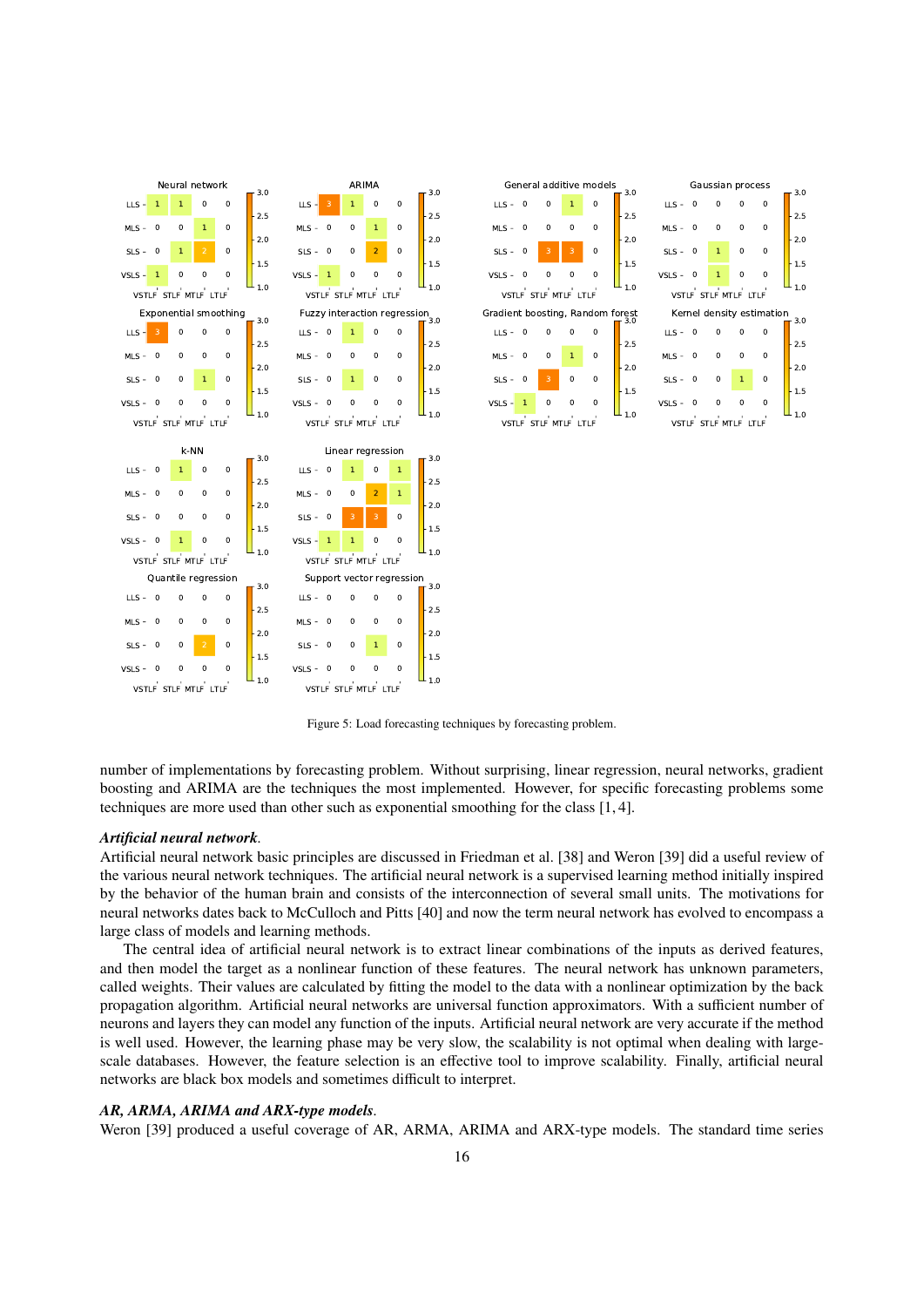model that takes into account the random nature and time correlations of the phenomenon under study is the Autoregressive Moving Average model (ARMA). It assumes the stationary of the time series under study. As the electricity demand is non-stationary the ARMA models are not always suitable and a transformation of the series to the stationary form is done by differencing. Autoregressive Integrated Moving Average (ARIMA) or Box-Jenkins model, introduced by Box et al. [\[41\]](#page-25-15), is a general model that contained both AR and MA parts and explicitly included differencing in the formulation that are often used for load forecasting. ARX, ARMAX, ARIMAX and SARIMAX are generalized counterparts of AR, ARMA, ARIMA and SARIMA taking into account exogenous variables such as weather or economic.

#### *Ensemble methods.*

Friedman et al. [\[38\]](#page-25-12) discuss ensemble methods. The idea is to build a prediction model by combining the strengths of a collection of simpler base models to change the bias variance trade-off. Ensemble methods can be classified into two categories: the averaging and the boosting techniques. The averaging techniques build several estimators independently and then average out their predictions, reducing therefore the variance from a single estimator. Bagging and random forest techniques are part of this family. The boosting techniques involve the combination of several weak models built sequentially. AdaBoost and gradient tree boosting methods fall into this category. The averaging techniques decrease mainly variance whereas boosting technique decreases mainly bias.

#### *Exponential smoothing.*

Gardner Jr [\[42\]](#page-25-16) brings the state of the art in exponential smoothing up to date since Gardner Jr [\[43\]](#page-25-17). The equations for the standard methods of exponential smoothing are given for each type of trend. Exponential smoothing assigns weights to past observations that decrease exponentially over time. Hyndman et al. [\[44\]](#page-25-18) classified fifteen exponential smoothing models versions based on the trend and seasonal components: additive, multiplicative, etc.

#### *Fuzzy interaction regression.*

Asai et al. [\[45\]](#page-25-19) did the earliest formulation of fuzzy regression analysis. Hong and Wang [\[22\]](#page-24-21) define the fundamental difference between the linear regression and fuzzy interaction regression assumptions as the deviations between the observed values and the estimated values. In linear regression, these values are supposed to be errors in measurement or observations that occur whereas they are assumed to depend on the indefiniteness of the system structure in fuzzy interaction regression. Hong and Wang [\[22\]](#page-24-21), Asai et al. [\[45\]](#page-25-19) and Tanaka et al. [\[46\]](#page-25-20) provide useful details and explanations about fuzzy interaction regression theoretical background.

#### *Generalized additive models.*

Generalized additive models allow the use of nonlinear and nonparametric terms within the framework of additive models and are used to estimate the relationship between the load and explanatory variables such as temperature and calendar variables. According to Friedman et al. [\[38\]](#page-25-12), the most comprehensive source for generalized additive models is Hastie and Tibshirani [\[47\]](#page-25-21). Efron and Tibshirani [\[48\]](#page-25-22) provide an exposition of modern developments in statistics for a nonmathematical audience. Generalized additive models are a useful extension of linear models, making them more flexible while still retaining much of their interpretability.

### *Gradient boosting.*

Boosting techniques are part of ensemble methods and discussed by Friedman et al. [\[38\]](#page-25-12), Bühlmann et al. [\[49\]](#page-25-23) and Schapire and Freund [\[50\]](#page-25-24). The motivation for boosting is a procedure that combines the outputs of many weak learners to produce a powerful committee. Schapire [\[51\]](#page-25-25) showed that a weak learner could always improve its performance by training two additional classifiers on filtered versions of the input data stream. Thus, the purpose of boosting is to sequentially apply the weak classification algorithm to repeatedly modified versions of the data, thereby producing a sequence of weak classifiers. Then, the predictions from all of them are combined through a weighted majority vote to produce the final prediction. Boosting regression trees such as Multiple Additive Regression Trees (MART) improves their accuracy often dramatically. However, boosting is more sensitive to noise than averaging techniques (bagging, random forest) and reduces the bias but increases the variance.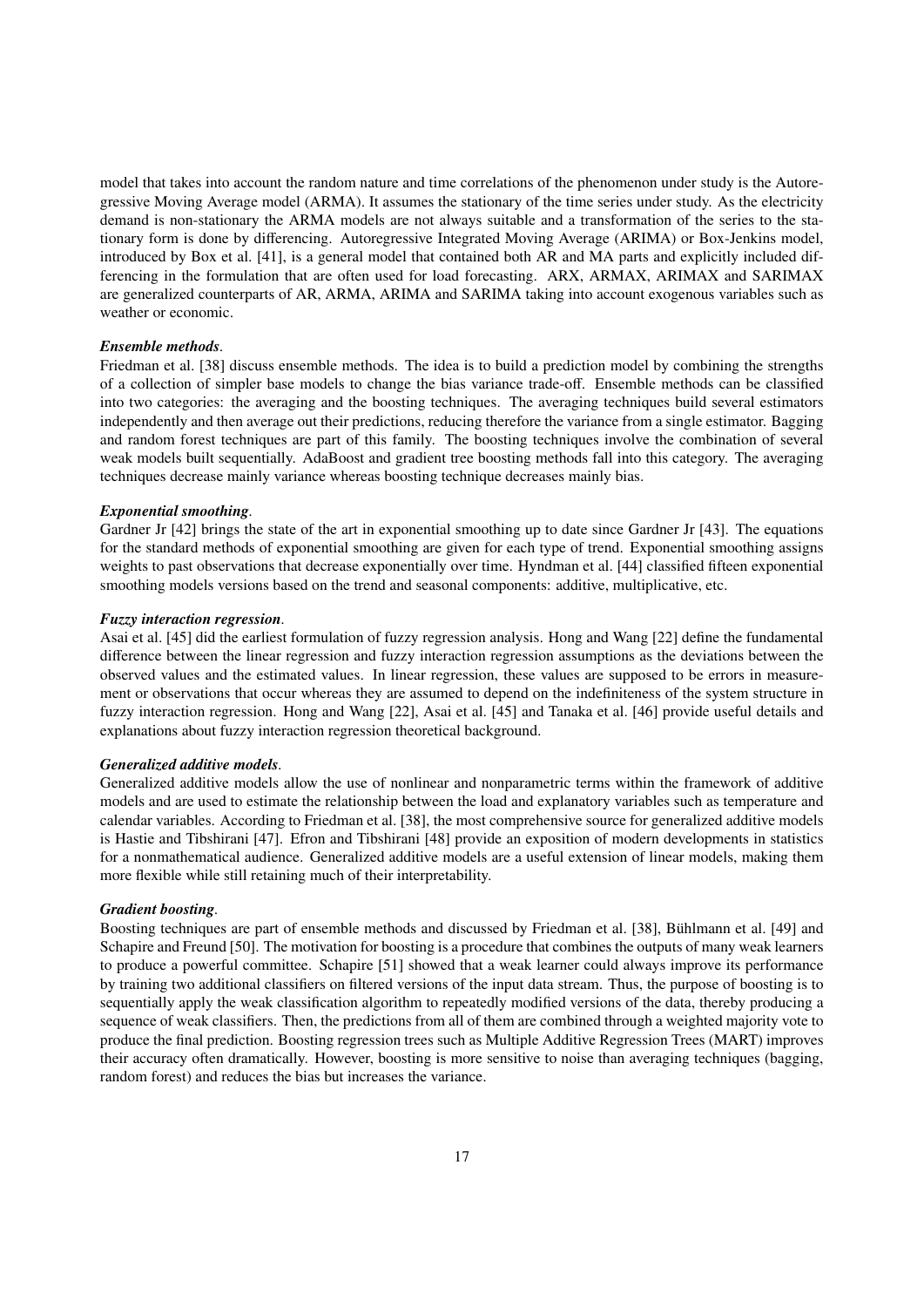#### *Gaussian process and Log-normal process.*

Rasmussen [\[52\]](#page-25-26) defines a Gaussian process as "a collection of random variables, any finite number of which have joint Gaussian distributions". It is fully specified by its mean and covariance functions. This is a natural generalization of the Gaussian distribution whose mean and covariance is a vector and matrix, respectively. The Gaussian distribution is over vectors, whereas the Gaussian process is over functions. The covariance functions, or kernels, encode the relationship between the inputs. The forecasting accuracy is strongly dependent on the kernels selection. Rasmussen [\[52\]](#page-25-26) provide a detailed presentation of Gaussian process and their related kernels.

Log-normal process is derived from conventional Gaussian process by performing the logarithm of the normalized load data. Based on the Ausgrid residential dataset [\(D15\)](#page-39-1), Shepero et al. [\[15\]](#page-24-14) noticed that the probability distribution of the load is not normally distributed, but is positively skewed and seems to follow a log-normal distribution. Munkhammar et al. [\[53\]](#page-25-27) did a similar study based on a residential load dataset by using the Weibull and the log-normal distributions. Thus, depending on the load data distribution, modeling the residential load by a log-normal distribution might provide better results than applying directly Gaussian process.

#### *Kernel density estimation.*

Kernel density estimation is a nonparametric way to estimate the probability density function of a random variable. A simple kernel density estimate produces an estimate of the probability distribution function of the load using past hourly observations. The kernel function may be Gaussian or of another kind. Kernel density estimation is described in Friedman et al. [\[38\]](#page-25-12) and a good overview of density estimation is given by Silverman [\[54\]](#page-25-28) and Scott [\[55\]](#page-25-29).

#### *k-Nearest Neighbor (k-NN).*

The technique was first introduce by Fix and Hodges Jr [\[56\]](#page-25-30) and later formalized by Cover and Hart [\[57\]](#page-25-31) for classification tasks. *k*-nearest neighbor regression consists in identifying the *k* most similar past sequences to the one being predicted, and combines their values to predict the next value of the target sequence.

Al-Qahtani and Crone [\[23\]](#page-24-22) review *k*-nearest neighbor for load forecasting with the basic principles. The *k*-nearest neighbor algorithm is specified by four metaparameters: the number *k* of neighbors used to generate the forecast, the distance function, the operator to combine the neighbors to estimate the forecast and the specification of the univariate or multivariate feature vector including the length of the embedding dimension *m*. *k* and *m* are determined empirically by grid-search over different values depending on the dataset. The most popular distance function is the Euclidean one but other functions might be employed and tested. Al-Qahtani and Crone [\[23\]](#page-24-22) provide references on this topic. The combination function can employ various metrics such as an equally scheme where neighbors receive equal weight by computing the arithmetic mean or a weighting scheme based on the relative distance of the neighbors. Alternative schemes can be employed and tested such as median, winsorized mean, etc.

*k*-nearest neighbor is a simple algorithm and can be adapted to any data type by changing the distance measure. However, choosing a good distance measure is a hard problem, the algorithm is very sensitive to the presence of noisy variables and is slow for testing.

#### *Linear regression.*

Friedman et al. [\[38\]](#page-25-12) and Weisberg [\[58\]](#page-25-32) discuss the technique principles. Linear regression analysis is a statistical process for estimating the relationships among variables and one of the most widely used statistical techniques. They are simple and often provide an adequate and interpretable description of how the inputs affect the outputs. The load or some transformation of the load is usually treated as the dependent variable, while weather and calendar variables are treated as independent variables. Linear regression model assumes a linear function of the inputs. They can be applied to transformations of the inputs such as polynomial function of temperature and it considerably expands their scope.

The most popular method to estimate the linear regression parameters is least squares in which the coefficients minimize the residual sum of squares. However, this estimate method often has low bias but large variance that have a direct impact on accuracy. One way to improve it is to use shrinkage methods such as Ridge Regression or Least Absolute Shrinkage and Selection Operator (LASSO), introduced respectively by Hoerl and Kennard [\[59\]](#page-25-33) and Tibshirani [\[60\]](#page-25-34). They shrink the regression coefficients by imposing a penalty on their size.

Linear regression is simple and transparent, there exist fast and scalable variants and provide interpretable models through variable weights (magnitude and sign). However, it is often not as accurate as other (nonlinear) methods.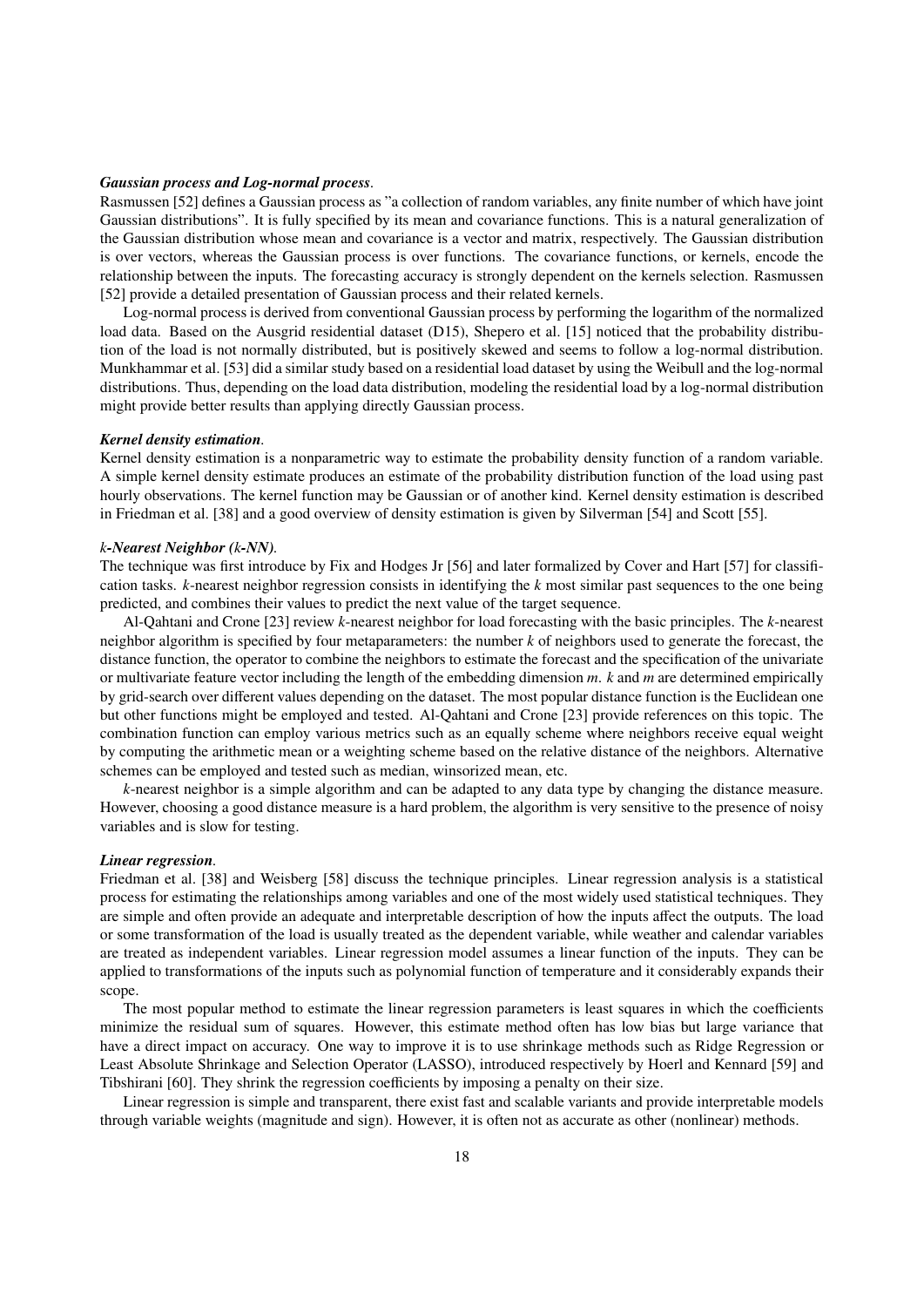#### *Quantile regression.*

Quantile regression was introduced by Koenker and Bassett Jr [\[61\]](#page-25-35) and is a generalization of the standard regression, where each quantile is found through the minimization of a linear model fitted to historical observations according to a loss function. Gaillard et al. [\[27\]](#page-25-1) provide a description of this technique.

#### *Regression tree and Random forest.*

Friedman et al. [\[38\]](#page-25-12) provide useful details and explanations about regression tree and random forest. Breiman et al. [\[62\]](#page-25-36) introduced the Classification and Regression Trees (CART) methodology and Quinlan [\[63\]](#page-25-37) gives an induction of regression tree. A decision tree is a tree where each interior node tests a feature, each branch corresponds to a feature value and each leaf node is labeled with a class. Tree for regression are exactly the same model than decision tree but with a number in each leaf instead of a class. A regression tree is a piecewise constant function of the input features. Overfitting is avoided by pre-pruning (stop growing the tree earlier, before it reaches the point where it minimizes the training error, usually the squared error, on the learning sample), post-pruning (allow to overfit and the tree that minimizes the squared error on the learning set is selected) or by using ensemble method: random forest, boosting. Regression tree is a very fast and scalable technique (able to handle a very large number of inputs and objects), provides directly interpretable models, and gives an idea of the relevance of features. However, it has a high variance and is often not as accurate as other techniques.

Breiman [\[64\]](#page-25-38) defines random forest as a combination of tree predictors such that each tree depends on the values of a random vector sampled independently and with the same distribution for all trees in the forest. The random forest method is a substantial modification of bagging that builds a large collection of de-correlated trees, and averages them to reduce the variance. Random forest combines bagging and random feature subset selection. It builds the tree from a bootstrap sample and instead of choosing the best split among all features, it selects the best split among a random subset of *k* features. There is a bias variance trade-off with *k*. The smaller *k* is, the greater the reduction of variance is but also the higher the increase of bias is. Random forest has the advantage to decrease computation time with respect to bagging since only a subset of all features needs to be considered when splitting a node.

#### *Support vector regression.*

The theory behind support vector machines is due to Vapnik [\[65\]](#page-25-39). The support vector machine produces nonlinear boundaries by constructing a linear boundary in a large, transformed version of the feature space. This technique is based on two smart ideas: large margin classifier and kernelized input space. The margin is the width that the boundary could be increased by before hitting a data point. Linear support vector machine is the linear classifier with the maximum margin. If data is not linearly separable the solution consists in mapping the data into a new feature space where the boundary is linear. Then, to find the maximum margin model in this new space. In fact, there is no need to compute explicitly the mapping. Only a similarity measure between objects (like for the *k*-nearest neighbor) is required. This similarity measure is called a kernel. This procedure is sometimes called the kernel trick.

Support vector regression uses the same principles as the support vector machine for classification. Support vector machines are state-of-the-art accuracy on many problems and can handle any data types by changing the kernel. However, tuning the method parameter is very crucial to get good results and somewhat tricky, it is a black-box models and not easy to interpret. Cortes and Vapnik [\[66\]](#page-25-40), Drucker et al. [\[67\]](#page-25-41) and Friedman et al. [\[38\]](#page-25-12) provide details and explanations about support vector machines for classification and regression.

#### *Unobserved components model.*

Unobserved component model, introduced in Harvey [\[68\]](#page-25-42), decomposes a time series into trend, seasonal, cyclical, and idiosyncratic components and allows for exogenous variables. Unobserved component model is an alternative to ARIMA models and provides a flexible and formal approach to smoothing and decomposition problems.

#### <span id="page-18-0"></span>*4.2. Forecasting methodologies implemented*

This subsection provide the basic principles and references of the forecasting methodologies implemented in the articles reviewed. Figure [6](#page-19-0) shows for each forecasting methodology a heat map with the number of implementations by forecasting problem.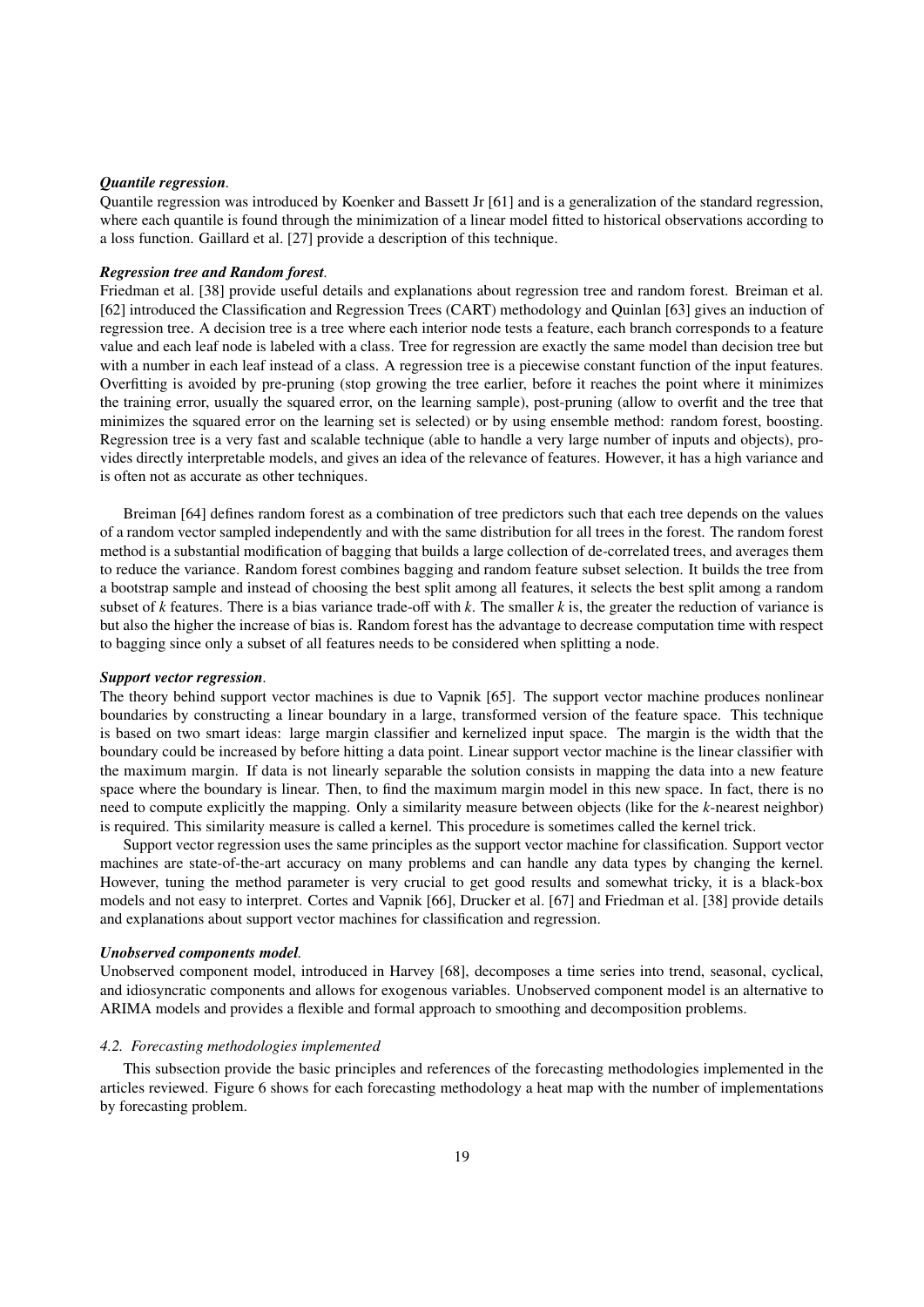<span id="page-19-0"></span>

Figure 6: Load forecasting methodologies by forecasting problem.

#### *Data Segmentation (DS).*

Data segmentation consists in slicing the dataset into several parts and training one or several models on each one or some of them. Then, these models produce forecasts on the corresponding segments where they have been trained. For instance, Chen et al. [\[31\]](#page-25-5) used only the winter data segment to forecast the January load with support vector regression.

#### *Forecast Combination (FC).*

Many authors have suggested the superiority of forecast combinations over the use of individual forecast. Hibon and Evgeniou [\[69\]](#page-25-43) developed a simple model-selection criterion. The accuracy of the selected combination was significantly better and less variable than the selected individual forecasts.

Forecast combination is similar to the bagging technique. Bagging (bootstrap aggregating) uses bootstrap sampling to generate several learning samples, train the model on each one of them and compute the average. Variance is reduced but bias increases a bit because the effective size of a bootstrap sample is about 30 % smaller than the original learning set. However, forecast combination differs from bagging as it consists in combining predictions of different models. There exist several ways of combining forecasts.

Forecast Simple Averaging Combination (FSAC) is the most trivial and consists simply in averaging the forecasts. Forecast Weighted Combination (FWC) is more refined and consists in using a weighted average. The weights are calculated with different methodologies: manually, by solving an optimization problem, etc. Nowotarski et al. [\[70\]](#page-25-44) and Nowotarski et al. [\[71\]](#page-25-45) developed alternative schemes for combining forecasts: simple, trimmed averaging, winsorized averaging, ordinary least squares, least absolute deviation, positive weights averaging, constrained least squares, inverse root mean squared error, Bayesian model averaging, exponentially weighted average, and fixed share machine learning techniques, polynomial weighted average forecasting technique with multiple learning rates, best individual ex-ante model selection in the validation period and best individual ex-ante model selection in the calibration window. Ranjan and Gneiting [\[72\]](#page-26-0) developed a beta-transformed linear opinion pool for the aggregation of probability forecasts from distinct, calibrated or uncalibrated sources.

#### *Load Hierarchical forecasting (LHF).*

Load hierarchical forecasting consists in adopting a spatial approach to improve forecasts at the aggregated and local levels. A load system can be divided into several zones with different load patterns. Residential zones are more sensitive to temperature effect and industrial zones are more sensitive to economic parameters or workload. These zones are modeled separately with different forecasting techniques and methodologies. Then, the system load is forecasted by aggregating all the forecasts at the zonal level.

The Global Energy Forecasting Competition 2012 load track Hong et al. [\[6\]](#page-24-5) is an example of load hierarchical forecasting problem with a US utility composed of twenty zones. The forecasting task was to predict the load value at both the zonal (twenty series) and system (sum of the twenty zonal level series) levels.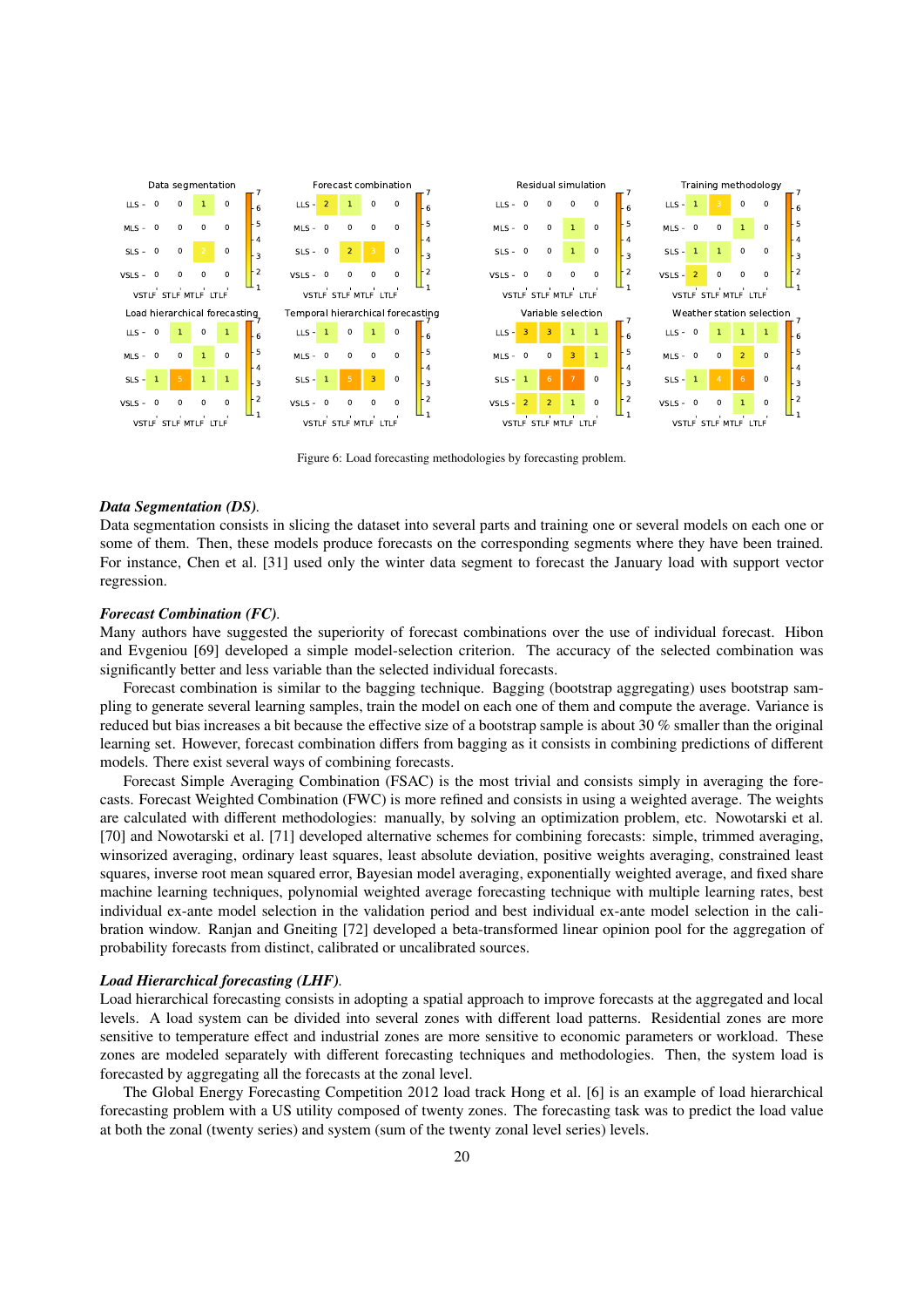#### *Residual Simulation (RS).*

Residual simulation is a way to produce probabilistic load forecasting by post-processing the point forecasts Hong and Fan [\[3\]](#page-24-2). Applying the probability density function of residuals to the point forecasts generates a density forecast. The normality assumption is often used to model the forecasting errors. Xie et al. [\[33\]](#page-25-7) investigated the consequences of this assumption and showed that it helps to improve the probabilistic forecasts from deficient underlying models but the improvement diminishes as the underlying model is improved. It confirms the importance of sharpening the underlying model before post-processing the residuals. However, if it is not feasible to build comprehensive underlying models, modeling residuals with normal distributions is a plausible method.

## *Similar day (SD).*

The "similar day" approach considers a "similar" day in the historic data to the one being forecast. Due to its simplicity, it is regularly implemented in industrial applications. The similarity is usually based on calendar and weather patterns. The forecast can be a linear combination or a regression procedure that include several similar days. Taylor [\[13\]](#page-24-12) implemented a development of this idea in a weather-based forecasting approach which is described by Taylor and Buizza [\[73\]](#page-26-1).

## *Temporal Hierarchical forecasting (THF).*

Athanasopoulos et al. [\[74\]](#page-26-2) introduced the concept of temporal hierarchies for time series forecasting, using aggregation of non-overlapping observations. By combining optimally the forecasts from all levels of aggregation, this methodology leads to reconciled forecasts supporting better decisions across planning horizons, increased forecast accuracy and mitigating modeling risks. Gaillard et al. [\[27\]](#page-25-1) concatenated a short-term (from one hour to forty-eight hours) and a medium-term (from forty-nine hours to one month) probabilistic forecasting models. Nedellec et al. [\[20\]](#page-24-19) developed a temporal multi-scale approach by modeling the load with three components: a long, medium, and short-term parts.

Temporal hierarchical forecasting consists also in developing forecasting models for specific time periods. Models for specific hours of the day: one per hour, one per night hours, one for morning hours, one for afternoon, and one for evening hours, etc. Models for specific days: one per week days, one per weekend days, etc. Models for specific time of the year: one per month, one per season, etc.

#### *Training Methodologies (TM).*

The way to train a model has a deep impact on the results. Several methodologies exist depending on the past data available and the newly data acquired during the forecast process. Static training methodology consists in training once for all the model with all, or a segment, of data available. Then, it produces forecasts without retraining if newly data are acquired. Accumulative training methodology consists in retraining periodically the model by using newly data acquired and the past data. The retraining period depends on the forecasting horizon. Usually, the smaller the forecasting horizon is, the higher the retraining frequency is. Sliding window methodology consists in using a fixed training data window that is shifted periodically using the newly accumulated data. The shifting period depends on the forecasting horizon. Usually, the smaller the forecasting horizon is, the higher the shifting period frequency is.

#### *Variable selection (VS).*

Variable selection assesses the features to use and their functional forms. The goal is to find a small, or the smallest, subset of features that maximizes accuracy. This process enables to avoid overfitting and improves the model performance and the interpretability. It also provides faster and more cost-effective models and reduces the overall computation time. Guyon and Elisseeff [\[75,](#page-26-3) [76\]](#page-26-4), Saeys et al. [\[77\]](#page-26-5), and Friedman et al. [\[38\]](#page-25-12) are useful references about feature selection. Three main approaches exist for variable selection.

The first one is the filter technique and consists in selecting the relevant features with methods independent of the supervised learning algorithm implemented. The univariate statistical tests (t-test, chi-square, etc.) are fast and scalable but ignore the feature dependencies. The multivariate approaches (decision trees, etc.) take into account the feature dependencies but are slower than univariate. The cross-validation is a powerful tool but can be computationally expensive.

The second approach is the embedded technique. The search for an optimal subset of features is sometimes already built into the learning algorithm. Decision tree node splitting is a feature selection technique, tree ensemble measures variable importance, the absolute weights in a linear support vector machine model, and a linear model with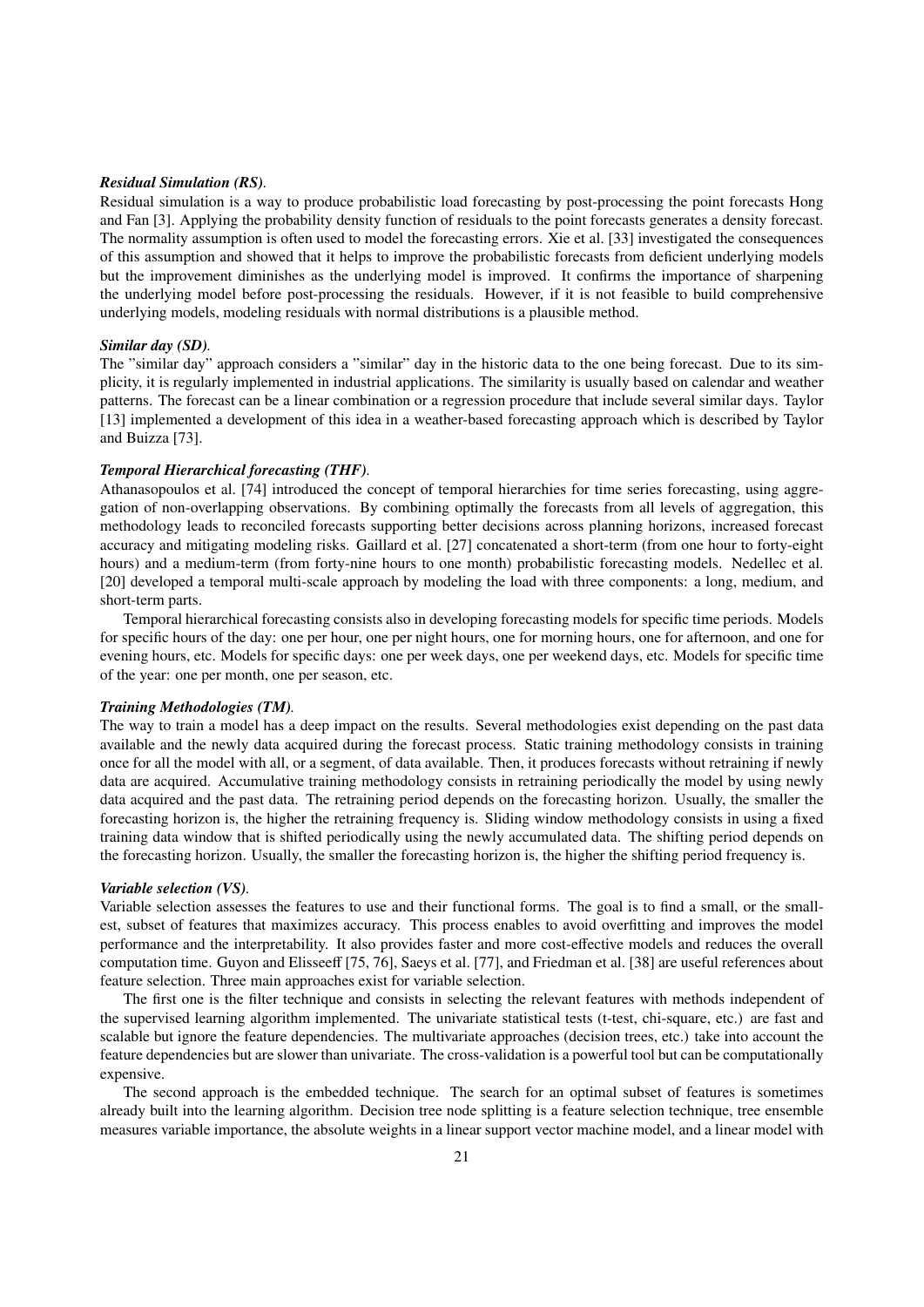Least Absolute Shrinkage and Selection Operator provide a feature selection. The embedded technique is usually computationally efficient, well integrated within the learning algorithm and multivariate. However, it is specific to a given learning algorithm.

The last approach is the wrapper technique. It tries to find a subset of features that maximizes the quality of the model induced by the learning algorithm. The quality of the model is estimated by cross-validation. All subsets cannot be evaluated and heuristics are necessary as the number of subsets of *p* features is 2*<sup>p</sup>* . Several approaches exist. Among them, the forward (or backward) recursive feature elimination consists in adding (removing) the variable that most decreases (less increases) the error over several iterations. The wrapper technique is custom-tailored to the learning algorithm, able to find interactions and to remove redundant variables. However, it is prone to overfitting. Indeed, it is often easy to find a small subset of noisy features that contribute to decreasing the score. In addition, this technique is computationally expensive as a model is built for each subset of variables.

Almost all of the articles reviewed adopt a variable selection approach. Hong et al. [\[8\]](#page-24-7) developed a methodology to select the relevant features for linear regression, fuzzy interaction regression and artificial neural network techniques. The increasing number of relevant features improved the forecast accuracy. Hong et al. [\[36\]](#page-25-10) extended the method to long-term load forecasting by adding a macroeconomic indicator. As in Hong et al. [\[8\]](#page-24-7), Charlton and Singleton [\[18\]](#page-24-17) did a series of refinements to the linear regression benchmark proposed during the Global Energy Forecasting Competition 2012: day-of-season terms, a special treatment of public holidays, and changing the number of seasons. The competition scores were used to demonstrate that each successive refinement step increases the model accuracy.

#### *Weather station selection (WSS).*

The weather is a major factor driving the electricity demand, price, wind or solar power generation. Pang [\[78\]](#page-26-6) details two methodologies to capture the weather impact. The Virtual Weather Station methodology (VWS) consists in a combination (simple average, weighted average, etc.) of the parameters (temperature, wind speed, solar irradiation, etc.) of several weather stations. At the end of the process, the temperature (or solar irradiation, wind speed, etc.) combination can be seen as a parameter from a virtual weather station and is used as a feature for the forecasting models. The Multiple Weather Station (MWS) consists in selecting the weather stations, whose parameters, improve the most the model accuracy. Each one of them is used as feature to feed a forecasting model. The final forecast is the combination (simple average, weighted average, etc.) of the forecasts generated by each model. Based on this principle, Hong et al. [\[79\]](#page-26-7) developed a framework to determine how many and which weather station selecting for a territory of interest.

#### <span id="page-21-0"></span>5. Use case example and guidelines

Sections [3](#page-5-0) and [4](#page-14-1) present general guidelines for selecting which forecasting technique or methodology to use in which case. However, the classification process in two dimensions does not take into account the shape or frequency of the load, the quality or length of the data, at which frequency the data are available, etc. Each forecasting problem is thus specific and requires a dedicated customized forecasting model. This section proposes some guidelines, and emphasizes some difficulties that may be encountered to build a first model. It is exemplified on the methodology used in Dumas et al. [\[80\]](#page-26-8). The text in italic refers to this case.

#### *5.1. Guidelines*

- 1. Understand and formulate the forecasting problem. What is the application? What are the goals? What is the system considered? *Forecasting the consumption and PV production of a microgrid to provide reliable inputs to a model predictive control to manage in real time the microgrid.*
- 2. What are the forecasting horizon, the temporal and spatial resolutions required? *The decision making module solves each quarter an optimization problem for the twenty-four hours ahead with a fifteen minutes resolution. The spatial resolution is in kW. Thus, the forecasting model should at least each quarter provides a forecast for the twenty-four hours ahead with a fifteen minutes resolution and a spatial resolution in kW.*
- 3. Is probabilistic forecasting required? *No, as the decision making module is deterministic in this case.*
- 4. Which error metrics should be selected to assess the forecasts? *The normalized root mean squared and mean absolute errors are selected as we consider only deterministic forecasts.*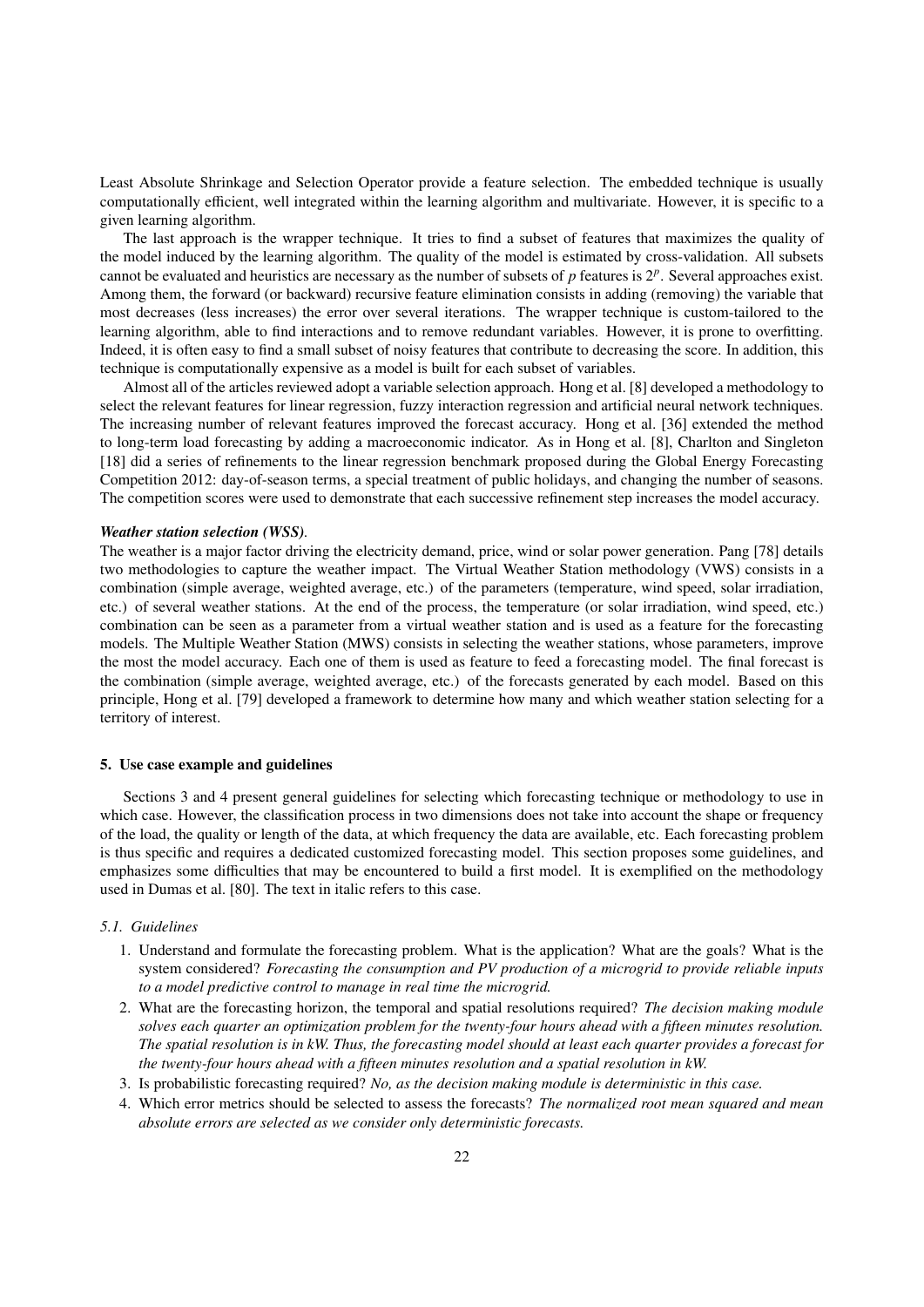- 5. What are the data available? At which frequency is the database updated? What is the quality of the data? *The PV and consumption are monitored on site each five seconds. Weather forecasts are available every six hours for the next ten days with a fifteen minutes resolution. Missing data occur rarely.*
- 6. Is data cleansing needed? *Missing data are replaced by zero. However, it occurs rarely.*
- 7. What segment of data is considered for the study? *Two months of monitored consumption, production, and weather forecasts.*
- 8. Is a benchmark model defined? *A linear regression model could have been implemented as benchmark. However, this study focuses on neural networks and gradient boosting regression.*
- 9. What are the forecasting techniques selected? *A gradient boosting regression model, a feed-forward and a recurrent neural networks.*
- 10. Is load hierarchical forecasting relevant? *No, the microgrid is only composed of one load and the PV monitored is the total production.*
- 11. Is temporal hierarchical forecasting relevant? *The forecasts are composed each quarter of ninety-six values as the horizon is twenty-four hours and the resolution fifteen minutes. Thus, it may be interesting to decompose the horizon in two or four parts with a dedicated model for each one. Then, the final forecast could be a combination of each term. However, for the sake of simplicity, the temporal hierarchical forecasting methodology is not implemented.*
- 12. Is forecast combination relevant? *It may be interesting to combine neural networks and gradient boosting models. However, for the sake of simplicity, each model is considered independently.*
- 13. What training methodology to use? *A sliding window methodology. The learning set has a size of one week and the model is retrained each day.*
- 14. Is weather station selection relevant? *No, the models take as inputs the weather forecasts computed at a location close to the microgrid (less than two km).*
- 15. What are the relevant variables of this forecasting problem? *Several sets of variables have been tested. The final set is composed of lags of load and temperature weather forecast for the prediction of the consumption.*
- 16. What are the relevant hyper parameters of the models? *Several sets of hyper parameters have been tested.*

#### *5.2. Forecasting techniques*

In some cases, one or several of these general forecasting techniques guidelines may be of good use:

- 1. Define a benchmark model with a transparent, simple and familiar forecasting technique. Linear regression is recommended for this purpose, see Hong et al. [\[8,](#page-24-7) [79\]](#page-26-7), Wang et al. [\[11\]](#page-24-10), Charlton and Singleton [\[18\]](#page-24-17), Xie et al. [\[25,](#page-24-24) [26\]](#page-25-0), Hong et al. [\[36\]](#page-25-10). It is easy to implement, transparent and fast to compute in comparison with more complex techniques such as artificial neural networks, Gaussian process or gradient boosting regression. In addition, customized linear regression models may provide interesting results from very short-term to longterm forecasting. Charlton and Singleton [\[18\]](#page-24-17) won the load track of the Global Energy Forecasting Competition 2012 with a customized linear regression model.
- 2. Define a robust methodology to find out the relevant hyper parameters of a given forecasting technique. A blocked form of *k*-fold cross-validation procedure Bergmeir and Benítez [\[81\]](#page-26-9) is recommended when the dataset has a minimum length.
- 3. Statistical models such as ARIMA or exponential smoothing may provide satisfactory results for horizons of a few hours, where the weather has not a significant impact Taylor [\[13\]](#page-24-12). When the horizon is extending to a few days it is recommended to assess the importance of exogenous parameters such as the temperature.
- 4. Gaussian process provides directly probabilistic forecasts. However, the selection of the relevant kernels is not straightforward and the time computation may be an issue depending on the forecasting problem. In addition, forecasting directly multiple outputs is non-trivial and still a field of active research [\[82\]](#page-26-10) and [\[83\]](#page-26-11). van der Meer et al. [\[9\]](#page-24-8) used a moving training window to reduce the learning set size and consequently the computational burden of the Gaussian process.
- 5. Probabilistic forecasting models that produce constant prediction intervals over time provide not useful information for decision making. Indeed, they do not differentiate periods of high and low uncertainty.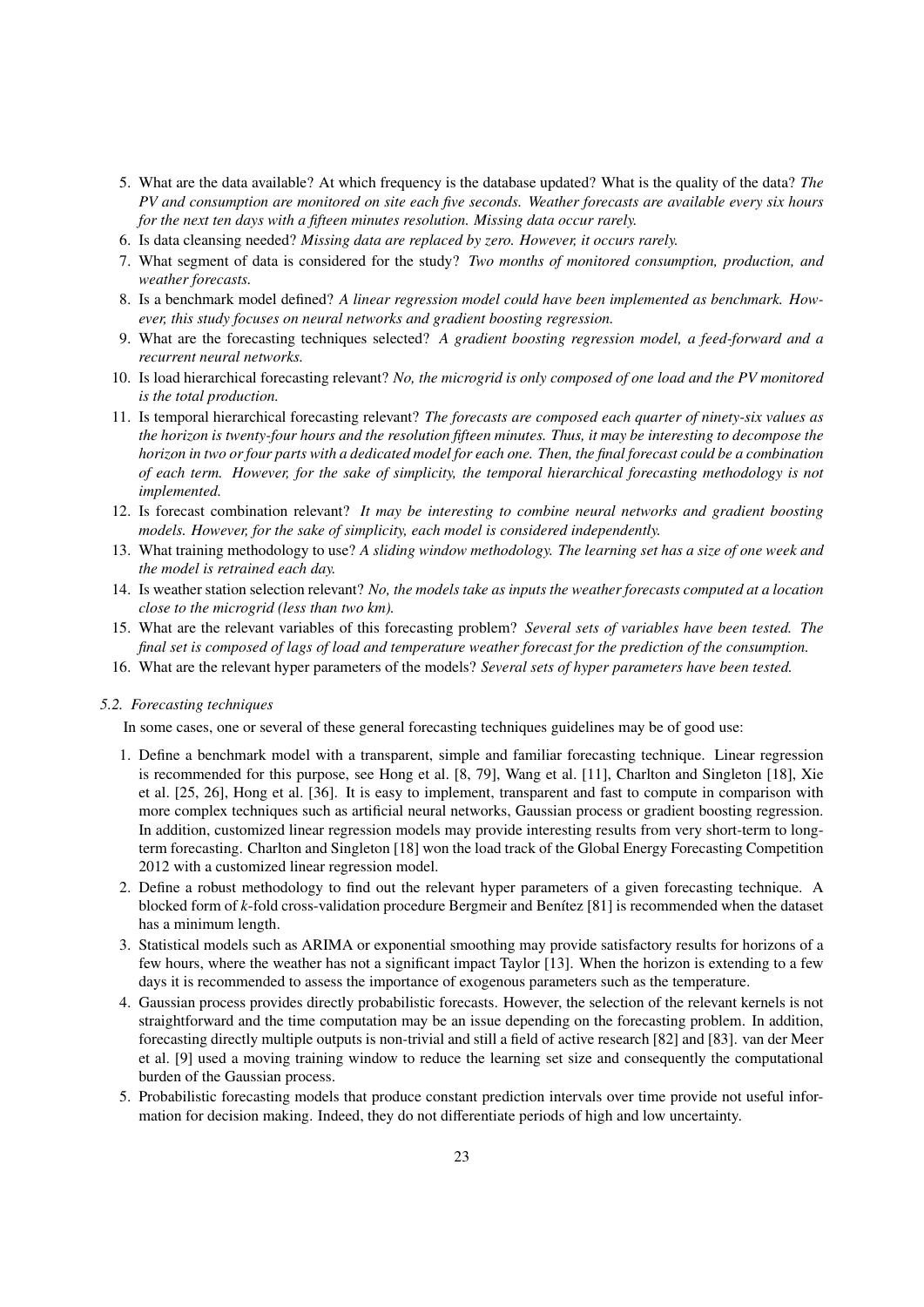6. Residual simulation based on normality assumption provides a way to generate probabilistic forecasts Xie and Hong [\[29\]](#page-25-3), Xie et al. [\[33\]](#page-25-7). However, this assumption must be assessed. Xie et al. [\[33\]](#page-25-7) demonstrated that the improvement provided by residual simulation based on the normality assumption is diminishing with the improvement of the underlying model.

#### *5.3. Forecasting methodologies*

In some cases, one or several of these general forecasting methodologies guidelines may be of good use.

- 1. Use a blocked form of cross-validation for time series evaluation Bergmeir and Benítez [\[81\]](#page-26-9), van der Meer et al. [\[9\]](#page-24-8) instead of a traditional *k*-fold cross-validation. Indeed, the consumption of a utility is a process that might evolves over time, thus hurting the fundamental assumptions of cross-validation that the data are independent and identically distributed.
- 2. Random forest, Gradient boosting regression, and LASSO are techniques that perform feature extraction. Hong et al. [\[8\]](#page-24-7) developed a methodology to select the relevant features for linear regression, fuzzy interaction regression and artificial neural network techniques. It can be extended to other techniques.
- 3. The sliding window training methodology is a way to speed up the time computation by reducing the learning set size van der Meer et al. [\[9\]](#page-24-8). However, the accuracy may decrease accordingly. A trade-off should be reached between time computation and accuracy.
- 4. In some cases, temporal hierarchical forecasting does not improve the results Wang et al. [\[11\]](#page-24-10), Hong et al. [\[8\]](#page-24-7). At the opposite the case studies of Charlton and Singleton [\[18\]](#page-24-17), Nedellec et al. [\[20\]](#page-24-19), Taieb and Hyndman [\[21\]](#page-24-20), Goude et al. [\[17\]](#page-24-16), Gaillard et al. [\[27\]](#page-25-1), Haben and Giasemidis [\[30\]](#page-25-4) benefited from this methodology. The higher the horizon is and consequently the number of points to forecast, the more it is interesting to consider this methodology.
- 5. The same observation can be done with load hierarchical forecasting. Hong et al. [\[6\]](#page-24-5) built a case study [\(D1\)](#page-38-1) to experiment this methodology. Large systems such as distribution networks that are composed of hundreds or thousands of substations such as the case study of Goude et al. [\[17\]](#page-24-16) may benefit from this methodology to take into account specific locational effects.
- 6. The weather station selection framework of Hong et al. [\[79\]](#page-26-7) is recommended when dealing with several possibilities for one location.
- 7. In general, a combination of models improves the results such as in Taylor [\[13\]](#page-24-12), Lloyd [\[19\]](#page-24-18), Lopez et al. ´ [\[24\]](#page-24-23), Xie et al. [\[26\]](#page-25-0), Xie and Hong [\[29\]](#page-25-3), Haben and Giasemidis [\[30\]](#page-25-4).
- 8. Transforming the data by taking the logarithm before applying Gaussian process may improve the results when considering residential consumption as it is better represented by the log-normal distribution Munkhammar et al. [\[53\]](#page-25-27), Shepero et al. [\[15\]](#page-24-14).
- 9. Probabilistic load forecasting is a specific topic. The Global Energy Forecasting Competition 2014 load track Hong et al. [\[7\]](#page-24-6) provides a case study [\(D6\)](#page-38-1) to experiment techniques and methodologies to addressed this problem. Xie and Hong [\[29\]](#page-25-3) propose an integrated solution composed of pre-processing, forecasting and postprocessing to compute probabilistic forecast based on several forecasting techniques.
- 10. Temperature is often used as input of load forecasting model. However, a temperature forecast with small accuracy may decrease the model performance Chen et al. [\[31\]](#page-25-5).

## 6. Conclusion

The key contribution of this paper is to propose a classification into two dimensions of the load forecasting studies to help to decide which forecasting tools to use in which case. This process aims to provide a synthetic view of the relevant forecasting techniques and methodologies by forecasting problem.

The two-dimensional classification methodology is based on the definition of a forecasting problem with the forecasting horizon and resolution, the system size and the load resolution. Each article is classified with key information about the dataset used and the forecasting tools implemented: the forecasting techniques (probabilistic or deterministic) and methodologies, the data cleansing techniques, and the error metrics.

This paper can be read in two passes. The first one by identifying the forecasting problem of interest to select the corresponding class in Tables [1](#page-5-1) to [4.](#page-8-0) They provide a synthetic view of the forecasting tools used. Then, key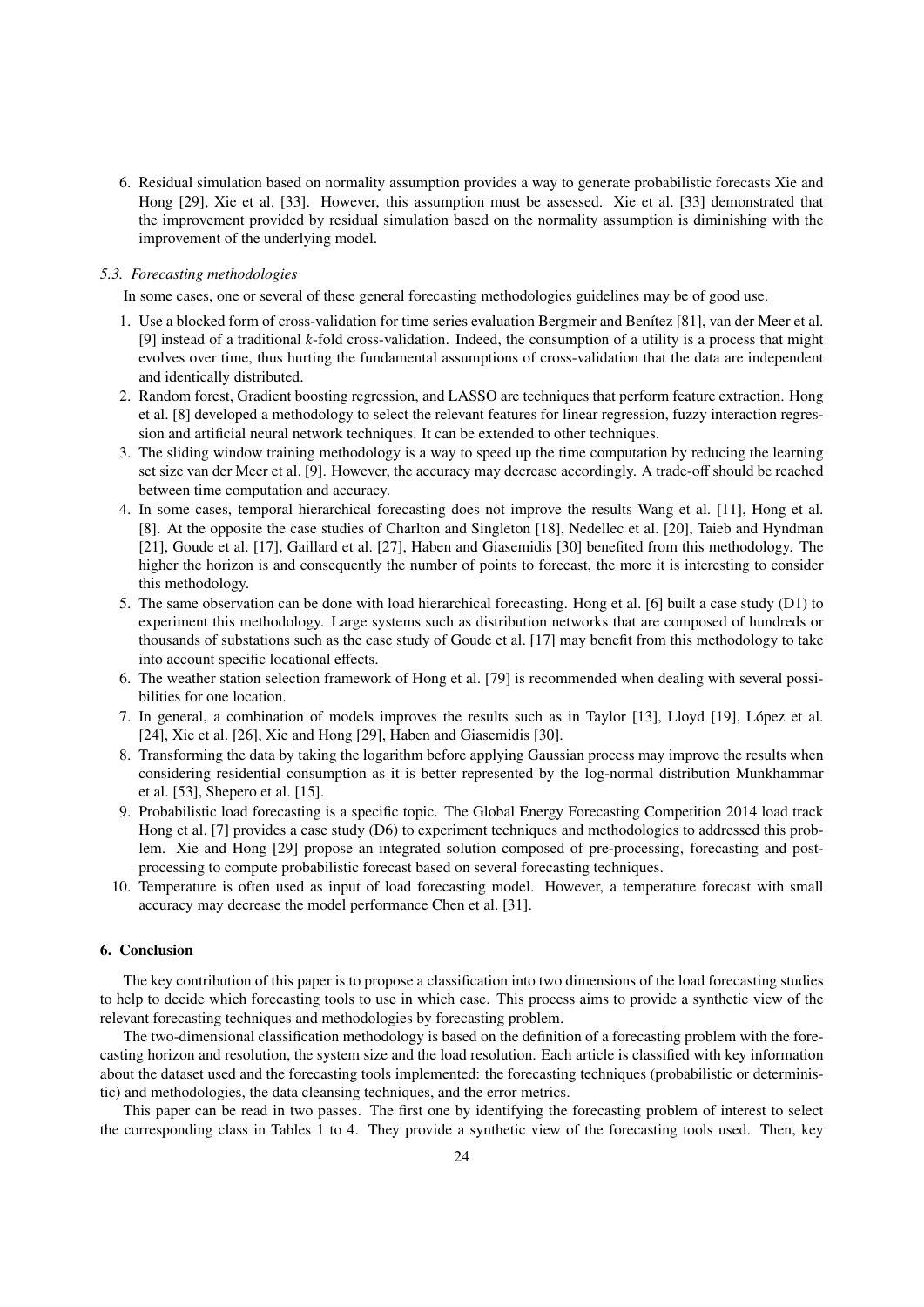information about the forecasting tools and the results of these studies are summarized in Tables [5](#page-9-0) to [8.](#page-14-0) The second pass consists in reading the key principles of the main techniques and methodologies of interest and the reviews of the papers in [Appendix B.](#page-28-0)

In the future it would be interesting to review more studies classified in the classes [long-term load forecasting, from very small to large load systems] and [from very short-term to long-term load forecasting, medium load system] in order to gather forecasting tools related to these forecasting problems. However, to keep a readable and concise document, an extension of this work could be a kind of database where only synthetic information about the forecasting tools and key results are stored in the format of Tables [1](#page-5-1) to [4.](#page-8-0) Indeed, the more studies are classified the more forecasting tools are available and the easier it is to select the relevant forecasting tools according to a specific forecasting problem. Then, the statistics provided by Figures [5](#page-15-0) and [6](#page-19-0) about which forecasting techniques or methodologies used in which case would be more relevant. Thanks to this database, a rapid search within a given forecasting problem would point out a set of potential forecasting tools and a list of references to investigate further their implementations.

#### References

- <span id="page-24-0"></span>[1] S. Tzafestas, E. Tzafestas, Computational intelligence techniques for short-term electric load forecasting, Journal of Intelligent and Robotic Systems 31 (1-3) (2001) 7–68.
- <span id="page-24-1"></span>[2] H. K. Alfares, M. Nazeeruddin, Electric load forecasting: literature survey and classification of methods, International journal of systems science 33 (1) (2002) 23–34.
- <span id="page-24-2"></span>[3] T. Hong, S. Fan, Probabilistic electric load forecasting: A tutorial review, International Journal of Forecasting 32 (3) (2016) 914–938.
- <span id="page-24-3"></span>[4] D. W. Van der Meer, J. Widen, J. Munkhammar, Review on probabilistic forecasting of photovoltaic power production and electricity con- ´ sumption, Renewable and Sustainable Energy Reviews .
- <span id="page-24-4"></span>[5] C. Deb, F. Zhang, J. Yang, S. E. Lee, K. W. Shah, A review on time series forecasting techniques for building energy consumption, Renewable and Sustainable Energy Reviews 74 (2017) 902–924.
- <span id="page-24-5"></span>[6] T. Hong, P. Pinson, S. Fan, Global energy forecasting competition 2012, 2014.
- <span id="page-24-6"></span>[7] T. Hong, P. Pinson, S. Fan, H. Zareipour, A. Troccoli, R. J. Hyndman, Probabilistic energy forecasting: Global energy forecasting competition 2014 and beyond, 2016.
- <span id="page-24-7"></span>[8] T. Hong, et al., Short Term Electric Load Forecasting. .
- <span id="page-24-8"></span>[9] D. W. van der Meer, M. Shepero, A. Svensson, J. Widen, J. Munkhammar, Probabilistic forecasting of electricity consumption, photovoltaic ´ power generation and net demand of an individual building using Gaussian Processes, Applied Energy 213 (2018) 195–207.
- <span id="page-24-9"></span>[10] Y. T. Chae, R. Horesh, Y. Hwang, Y. M. Lee, Artificial neural network model for forecasting sub-hourly electricity usage in commercial buildings, Energy and Buildings 111 (2016) 184–194.
- <span id="page-24-10"></span>[11] P. Wang, B. Liu, T. Hong, Electric load forecasting with recency effect: A big data approach, International Journal of Forecasting 32 (3) (2016) 585–597.
- <span id="page-24-11"></span>[12] J. W. Taylor, P. E. McSharry, Short-term load forecasting methods: An evaluation based on european data, IEEE Transactions on Power Systems 22 (4) (2007) 2213–2219.
- <span id="page-24-12"></span>[13] J. W. Taylor, An evaluation of methods for very short-term load forecasting using minute-by-minute British data, International Journal of Forecasting 24 (4) (2008) 645–658.
- <span id="page-24-13"></span>[14] J. W. Taylor, Triple seasonal methods for short-term electricity demand forecasting, European Journal of Operational Research 204 (1) (2010) 139–152.
- <span id="page-24-14"></span>[15] M. Shepero, D. van der Meer, J. Munkhammar, J. Widen, Residential probabilistic load forecasting: A method using Gaussian process ´ designed for electric load data, Applied Energy 218 (2018) 159–172.
- <span id="page-24-15"></span>[16] T. Ahmad, H. Chen, Utility companies strategy for short-term energy demand forecasting using machine learning based models, Sustainable Cities and Society 39 (2018) 401–417.
- <span id="page-24-16"></span>[17] Y. Goude, R. Nedellec, N. Kong, Local short and middle term electricity load forecasting with semi-parametric additive models, IEEE transactions on smart grid 5 (1) (2014) 440–446.
- <span id="page-24-17"></span>[18] N. Charlton, C. Singleton, A refined parametric model for short term load forecasting, International Journal of Forecasting 30 (2) (2014) 364–368.
- <span id="page-24-18"></span>[19] J. R. Lloyd, GEFCom2012 hierarchical load forecasting: Gradient boosting machines and Gaussian processes, International Journal of Forecasting 30 (2) (2014) 369–374.
- <span id="page-24-19"></span>[20] R. Nedellec, J. Cugliari, Y. Goude, GEFCom2012: Electric load forecasting and backcasting with semi-parametric models, International Journal of forecasting 30 (2) (2014) 375–381.
- <span id="page-24-20"></span>[21] S. B. Taieb, R. J. Hyndman, A gradient boosting approach to the Kaggle load forecasting competition, International journal of forecasting 30 (2) (2014) 382–394.
- <span id="page-24-21"></span>[22] T. Hong, P. Wang, Fuzzy interaction regression for short term load forecasting, Fuzzy optimization and decision making 13 (1) (2014) 91–103.
- <span id="page-24-22"></span>[23] F. H. Al-Qahtani, S. F. Crone, Multivariate k-nearest neighbour regression for time series dataA novel algorithm for forecasting UK electricity
- <span id="page-24-23"></span>demand, in: Neural Networks (IJCNN), The 2013 International Joint Conference on, IEEE, 1–8, 2013. [24] M. López, S. Valero, A. Rodriguez, I. Veiras, C. Senabre, New online load forecasting system for the Spanish Transport System Operator, Electric Power Systems Research 154 (2018) 401–412.
- <span id="page-24-24"></span>[25] J. Xie, T. Hong, J. Stroud, Long-term retail energy forecasting with consideration of residential customer attrition, IEEE Transactions on Smart Grid 6 (5) (2015) 2245–2252.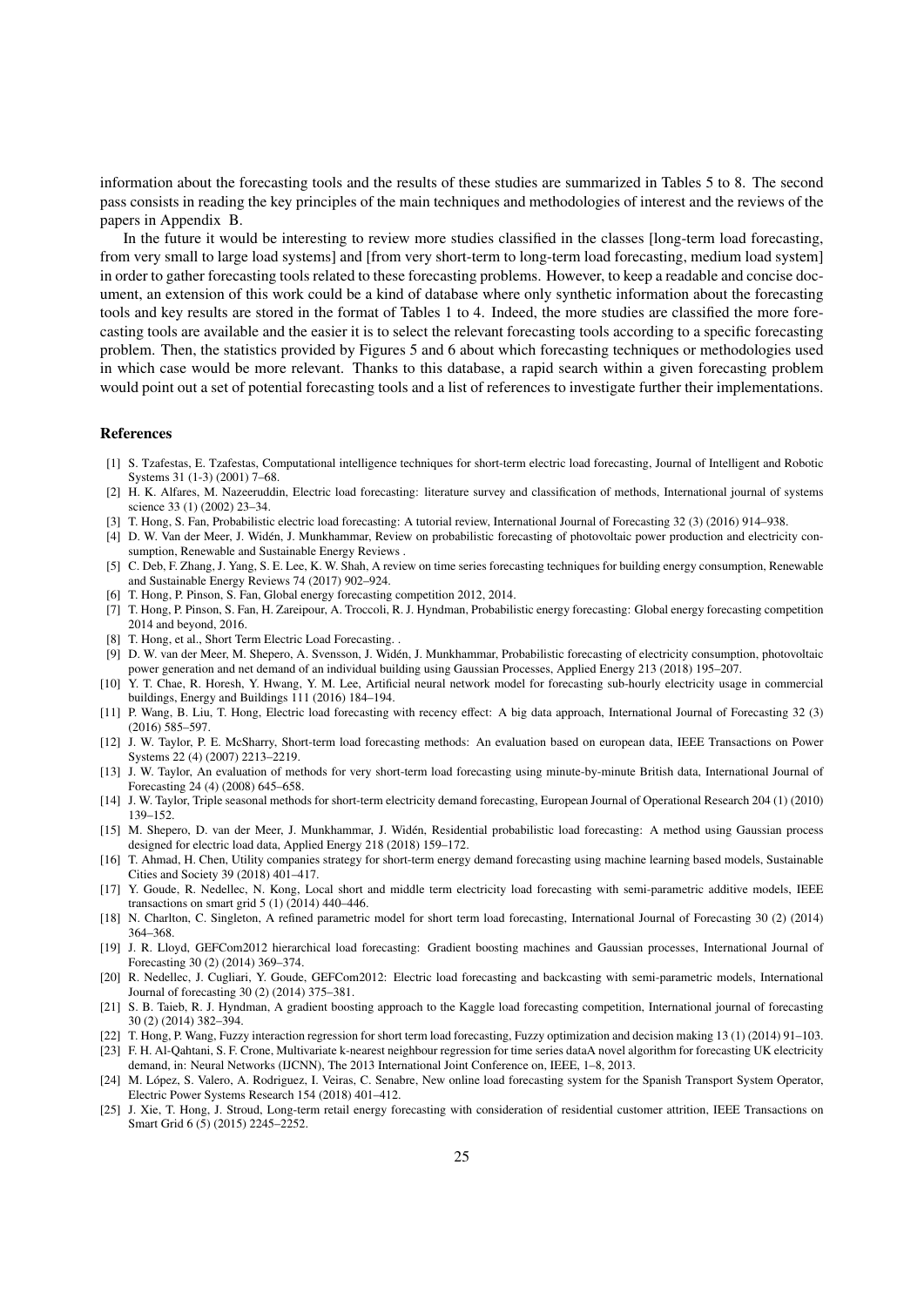- <span id="page-25-0"></span>[26] J. Xie, B. Liu, X. Lyu, T. Hong, D. Basterfield, Combining load forecasts from independent experts, in: North American Power Symposium (NAPS), 2015, IEEE, 1–5, 2015.
- <span id="page-25-1"></span>[27] P. Gaillard, Y. Goude, R. Nedellec, Additive models and robust aggregation for GEFCom2014 probabilistic electric load and electricity price forecasting, International Journal of forecasting 32 (3) (2016) 1038–1050.
- <span id="page-25-2"></span>[28] V. Dordonnat, A. Pichavant, A. Pierrot, GEFCom2014 probabilistic electric load forecasting using time series and semi-parametric regression models, International Journal of Forecasting 32 (3) (2016) 1005–1011.
- <span id="page-25-3"></span>[29] J. Xie, T. Hong, GEFCom2014 probabilistic electric load forecasting: An integrated solution with forecast combination and residual simulation, International Journal of Forecasting 32 (3) (2016) 1012–1016.
- <span id="page-25-4"></span>[30] S. Haben, G. Giasemidis, A hybrid model of kernel density estimation and quantile regression for GEFCom2014 probabilistic load forecasting, International Journal of Forecasting 32 (3) (2016) 1017–1022.
- <span id="page-25-5"></span>[31] B.-J. Chen, M.-W. Chang, et al., Load forecasting using support vector machines: A study on EUNITE competition 2001, IEEE transactions on power systems 19 (4) (2004) 1821–1830.
- <span id="page-25-6"></span>[32] F. Ziel, B. Liu, Lasso estimation for GEFCom2014 probabilistic electric load forecasting, International Journal of Forecasting 32 (3) (2016) 1029–1037.
- <span id="page-25-7"></span>[33] J. Xie, T. Hong, T. Laing, C. Kang, On normality assumption in residual simulation for probabilistic load forecasting, IEEE Transactions on Smart Grid 8 (3) (2017) 1046–1053.
- <span id="page-25-8"></span>[34] R. J. Hyndman, S. Fan, Monash electricity forecasting model, 2015.
- <span id="page-25-9"></span>[35] T. Hong, et al., Long-Term Spatial Load Forecasting Using Human-Machine Co-construct Intelligence Framework .
- <span id="page-25-10"></span>[36] T. Hong, J. Wilson, J. Xie, Long term probabilistic load forecasting and normalization with hourly information, IEEE Transactions on Smart Grid 5 (1) (2014) 456–462.
- <span id="page-25-11"></span>[37] T. Hong, M. Shahidehpour, Load forecasting case study, EISPC, US Department of Energy .
- <span id="page-25-12"></span>[38] J. Friedman, T. Hastie, R. Tibshirani, The elements of statistical learning, vol. 1, Springer series in statistics New York, NY, USA:, 2001.
- <span id="page-25-13"></span>[39] R. Weron, Modeling and forecasting electricity loads and prices: A statistical approach, vol. 403, John Wiley & Sons, 2007.
- <span id="page-25-14"></span>[40] W. S. McCulloch, W. Pitts, A logical calculus of the ideas immanent in nervous activity, The bulletin of mathematical biophysics 5 (4) (1943) 115–133.
- <span id="page-25-15"></span>[41] G. E. Box, G. Jenkins, G. C. Reinsel, Time series analysis prediction and control, 1976.
- <span id="page-25-16"></span>[42] E. S. Gardner Jr, Exponential smoothing: The state of the artPart II, International journal of forecasting 22 (4) (2006) 637–666.
- <span id="page-25-17"></span>[43] E. S. Gardner Jr, Exponential smoothing: The state of the art, Journal of forecasting 4 (1) (1985) 1–28.
- <span id="page-25-18"></span>[44] R. Hyndman, A. B. Koehler, J. K. Ord, R. D. Snyder, Forecasting with exponential smoothing: the state space approach, Springer Science & Business Media, 2008.
- <span id="page-25-19"></span>[45] H. T.-S. U.-K. Asai, S. Tanaka, K. Uegima, Linear regression analysis with fuzzy model, IEEE Trans. Systems Man Cybern 12 (1982) 903–907.
- <span id="page-25-20"></span>[46] H. Tanaka, I. Hayashi, J. Watada, Possibilistic linear regression analysis for fuzzy data, European Journal of Operational Research 40 (3) (1989) 389–396.
- <span id="page-25-21"></span>[47] T. Hastie, R. Tibshirani, Generalized additive models, volume 43 of, Monographs on statistics and applied probability (1990) 15.
- <span id="page-25-22"></span>[48] B. Efron, R. Tibshirani, Statistical data analysis in the computer age, Science 253 (5018) (1991) 390–395.
- <span id="page-25-23"></span>[49] P. Bühlmann, T. Hothorn, et al., Boosting algorithms: Regularization, prediction and model fitting, Statistical Science 22 (4) (2007) 477-505.
- <span id="page-25-24"></span>[50] R. E. Schapire, Y. Freund, Boosting: Foundations and Algorithms, Kybernetes 42 (1) (2013) 164–166.
- <span id="page-25-25"></span>[51] R. E. Schapire, The strength of weak learnability, Machine learning 5 (2) (1990) 197-227.
- <span id="page-25-26"></span>[52] C. E. Rasmussen, Gaussian processes in machine learning, in: Advanced lectures on machine learning, Springer, 63–71, 2004.
- <span id="page-25-27"></span>[53] J. Munkhammar, J. Rydén, J. Widén, Characterizing probability density distributions for household electricity load profiles from highresolution electricity use data, Applied Energy 135 (2014) 382–390.
- <span id="page-25-28"></span>[54] B. W. Silverman, Density estimation for statistics and data analysis, Routledge, 2018.
- <span id="page-25-29"></span>[55] D. W. Scott, Multivariate density estimation: theory, practice, and visualization, John Wiley & Sons, 2015.
- <span id="page-25-30"></span>[56] E. Fix, J. L. Hodges Jr, Discriminatory analysis-nonparametric discrimination: consistency properties, Tech. Rep., California Univ Berkeley, 1951.
- <span id="page-25-31"></span>[57] T. Cover, P. Hart, Nearest neighbor pattern classification, IEEE transactions on information theory 13 (1) (1967) 21–27.
- <span id="page-25-32"></span>[58] S. Weisberg, Applied linear regression, vol. 528, John Wiley & Sons, 2005.
- <span id="page-25-33"></span>[59] A. E. Hoerl, R. W. Kennard, Ridge regression: Biased estimation for nonorthogonal problems, Technometrics 12 (1) (1970) 55–67.
- <span id="page-25-34"></span>[60] R. Tibshirani, Regression shrinkage and selection via the lasso, Journal of the Royal Statistical Society. Series B (Methodological) (1996) 267–288.
- <span id="page-25-35"></span>[61] R. Koenker, G. Bassett Jr, Regression quantiles, Econometrica: journal of the Econometric Society (1978) 33–50.
- <span id="page-25-36"></span>[62] L. Breiman, J. Friedman, R. Olshen, C. Stone, Classification and regression trees. Wadsworth Int, Group 37 (15) (1984) 237–251.
- <span id="page-25-37"></span>[63] J. R. Quinlan, Induction of decision trees, Machine learning 1 (1) (1986) 81–106.
- <span id="page-25-38"></span>[64] L. Breiman, Random forests, Machine learning 45 (1) (2001) 5–32.
- <span id="page-25-39"></span>[65] V. Vapnik, The nature of statistical learning theory, Springer science & business media, 2013.
- <span id="page-25-40"></span>[66] C. Cortes, V. Vapnik, Support-vector networks, Machine learning 20 (3) (1995) 273–297.
- <span id="page-25-41"></span>[67] H. Drucker, C. J. Burges, L. Kaufman, A. J. Smola, V. Vapnik, Support vector regression machines, in: Advances in neural information processing systems, 155–161, 1997.
- <span id="page-25-42"></span>[68] A. C. Harvey, Forecasting, structural time series models and the Kalman filter, Cambridge university press, 1990.
- <span id="page-25-43"></span>[69] M. Hibon, T. Evgeniou, To combine or not to combine: selecting among forecasts and their combinations, International Journal of Forecasting 21 (1) (2005) 15–24.
- <span id="page-25-44"></span>[70] J. Nowotarski, E. Raviv, S. Trück, R. Weron, An empirical comparison of alternative schemes for combining electricity spot price forecasts, Energy Economics 46 (2014) 395–412.
- <span id="page-25-45"></span>[71] J. Nowotarski, B. Liu, R. Weron, T. Hong, Improving short term load forecast accuracy via combining sister forecasts, Energy 98 (2016)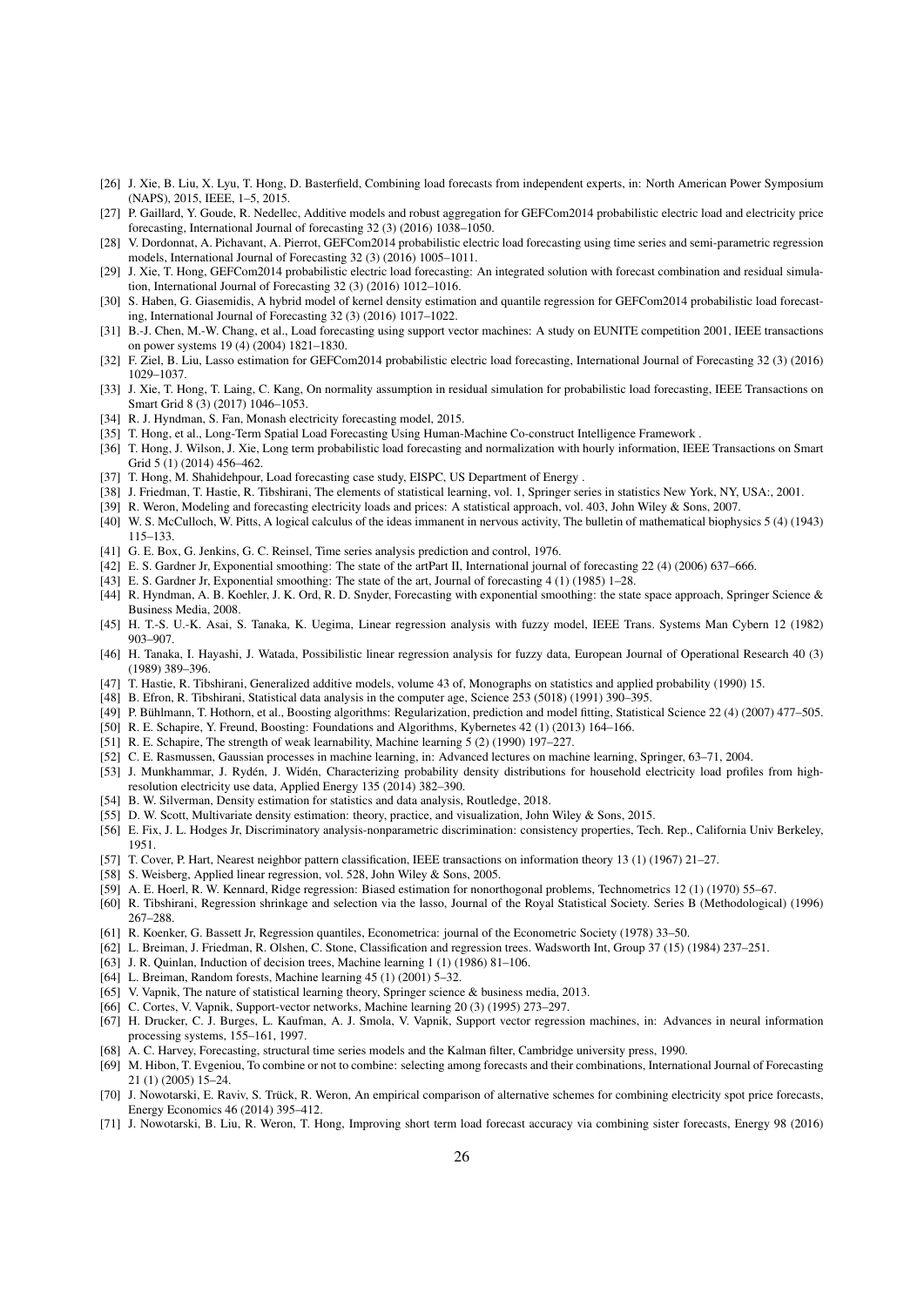40–49.

- <span id="page-26-0"></span>[72] R. Ranjan, T. Gneiting, Combining probability forecasts, Journal of the Royal Statistical Society: Series B (Statistical Methodology) 72 (1) (2010) 71–91.
- <span id="page-26-1"></span>[73] J. W. Taylor, R. Buizza, Using weather ensemble predictions in electricity demand forecasting, International Journal of Forecasting 19 (1) (2003) 57–70.
- <span id="page-26-2"></span>[74] G. Athanasopoulos, R. J. Hyndman, N. Kourentzes, F. Petropoulos, Forecasting with temporal hierarchies, European Journal of Operational Research 262 (1) (2017) 60–74.
- <span id="page-26-3"></span>[75] I. Guyon, A. Elisseeff, An introduction to variable and feature selection, Journal of machine learning research 3 (Mar) (2003) 1157–1182.
- <span id="page-26-4"></span>[76] I. Guyon, A. Elisseeff, An introduction to feature extraction, in: Feature extraction, Springer, 1–25, 2006.
- <span id="page-26-5"></span>[77] Y. Saeys, I. Inza, P. Larrañaga, A review of feature selection techniques in bioinformatics, bioinformatics 23 (19) (2007) 2507-2517.
- <span id="page-26-6"></span>[78] B. Pang, The impact of additional weather inputs on gas load forecasting .
- <span id="page-26-7"></span>[79] T. Hong, P. Wang, L. White, Weather station selection for electric load forecasting, International Journal of Forecasting 31 (2) (2015) 286–295.
- <span id="page-26-8"></span>[80] J. Dumas, S. Dakir, C. Liu, B. Cornelusse, Coordination of operational planning and real-time optimization in microgrids . ´
- <span id="page-26-9"></span>[81] C. Bergmeir, J. M. Benítez, On the use of cross-validation for time series predictor evaluation, Information Sciences 191 (2012) 192–213.
- <span id="page-26-10"></span>[82] B. Wang, T. Chen, Gaussian process regression with multiple response variables, Chemometrics and Intelligent Laboratory Systems 142 (2015) 159–165.
- <span id="page-26-11"></span>[83] H. Liu, J. Cai, Y.-S. Ong, Remarks on multi-output Gaussian process regression, Knowledge-Based Systems 144 (2018) 102–121.
- <span id="page-26-12"></span>[84] R. Weron, Electricity price forecasting: A review of the state-of-the-art with a look into the future, International journal of forecasting 30 (4) (2014) 1030–1081.
- <span id="page-26-13"></span>[85] C. E. Rasmussen, H. Nickisch, The gpml toolbox version 4.0, Technical Documentation .
- <span id="page-26-14"></span>[86] E. L. Ratnam, S. R. Weller, C. M. Kellett, A. T. Murray, Residential load and rooftop PV generation: an Australian distribution network dataset, International Journal of Sustainable Energy 36 (8) (2017) 787–806.
- <span id="page-26-15"></span>[87] L. Jian, H. Tao, Y. Meng, Real-time anomaly detection for very short-term load forecasting, Journal of Modern Power Systems and Clean Energy 6 (2) (2018) 235–243.
- <span id="page-26-16"></span>[88] T. Gneiting, M. Katzfuss, Probabilistic forecasting, Annual Review of Statistics and Its Application 1 (2014) 125–151.
- <span id="page-26-17"></span>[89] C. J. Willmott, K. Matsuura, Advantages of the mean absolute error (MAE) over the root mean square error (RMSE) in assessing average model performance, Climate research 30 (1) (2005) 79–82.
- <span id="page-26-18"></span>[90] R. J. Hyndman, A. B. Koehler, Another look at measures of forecast accuracy, International journal of forecasting 22 (4) (2006) 679–688.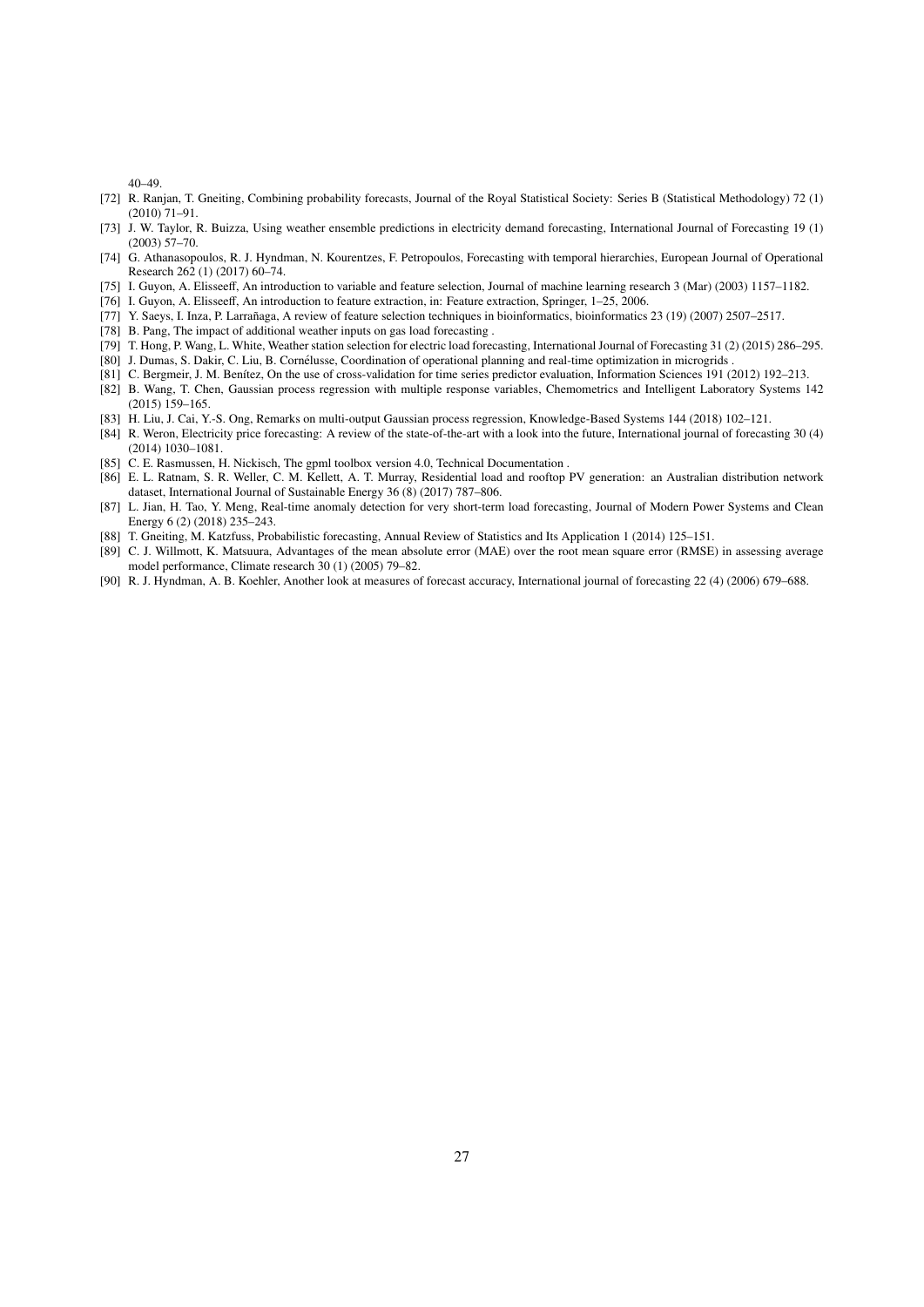## <span id="page-27-0"></span>Appendix A. Notation

| <b>Acronyms</b>                |                                  |
|--------------------------------|----------------------------------|
| Name                           | Description                      |
| FP                             | Forecasting Problem              |
| PF                             | Probabilistic Forecasting        |
| EM                             | Error metric                     |
| DC                             | Data cleansing                   |
| FM                             | Forecasting methodology          |
| FT                             | Forecasting technique            |
| <b>Classification criteria</b> |                                  |
| Name                           | Description                      |
| $\Delta_{t}$                   | Forecasting resolution           |
| $H_T$                          | Forecasting horizon              |
| <b>VSTLF</b>                   | Very short-term load forecasting |
| STLF                           | Short-term load forecasting      |
| <b>MTLF</b>                    | Medium-term load forecasting     |
| LTLF                           | Long-term load forecasting       |

Long-term load forecasting

 $\Delta_L$  Spatial resolution of the forecasts  $H_L$  System size

Large load system

| <b>Forecasting methodologies</b> |                                              |
|----------------------------------|----------------------------------------------|
| Name                             | Description                                  |
| DS                               | Data segmentation                            |
| FC                               | Forecast combination                         |
| <b>FSAC</b>                      | Forecast simple average combination          |
| <b>FWC</b>                       | Forecast weighted combination                |
| LA.                              | Local averaging                              |
| <b>LHF</b>                       | Load hierarchical forecasting                |
| <b>MWS</b>                       | Multiple weather stations                    |
| RS                               | Residual simulation                          |
| <b>THF</b>                       | Temporal hierarchical forecasting            |
| <b>TM</b>                        | Training methodologies                       |
| VS                               | Variable selection                           |
| <b>VWS</b>                       | Virtual weather station                      |
| <b>WSS</b>                       | Weather station selection                    |
| <b>Error Metric</b>              |                                              |
| Name                             | Description                                  |
| <b>APE</b>                       | Absolute percentage error                    |
| <b>MAE</b>                       | Mean absolute error                          |
| <b>MAPE</b>                      | Mean absolute percentage error               |
| <b>NRMSE</b>                     | Normalized root mean square error            |
| <b>PICP</b>                      | Prediction Interval Coverage Probability     |
| <b>PINAW</b>                     | Prediction Interval Normalized Average Width |
| PLF                              | Pinball loss function                        |
| <b>RMSE</b>                      | Root mean square error                       |

# $H_T$  *units*

| 11   WIVVO |              |
|------------|--------------|
| Name       | Description  |
| m, h       | minute, hour |
| d, w       | day, week    |
| M, y       | month, year  |

*H<sub>L</sub>* System size<br>VSLS Very small 1

VSLS Very small load system<br>SLS Small load system SLS Small load system<br>MLS Medium load syste MLS Medium load system<br>LLS Large load system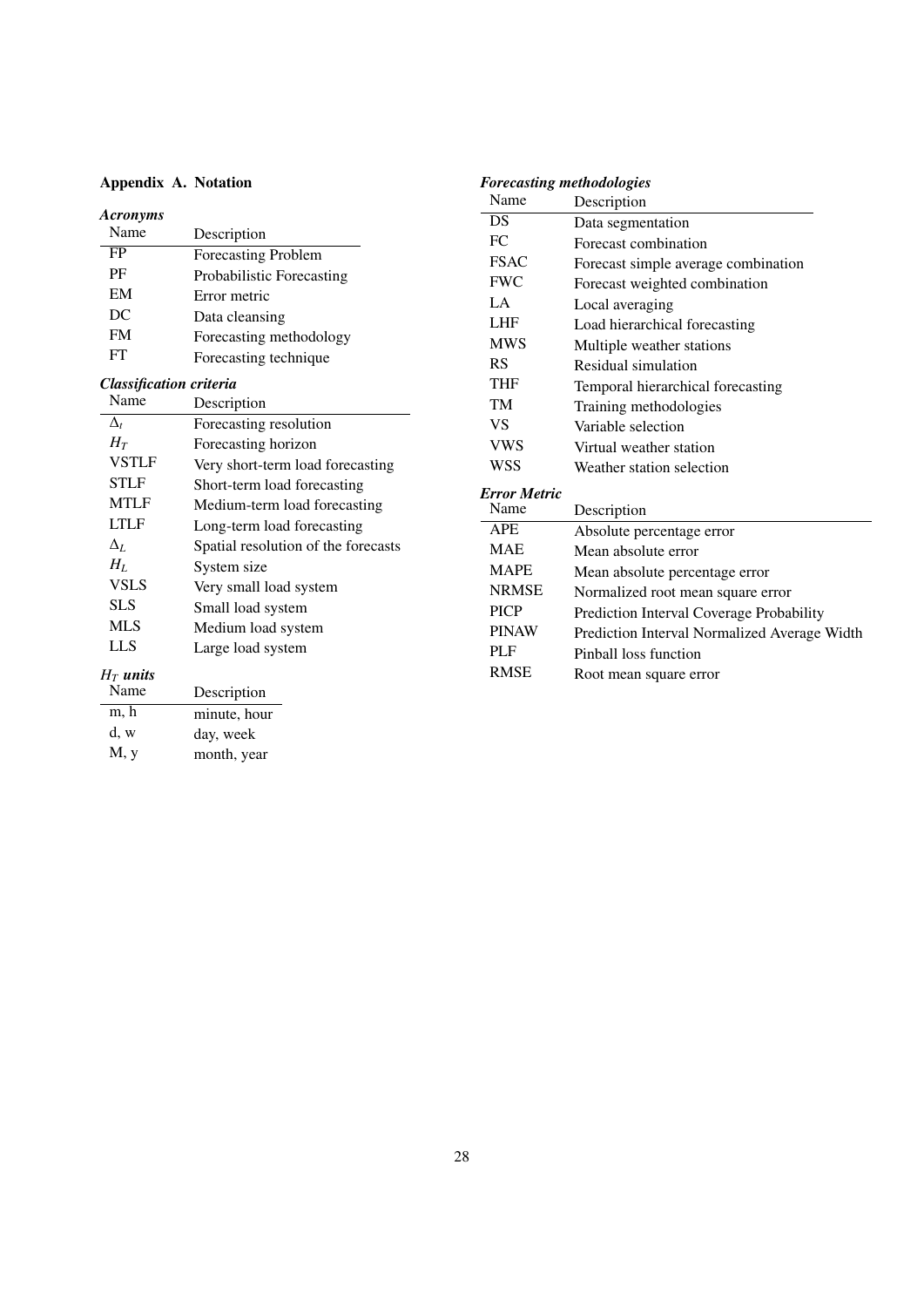#### <span id="page-28-0"></span>Appendix B. Review section

#### <span id="page-28-1"></span>*Appendix B.1. Very Short-Term Load Forecasting*

van der Meer et al. [\[9\]](#page-24-8) propose Gaussian process to compute probabilistic forecast of a residential building demand, PV production, and net demand. The data cleansing technique used is manual threshold. An important issue of the Gaussian process is the computation time to learn the hyper parameters of the covariance functions. The dynamic Gaussian process approach is implemented to reduce the computational burden to produce on-line forecasts by using a moving training window. This approach is compared to static Gaussian process and ARIMA models. Several sets of demand lags and different combinations of covariance functions are investigated for both Gaussian process approaches. The linear combination of the squared exponential and Matérn kernels demonstrated the best results. Deterministic and probabilistic metrics are computed using a blocked form of *k*-fold cross-validation procedure. The MAPE and NRMSE of both Gaussian process models are within the intervals [3, <sup>3</sup>.9] % and [5, <sup>8</sup>.2] %. MAPE and NRMSE values of ARIMA are smaller and are within the intervals [1.2, <sup>1</sup>.8] % and [1.8, <sup>2</sup>.5] %. However, ARIMA produced higher prediction intervals that remain constant over time expressing the same certainty for different periods of the day or month. This could be problematic for decision making. In contrast, the Gaussian process had wide and narrow prediction intervals between periods of high and low uncertainty. The net demand forecasting is achieved by a direct and indirect strategy. The latter subtracts the individual forecasts to produce the net demand forecast. The static Gaussian process was generally better able to capture the peaks than the dynamic Gaussian process approach, while the latter produces more narrow prediction intervals. Overall, selecting the best strategy between direct or indirect depends mainly on whether one prefers higher informativeness of prediction intervals or higher coverage probability. For both Gaussian process approaches, the NMAE and NMRSE of the indirect strategy are smaller than the direct one.

Chae et al. [\[10\]](#page-24-9) use feature extraction with random forest and artificial neural network to compute a quarterly day-ahead forecast of a building electricity demand. The data are provided by the building management system and consists in instantaneous power electricity measured in kW with a minute interval that are aggregated each quarter in kWh. As data cleansing, four outlier days are removed due to electric meter failure. The random forest feature extraction consists in ranking nine potential predictors divided in three categories: the environment variables, the time indicators, and the operational conditions. The first five highly ranked predictors are selected. Then, nine machine-learning algorithms are assessed based on correlation coefficient and coefficient variance of root mean square error CV(RMSE), that is a normalized RMSE. The artificial neural network was selected. It is a one hidden layer feed-forward network using a back-propagation algorithm. Three training methodologies are implemented: static, accumulative, and sliding window. The training data length is also assessed and the results indicated that the larger the training dataset is, the more accurate the model is. The accumulative and sliding window training methodologies produced the best results in terms of daily averaged CV(RMSE): approximately 8-9 % and 10 % for weekdays and weekends. The static training method produced results from 9 % to 14 % for weekdays and 11 % to 27 % for weekends. All training methods predicted the daily peak demand with an APE of approximately 3 % and 4.5 % for weekdays. Concerning weekends, the results depend on the month considered. These results are promising and the authors claim this methodology could be used for a model predictive control to reduce energy costs in buildings.

Wang et al. [\[11\]](#page-24-10) use a linear regression model and a case study based on data [\(D1\)](#page-38-1) from the load forecasting track of the Global Energy Forecasting Competition 2012 Hong et al. [\[6\]](#page-24-5) to study the recency effect. This investigation is done both at the aggregated and bottom levels and for each hour of the day. Modern computing power is used to develop forecasting models with thousands of variables to customize the recency effect, for each zone and each hour of the day. The recency effect is modeled by a combination of lagged hourly temperatures and/or moving average temperatures. It is an extension of the method proposed in Hong et al. [\[8\]](#page-24-7). At the aggregated level, the pair with two daily moving average temperatures and twelve lagged hourly temperatures provide the best MAPE. At the bottom level, the recency effect appears to differ across most of the nineteen zones. Two zones are listed separately due to their load temporal behaviors, one experienced a major outage and the other one is an industrial customer. However, no data correction or removal is done. Two training methodologies are considered. A static methodology where the dataset is sliced into three pieces with the first two years for training, the third for validation, and the last year for testing. A sliding window methodology using a 730-day moving window for daily forecasts on rolling basis. Finally, the weather station selection framework of Hong et al. [\[79\]](#page-26-7) is used to compute virtual weather stations. The customized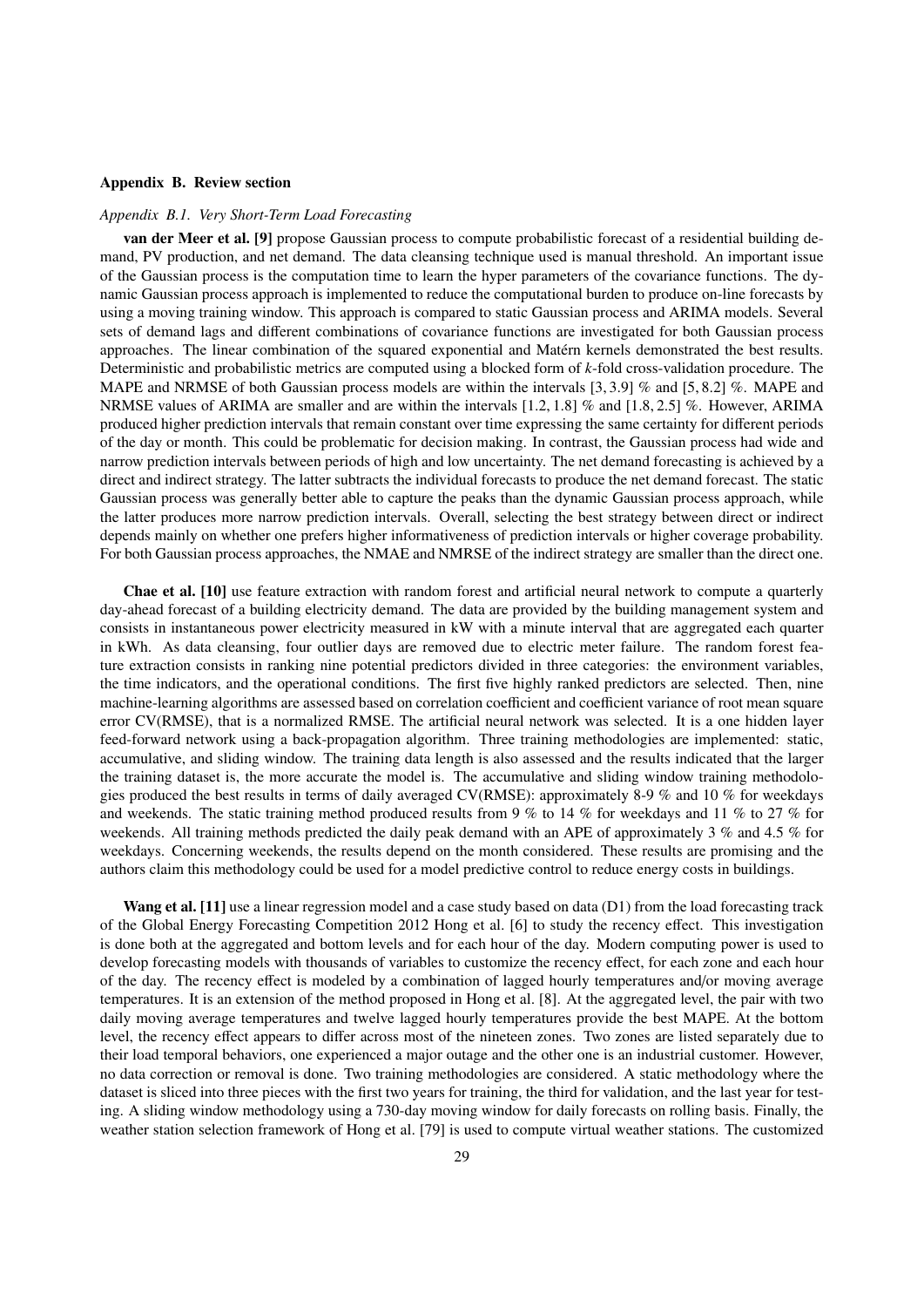linear regression model with the recency effect is compared to the benchmark model (GLMLF-B7) proposed by Hong et al. [\[8\]](#page-24-7) and used in Hong et al. [\[6,](#page-24-5) [79\]](#page-26-7). The results indicate that developing a model per hour, by slicing the data into twenty-four pieces, is not necessarily better than one model for all the hours of the day. When considering the forecasting horizon of one year, at the aggregated level, the recency effect reduces the MAPE by 18 % from 5.22 % to 4.27 %. At the bottom level, the MAPE values are reduced for seventeen of the eighteen regular zones (the two special zones are listed separately) with an average reduction of 12 % from 7 % to 6.13 %. When considering the forecasting horizon of one day, at the aggregated level, the recency effect reduces the MAPE by 21 % from 4.88 % to 3.86 %. At the bottom level, the MAPE values are reduced for twelve of the eighteen regular zones with an average reduction of 15 % from 6.55 % to 5.56 %.

Taylor and McSharry [\[12\]](#page-24-11) evaluates several univariate methods on electricity demand from ten European countries ENTSOE public data [\(D14\)](#page-39-1). A double seasonal ARMA model is introduced as a benchmark and a periodic Autoregressive model is implemented to take into account time-variation that cannot be captured by the seasonal ARMA. A double seasonal Holt-Winters exponential smoothing is implemented. It introduces an additional seasonal index with the correspondent extra smoothing equation in comparison with the seasonal Holt-Winters method. An intraday cycle exponential smoothing model is introduced as an alternative form of exponential smoothing for double seasonality. This formulation allows the intraday cycles to be represented by seasonal components and to update them at different rates using smoothing parameters. Finally, a method based on principal component analysis is implemented. A static training methodology is used with the first twenty weeks of each load country as training set and the remaining ten weeks as testing set. The special days such as bank holidays are smoothed out by taking averages of observations from the corresponding period in the two adjacent weeks. The MAPE are computed for each model and country for increasing horizons from a few hours to one day. Then, the scores are averaged over the ten countries. The double seasonal exponential smoothing performed the best from approximately 0.75 % to 1.75 %, followed by the principal component analysis, from approximately 0.9 % to 2.05 %, then the double seasonal ARMA from approximately 0.8 % to 2.2 % when increasing the horizon. Univariate methods are interesting for prediction up to about four or six hours ahead as the meteorological variables tend to change in a smooth fashion, which will be captured in the demand series itself.

Taylor [\[13\]](#page-24-12) evaluates several univariate methods on demand from public National Grid minute-by-minute data [\(D13\)](#page-39-1). It is an extension of Taylor and McSharry [\[12\]](#page-24-11). The study investigates also the lead time where a weatherbased approach becomes superior to the univariate models. A double seasonal ARMA model is introduced as a benchmark. An adapted version of the double seasonal Holt-Winters exponential smoothing is introduced to accommodate the two seasonal cycles in electricity load series. The double seasonal intraday cycle exponential smoothing implemented is an extension of the intraday cycle exponential smoothing developed in Taylor and McSharry [\[12\]](#page-24-11). These models are compared to the weather-based approach used at National Grid Taylor and Buizza [\[73\]](#page-26-1). This approach relies on weather-based regression models that are estimated independently on several cardinal points (such as evening peak, or strategically chosen fixed points) of the daily demand curve. Then, forecasts between cardinal points are built by fitting a curve with a "profiling heuristic" procedure. It proceeds by judgmentally selecting a past load curve which is likely to be similar to the load profile for the next day. This method is in a way related to the similar day method mentioned in Weron [\[39,](#page-25-13) [84\]](#page-26-12) and Hong and Fan [\[3\]](#page-24-2). Finally, forecast combination is used by computing the simple average of the weather-based approach and the double seasonal exponential smoothing models. The training methodology and the treatment of special days are the same as in Taylor and McSharry [\[12\]](#page-24-11). For increasing horizons from one to thirty minutes, the double seasonal exponential smoothing achieved the best MAPE values from 0.12 % to 0.5 %, the double seasonal intraday cycle exponential smoothing performed second, 0.45 % to 0.52 %, the double seasonal ARMA performed third, 0.12 % to 0.75 %, and the weather-based approach is the last one, 0.2 % to 0.72 %. This last approach is not competitive because it designed for lead times of at least several hours ahead to benefit from the weather forecasts. For forecasting increasing horizon from one minute to one day, the combination of the weather-based approach and the double seasonal exponential smoothing achieved the best MAPE values from 0.15 % to 1.2 %, the weather-based approach ranked second, 0.15 % to 1.3 %, the double seasonal exponential smoothing ranked third, 0.15 % to 1.4 %, and the double seasonal intraday cycle exponential smoothing is the last, 0.15 % to 1.8 %.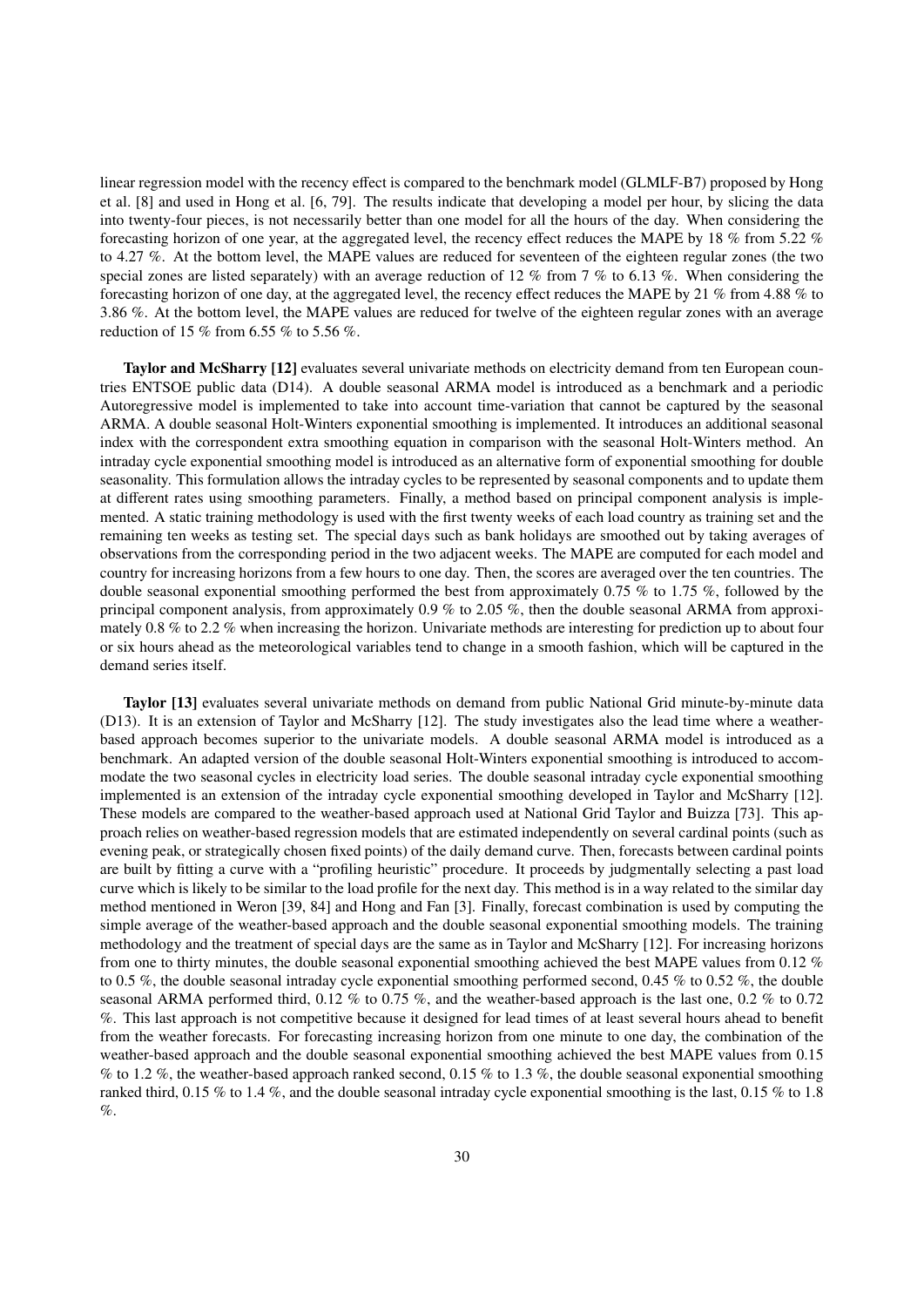Taylor [\[14\]](#page-24-13) implements triple seasonal univariate methods on demand from the public ENTSOE data [\(D14\)](#page-39-1). It is an extension of Taylor [\[13\]](#page-24-12). Single, double and triple seasonal formulations of ARMA, Holt-Winter exponential smoothing and intraday cycle exponential smoothing are implemented. The triple seasonal formulations are extensions of double seasonal models considered in Taylor [\[13\]](#page-24-12). A single hidden layer feed-forward network is also implemented. A separate neural network model is built for each forecasting horizon. Finally, a combination of the triple seasonal ARMA and Holt-Winter exponential smoothing formulations is considered. A static training methodology is used with the first five years as training set and the last remaining year as testing set. The treatment of special days is the same as in Taylor and McSharry [\[12\]](#page-24-11), Taylor [\[13\]](#page-24-12). The horizons increase from thirty minutes to one day by step of thirty minutes. The triple seasonal ARMA and Holt-Winter exponential smoothing approaches outperformed the double ones. They have similar MAPE across all the forecasting horizons from 0.4 % to 1.75 %. The simple average combination of these two models led to a greatest accuracy from 0.35 % to 1.6 %. The feed-forward network was outperformed by the triple seasonal formulations with MAPE from 0.5 % to 2 %.

#### *Appendix B.2. Short-Term Load Forecasting*

Shepero et al. [\[15\]](#page-24-14) use Gaussian process to compute probabilistic forecasts of residential consumption of an Australian distribution network [\(D15\)](#page-39-1). A log-normal process transforms the data before applying Gaussian process. This choice relies on the assumption that the electricity consumption of households is better represented by the log-normal distribution than a normal one Munkhammar et al. [\[53\]](#page-25-27). This approach is compared to the conventional Gaussian process were the data are not transformed. Twelve kernels are tested with two predictor options. The first option with hour of the days, thirty minutes and twenty-four hours time lags. The second option excludes the twenty-four hours time lag. Both Gaussian process approaches are implemented using the GPML package developed for MATLAB Rasmussen and Nickisch [\[85\]](#page-26-13). The first Matern kernel combined with the second predictor option performed the best ´ in terms of PICP during the selection phase that consists in two years of data. These kernels are selected in the testing phase that consists in one year of data. The training methodology is a blocked form of cross-validation. Four weeks of data are used for learning and one week to evaluate the error metrics. Then, a shift of one week is applied and the previous procedure is repeated. Manual threshold is used to remove the anomalous measurements of the dataset, the detailed methodology is explained in Ratnam et al. [\[86\]](#page-26-14). The MAE and RMSE deterministic metrics and the PICP and PINAW probabilistic metrics are computed. Both approaches performed approximately the same MAE and RMSE values. The log-normal transformation produced sharper forecasts it in terms of PINAW. However, the PICP is deteriorated. The sharpness of the forecast varied throughout the day with the log-normal transformation. This behavior reflects the variation in the uncertainty of the forecasted value. This is not the case with the conventional approach as the sharpness of the forecast was almost constant throughout the day. Both methods were not able to capture the sudden sharp increments of the load. However, the temperature is not considered as predictor and may help both methods to capture this behavior.

Ahmad and Chen [\[16\]](#page-24-15) use four machine learning techniques to forecast the electricity load of a water source heat pump on short and medium-term at a residential building level. The data are measured at site and composed of five minutes intervals of energy consumption and climate. Compact decision trees, fit *k*-nearest neighbor, linear and stepwise linear regressions models are implemented. The inputs of the models are climate variables (wind speed, wind direction, direct solar radiation on the surface), occupancy rate, previous week load, last twenty-four hours average load, previous day load, days of week, work days, and holidays. The training methodology is static. A step of collecting, rescaling, harmonizing, cleaning, and formatting the data is done but the methodology is not discussed. One week, two weeks, and one month ahead forecasting are studied. The MAE, MAPE, and RMSE are computed. For one week ahead forecasting the fit *k*-nearest neighbor achieved the best MAPE with 0.076 %, followed by the compact decision trees with 0.115 %, the stepwise linear regression with 0.340 %, and the linear regression with 1.595 %. For one month ahead forecasting, the compact decision trees achieved the best MAPE with 0.044 %, followed by the fit *k*-nearest neighbor with 0.051 %, the stepwise linear regression with 0.343 %, and the linear regression with 0.776 %.

Goude et al. [\[17\]](#page-24-16), refer to [Appendix B.3](#page-33-0) for description.

Charlton and Singleton [\[18\]](#page-24-17) propose a series of refinements of a linear regression model to forecast one week ahead hourly electricity demand of the Global Energy Forecasting Competition 2012 [\(D1\)](#page-38-1). This approach ranked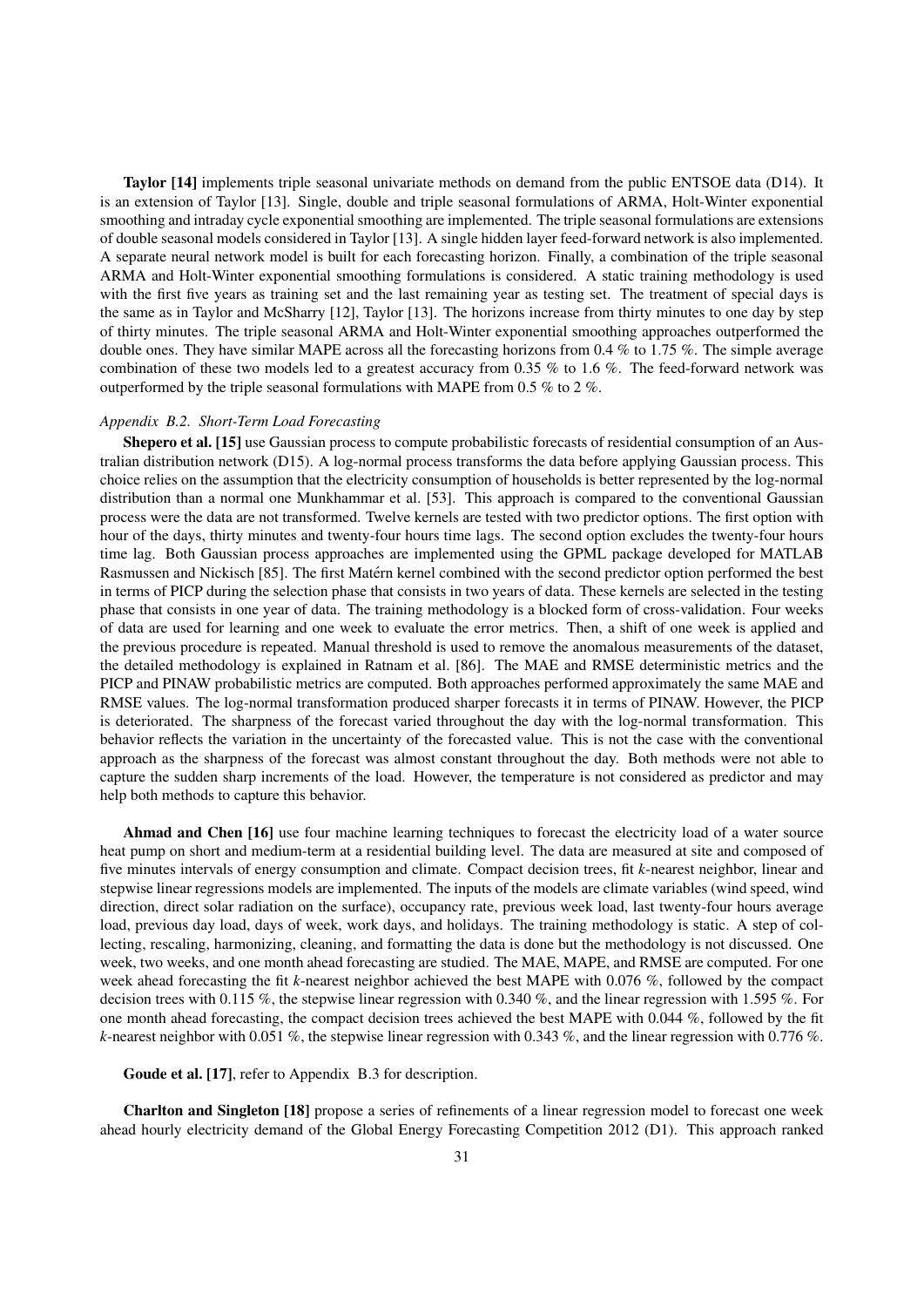first. The starting linear regression model is a quadratic function of the temperature multiplied by a linear function of day number. Thus, it takes into account the temperature effect, the long-term trends, and the cross effects. Load and temporal hierarchical forecasting methodologies are used by splitting the data in  $20 \times 24 \times 42 \times 2$  groups. There is one model for each of one the twenty zones, the twenty-four hours of the day, two seasons of the year, for weekdays, and for weekend. The temperature used for each zone comes from the weather station that fits the best the energy demand. A first refinement consists in using a multiple weather station selection methodology to compute for each zone a linear combination of the five best weather stations that fits the best the energy demand. A second refinement consists in increasing the number of season from two to four, adding day of season terms (the day number within the season) to the linear function of calendar variables, and a special treatment for public holidays. A third refinement uses a multiplicative local correction factor computed by considering forecast and actual values. This method corrects any local systematic over or under estimation. An additive local correction has been tested but did not perform as well as the multiplicative correction. Finally, outliers removal is performed on each zone by discarding any days of data containing hourly loads smaller than 20 % of the mean load of this zone.

Lloyd [\[19\]](#page-24-18) use gradient boosting and Gaussian process to forecast one week ahead hourly electricity demand of the Global Energy Forecasting Competition 2012 [\(D1\)](#page-38-1). This approach ranked second. A visual search for irregularities revealed two zones with anomalies. A special treatment is done for both of them. The linear regression benchmark of Hong et al. [\[8\]](#page-24-7) is used. The gradient boosting model is implemented with most of the default settings. The Gaussian process approach used three different kernels: one for backcasting, one for forecasting, and one for backcasting a specific load zone. A gradient boosting model is implemented for each zone and the demand is modeled as a function of time of the day, time within the week, temperatures, and smoothed temperatures (all weather stations). The Gaussian process model combines the squared exponential and the periodic kernels. These kernels act upon temperature and smoothed temperature. The final prediction is a linear weighted average of the three previous models. The weights are chosen by hand, using the public test scores.

Nedellec et al. [\[20\]](#page-24-19) use a multi-scale approach to forecast one week ahead hourly electricity demand of the Global Energy Forecasting Competition 2012 [\(D1\)](#page-38-1). The final model combines three sub-models that correspond to the long, medium and short terms. This approach ranked third. The data of the long-term model are aggregated by month for each load zone and weather station. The medium-term model is fitted on the detrended data, and the short-term model on its residuals. The long-term model captures the low-frequency variations such as trends and economic effects, the medium-term model the daily to weekly effects (incorporating all of the meteorological effects such as temperature and the calendar effects). Finally, the short-term model takes into account everything that could not be captured on a large temporal scale but could be captured locally in time (close to the date of the prediction). There is a model per load zone and a medium-term model fitted per instant of the day. The best weather station per load zone is selected with a cross-validation strategy. The long and medium terms approaches are general additive models. The short-term approach is a random forest. The inputs are the monthly load and temperature, the day type, the time of the year, and a smoothed temperature. The short-term model provides an average gain per load zone of 5 % of the RMSE.

Taieb and Hyndman [\[21\]](#page-24-20) use a gradient boosting approach to forecast one week ahead hourly electricity demand of the Global Energy Forecasting Competition 2012 [\(D1\)](#page-38-1). This approach allows to take advantage of the good performance and the automatic variable selection. In addition, the boosting algorithm and the penalized regression splines provide a smooth estimation of the demand. This approach ranked fourth. Forty-three potential predictors are identified. The demand is modeled with calendar effects (time of the year, day of week, holidays, etc.), past demand, current and past temperatures. There is a model per load zone and for each hour of the day. One weather station is selected per zone. Outliers are identified and replaced following a model-based with a fixed threshold methodology. The demand is forecasted by using general additive models. Gradient boosting is used to estimate each model including variable selection during the fitting process.

Hong et al. [\[8\]](#page-24-7) propose a formal study of short-term electric load forecasting on a medium US utility [\(D2\)](#page-38-1). Three forecasting techniques are studied with different amount of emphasis. A systematic approach to investigate short-term load forecasting and to improve the forecasting accuracy is proposed. It relies on the selection of relevant features including the calendar variables (month, week day and holiday effects), the cross effects (temperature with calendar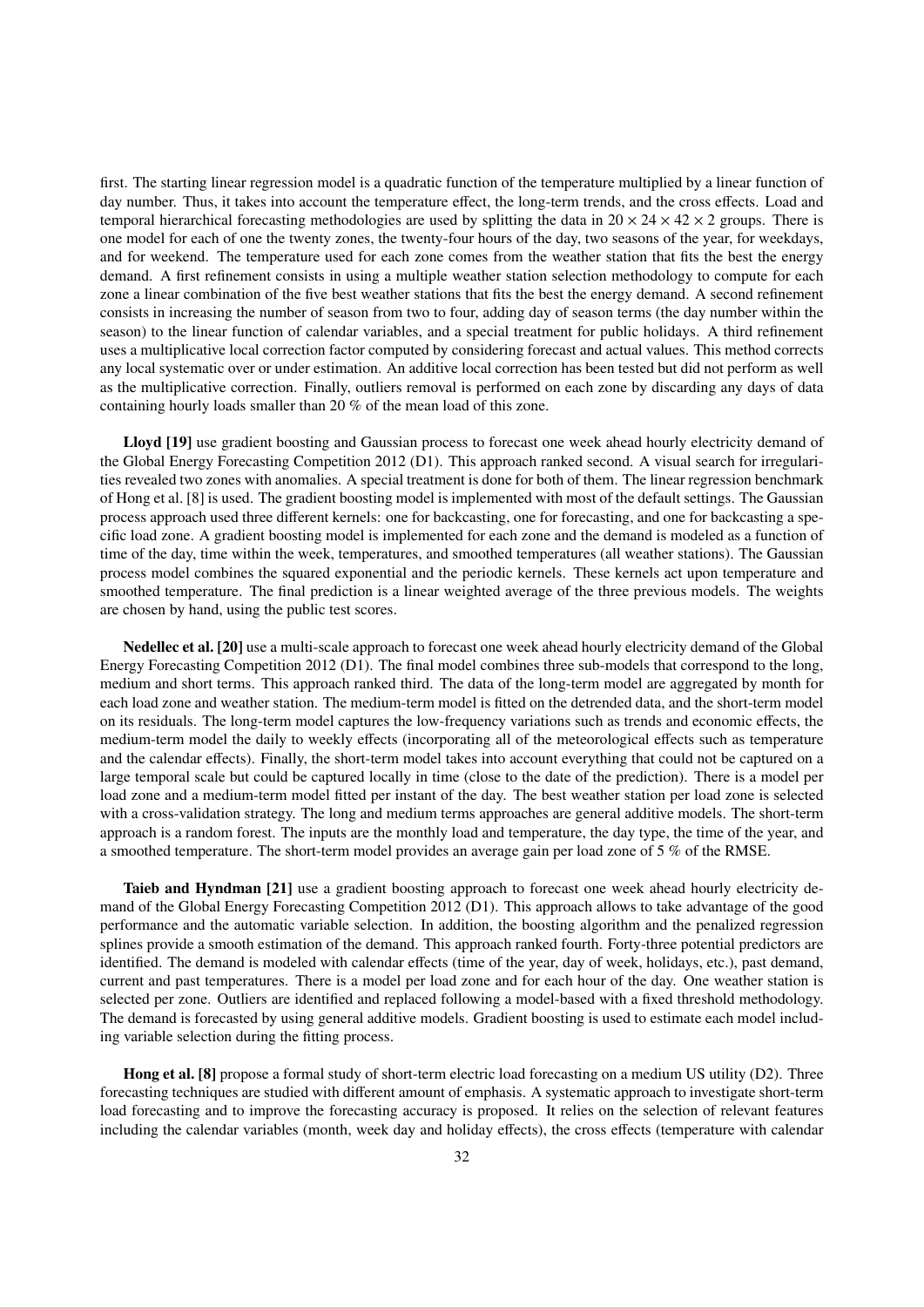variables and between calendar variables), the recency effects of load and temperature, and Gross State Product as an extension for medium and long terms forecasting. Several linear regression models with consecutive levels of refinement are implemented starting from a benchmark model named General Linear Model based Load Forecaster - Benchmark 7 (GLMLF-B7). The GLMLF-B7 models the consumption as a cubic function of temperature and calendar variables, including cross effects. A first refinement consists in adding the temperature recency effect by including lagged temperature variables. A second refinement captures the weekend and holiday effects by grouping the days of week and modeling the special days. Finally, an exponentially weighted least square approach is implemented by assigning higher weights to the recent observations than the older ones. A Possibilistic Linear Model Based Load Forecasters named (PLMLF-B7), that is a fuzzy regression model, is implemented with the same predictors than GLMLF-B7. Several single-output feed-forward neural networks with consecutive refinements are implemented. The first one is named ANN Based Load Forecaster - Benchmark (ANNLF-BS) and is similar to GLMLF-B7. Then, several refinements, similar to the ones performed on the linear regression models, are implemented. In addition, temporal hierarchical forecasting is considered by testing several series of multiple feed-forward neural networks in parallel. A series of models for each hour of the days, a series for each day of the week, and a series for each month of the year. The study demonstrated that forecasting each hour, day of the week, or month separately does not help to improve the forecasting accuracy on this dataset. A sliding window methodology is implemented. Three years of data are used as learning set. Then, depending on the horizon, it is shifted by one hour, one day, one week, two weeks, or one year. The results indicate that linear regression models can be more accurate than feed-forward neural networks and fuzzy regression models given the same amount of input information. In addition, the linear regression benchmark can be used for medium and long terms forecasting by including some correction to taken into account the long-term effects. The final refined linear regression short-term model has been deployed in a US utility for production use and the benchmark model (GLMLF-B7) has been implemented as a base model in the commercial software package SAS Energy Forecasting<sup>[2](#page-32-0)</sup>. The MAPE values of GLMLF-B7 are 4.96 %, 4.98 %, 5.04 %, 5.06 %, and 5.20 with horizons of one hour, one day, one week, two weeks, and one year. The MAPE values of the final version deployed in a US utility are 2.97 %, 3.06 %, 3.17 %, 3.23 %, and 3.44 % for the same horizons. The MAPE values of PLMLF-B7 and GLMLF-B7 for a forecasting horizon of one year are 7.56 % and 5.20 %. The MAPE of ANNLF-BS and a refined version named ANNLF-HTS for a forecasting horizon of one year are 6.51 % and 4.51 %.

Hong and Wang [\[22\]](#page-24-21) propose a fuzzy interaction regression approach to forecast one day ahead hourly load of ISO New England [\(D10\)](#page-39-1). Four tips on fuzzy interaction regression for load forecasting are discussed. In addition, three critical comments to a notable but questionable paper of the field on its parameters estimation, forecasting results and conclusions are provided. A sliding window methodology with a training set of two years of hourly load and temperature is used. The forecasts are computed on a daily rolling basis on the last third year of the dataset. The fuzzy interaction regression approach is implemented in the earliest possibilistic regression framework of Asai et al. [\[45\]](#page-25-19). Three variants of models are considered. A generic model named M1 without calendar variables, only considering a third order polynomial of temperature including several temperature lags. M2 is a refined generic model with the calendar variables: hour, weekday, month. M4 is a refined version of M2 with the cross effects: temperature and hour of the day, temperature and month of the year, hour of the day, and day of the week. These models are compared to a linear regression model named M3 that has the same predictor variables than M2. Overall, the most refined fuzzy interaction regression model M4 demonstrated superior accuracy in terms of MAPE over the other models. The MAPE of the models are computed for the hourly load, the daily peak, the daily energy, and the annual and winter peak day. The values for the hourly load for M1 to M4 models are  $14.2\%$ ,  $15.16\%$ ,  $4.63\%$ , and  $3.68\%$ .

Al-Qahtani and Crone [\[23\]](#page-24-22) propose a multivariate *k*-nearest neighbor approach to forecast on day ahead hourly UK electricity demand. The multivariate approach is compared to a univariate *k*-nearest neighbor and a statistical benchmark model. The univariate approach consider only past values of the load as the multivariate approach includes also calendar variables: regular working days, weekends, and bank holidays. Both *k*-nearest neighbor approaches consider the Euclidean distance function. A grid search is conducted to set the metaparameters of the algorithm: the number of vectors to be compared to the target, *k*, and *m* their dimension. Each vector is composed of *m* consecutive observations. The training methodology is static with one complete year from the National Grid data [\(D13\)](#page-39-1) used as

<span id="page-32-0"></span><sup>2</sup>https://www.sas.com/en us/home.html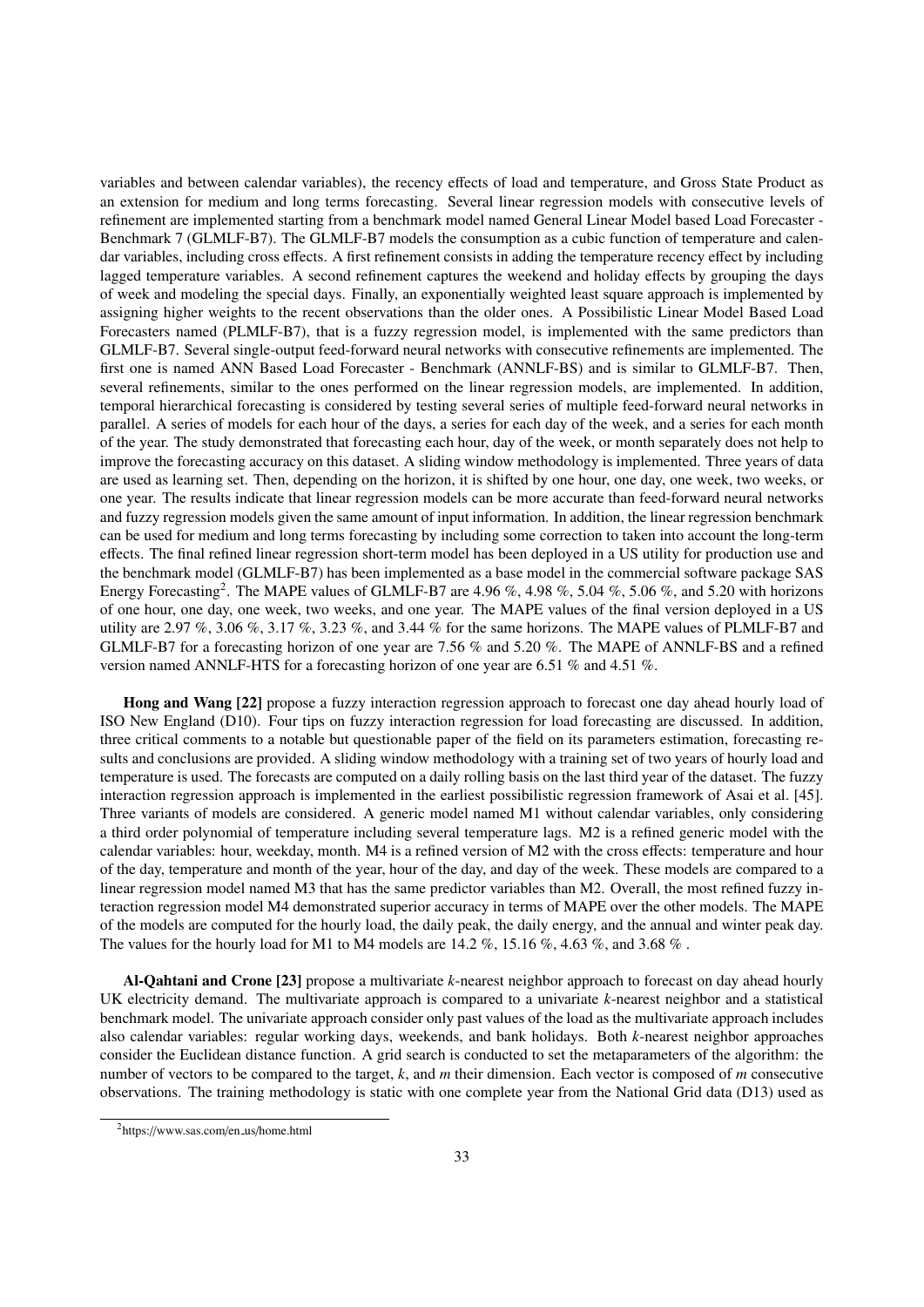training set. The models are assessed in predicting all days of the following year. The proposed *k*-nearest neighbor outperformed all benchmark models. The MAPE of the multivariate and univariate approaches are 1.81 % and 2.38 %.

López et al. [\[24\]](#page-24-23) propose an on-line model to forecast in real-time nine days ahead hourly demand for the Spanish transport system operator REE [\(D5\)](#page-38-1). This is a hybrid load-forecasting based on an Autoregressive model and neural networks techniques. The training methodology is static. Several training periods and retraining frequencies are tested. More than three years of data and retraining more frequently than once a year did not provide any further improvement. Data cleansing is performed by identifying abnormalities. The data are compared to an expected range based on forecasts and past load. Four sub-models are used to build the national forecast. Two models forecast directly the demand at the national level: an Autoregressive and a neural network models. In addition, two other Autoregressive and neural network models forecast at the regional level (eighteen zones). Then, the forecasts are aggregated to build a forecast at the national level. Finally, the final forecast at the national level is a linear combination of these four models. The models take as inputs weather variables, calendar information such as special days, and temperature lags. The most relevant weather stations are selected for each region among fifty-nine stations scattered across Spain. Cold and hot degree days are used to pre-process the data to address the nonlinear relationship between the load and temperature. The RMSE and MAPE values for the Autoregressive model that forecasts directly at the national level are 3.66 % and 3.33 %. In comparison with 2.95 % and 2.50 % for the neural network. For the Autoregressive model that forecasts at the regional level the scores are 2.29 % and 1.97 %. In comparison with 3.09 % and 2.69 % for the neural network. Finally, the scores are 1.83 % and 1.56 % for the final forecast.

#### <span id="page-33-0"></span>*Appendix B.3. Medium-Term Load Forecasting*

Xie et al. [\[25\]](#page-24-24) propose linear regression and survival analysis to forecast the long-term consumption of a retailer portfolio. The methodology consists in three steps: forecasting the load per customer, forecasting the tenured customers, and multiplying both forecasts to compute the prediction of the tenured demand. This methodology has been validated through a field implementation at a fast growing U.S. retailer. The training methodology is static and the dataset [\(D8\)](#page-38-1) includes for each customer the hourly temperature history of the associated weather stations. The variable selection methodology of Hong et al. [\[8\]](#page-24-7) is used to customize a linear regression benchmark as starting model. The set of predictors is composed of a trend, a third order polynomial of the temperature, calendar variables with month, day and hour, and seven cross effects between temperature and calendar variables. Then, the customized versions are built by adding the recency temperature, weekend, and holidays effects. This model is used to forecast the load per customer. Then, the survival analysis is used to model and forecast the tenured customers. The MAPE values of the load per customer forecast for hourly load, daily energy and monthly energy are 11.56 %, 10.03 %, and 7.75 %. Two tariff plans are proposed by the retailer to the customers: a fixed plan with a constant purchasing price and a variable plan with a fluctuating purchasing price based on market conditions. Each plan requires its own forecast of the tenured customers. The MAPE values of the final forecast for the fix plan are 10.24 %, 8.99 %, and 7.45 %. In comparison with 10.56 %, 9.51 %, and 7.96 % for the variable plan. The survival analysis methodology enables to divide by two the MAPE values of the final forecast in comparison with a common method used in the industry for the fix plan.

Xie et al. [\[26\]](#page-25-0) propose a combination of several forecasting techniques to address the NPower Forecasting Challenge 2015. The dataset [\(D4\)](#page-38-1) is divided into three parts for each round of the competition. The training set for parameter estimation, the validation set for model selection, and the testing set. The weather and calendar data for the forecasting period are provided at each round. Four forecasting techniques are considered. A linear regression model that is similar to the benchmark of Hong et al. [\[8\]](#page-24-7). An ARIMA model is implemented and a trial-and-error method is used to identify the order of the autoregressive model, the degree of the differencing, and the order of the moving average term. A feed-forward neural network with calendar and weather variables, similar to the linear regression model, is used. Finally, a random forest model with five hundred trees is implemented with weather variables and for the last round calendar variables. The final forecast is the average of the four individual forecasts at each round. A forward and a backward selection strategies are used to select the relevant input variables of the linear regression model. They are both similar in terms of methodology to pre-pruning and post-pruning for decision trees. The first strategy consists in adding variables one by one to a simple model such as a linear regression benchmark. If an additional variable contributes to decrease the MAPE it is kept. The backward selection strategy consists in eliminating variable one by one from a more complex model. If a removed variable does not result in increasing the MAPE it is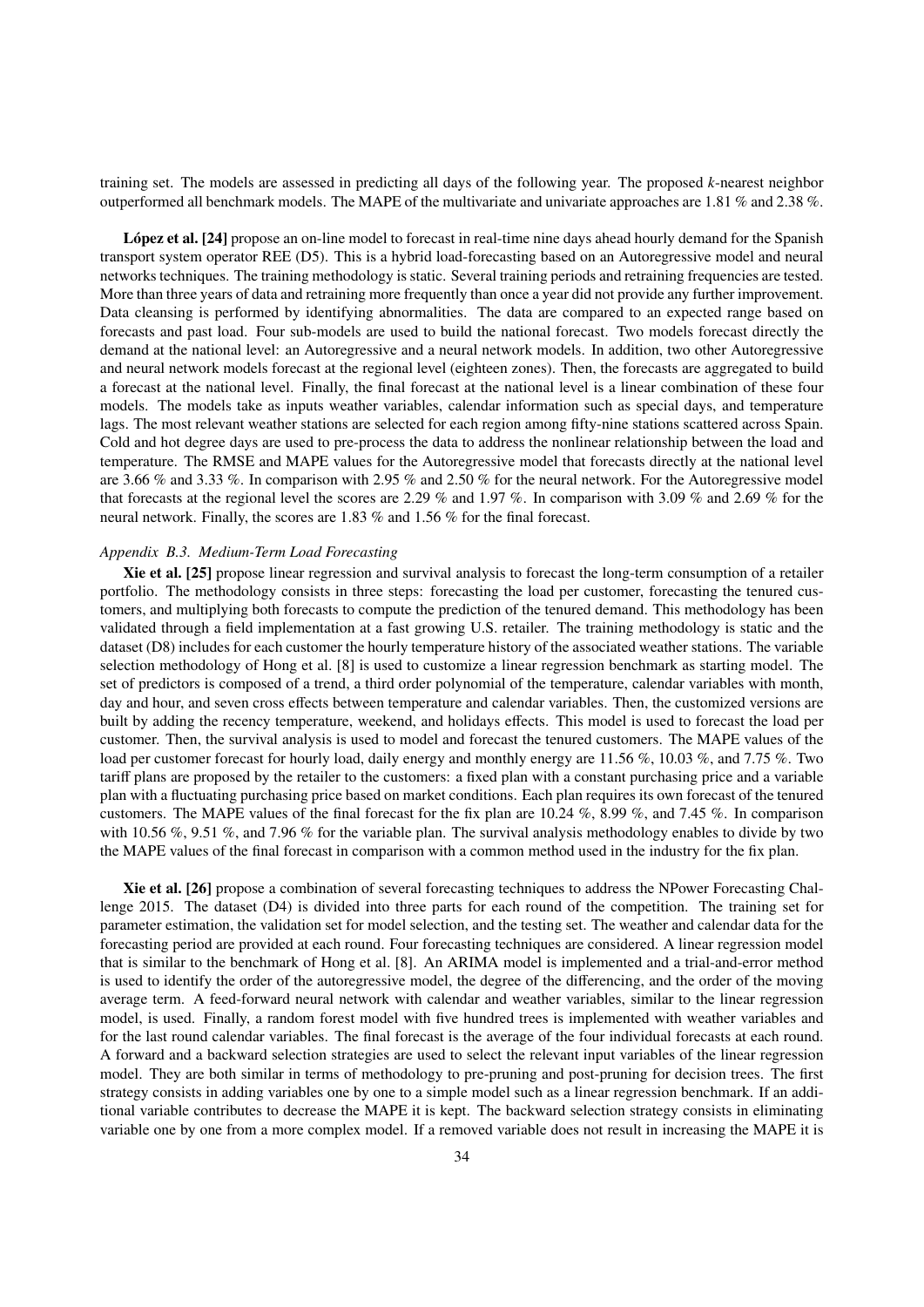definitely eliminated. This methodology ranked third. The average MAPE over the three rounds of the final forecast is 2.40 % and better than any of the individual model. The best linear regression model achieved 2.47 %, the neural network 3.27 %, the random forest 3.87 %, and the ARIMA 8.23 %.

Goude et al. [\[17\]](#page-24-16) propose a methodology to forecast, both at short and medium terms, the consumption of 2200 substations of the French distribution network ENEDIS [\(D3\)](#page-38-1). It is a semiparametric approach based on generalized additive models. The training methodology is static with a learning set composed of the first five years and the testing set of the last year. The data cleansing consisted in excluding 360 time series as they contain too many outliers to estimate the model. The forecasting horizon is decomposed in short and medium terms with dedicated general additive models. The medium-term model takes as inputs lags of the load, current and smooth temperatures, day type (including bank holidays), and time of the year. The short-term model is derived from this model by adding a lag load effect. Then, a refined version of the medium-term model, named medium-term detrending model, is built by modeling the trend. It consists in detrending the data at a monthly scale and fitting the model. Finally, the forecasts are computed by aggregating the detrended forecasts and the estimated monthly trend. Load and temporal hierarchical forecasting methodologies are considered. There is a model fitted per substation and per instant of the day. A weather station is affected to each substation by a meteorologist based on climate properties criteria. This approach is able to forecast more than 2 000 electricity consumption series by capturing automatically the variety of each substation. The short-term model achieved a median MAPE of 5 % for one day ahead forecasting. The medium-term model and the detrending extension achieved median MAPE values of 8 % and 6 % for one year ahead forecasting.

Gaillard et al. [\[27\]](#page-25-1) use a concatenation of a short and medium-term models to forecast one month ahead hourly electricity probabilistic demand of the Global Energy Forecasting Competition 2014 [\(D6\)](#page-38-1). The probabilistic forecasts are computed by producing temperature scenarios. This approach ranked first. The forecasting horizon is decomposed in two parts with a dedicated quantile generalized additive model. The short-term horizon is two days and the medium-term model forecasts from two days to one month ahead. The final forecast is the concatenation of both models. The inputs of the models are an exponential smoothed of the temperature, a recent lag of temperature for the short-term model, the time of the year, and the day type. The temperature comes a from virtual weather station. It is a simple average of four weather stations that are selected by computing generalized cross-validation scores. Data segmentation is performed by dividing the dataset into twenty-four independent time series, one per hour of the day. Then, twenty-four separate models are fitted. The PLF values are between 4 and 11.

Dordonnat et al. [\[28\]](#page-25-2) derive from a semiparametric regression model for point load forecasting a strategy to forecast one month ahead hourly electricity probabilistic demand of the Global Energy Forecasting Competition 2014 [\(D6\)](#page-38-1). This approach ranked second. A temperature based deterministic load model is built with a generalized additive model. A multivariate simulation model for the twenty-five weather stations is implemented to produce temperature sample paths. Then, they are used as inputs of the deterministic load model to compute load sample paths. The final probabilistic forecast composed of quantiles is derived from final load paths. The generalized additive model takes as inputs the temperature, an exponential smoothed temperature, and the day type. The temperature comes from virtual weather station. It is an average temperature of three weather stations selected by an exponentially weighted average algorithm. The MAPE metric is used to select the best deterministic load model. The MAPE values are between 8.74 % and 11.83 % depending on the features. However, the most accurate deterministic model in terms of MAPE will not necessarily lead to the best probabilistic forecast when using temperatures from simulations. The PLF of the probabilistic models derived are between 7.37 to 8.37.

Xie and Hong [\[29\]](#page-25-3) propose an integrated solution with forecast combination and residual simulation to forecast one month ahead hourly electricity probabilistic demand of the Global Energy Forecasting Competition 2014 [\(D6\)](#page-38-1). The final solution is composed of three parts: pre-processing, forecasting, and post-processing. This approach ranked third. The pre-processing part includes data cleansing using the linear regression benchmark of Hong et al. [\[8\]](#page-24-7) and the temperature station selection framework of Hong et al. [\[79\]](#page-26-7) by averaging the temperature of the top eleven weather stations. The forecasting part is subdivided into three steps. The first one involves the development of a linear regression deterministic model. The variable selection methodology of Hong et al. [\[8\]](#page-24-7) is used to customize the model that produces a point load forecast. The residuals are fed to the second stage where they are modeled. Then, the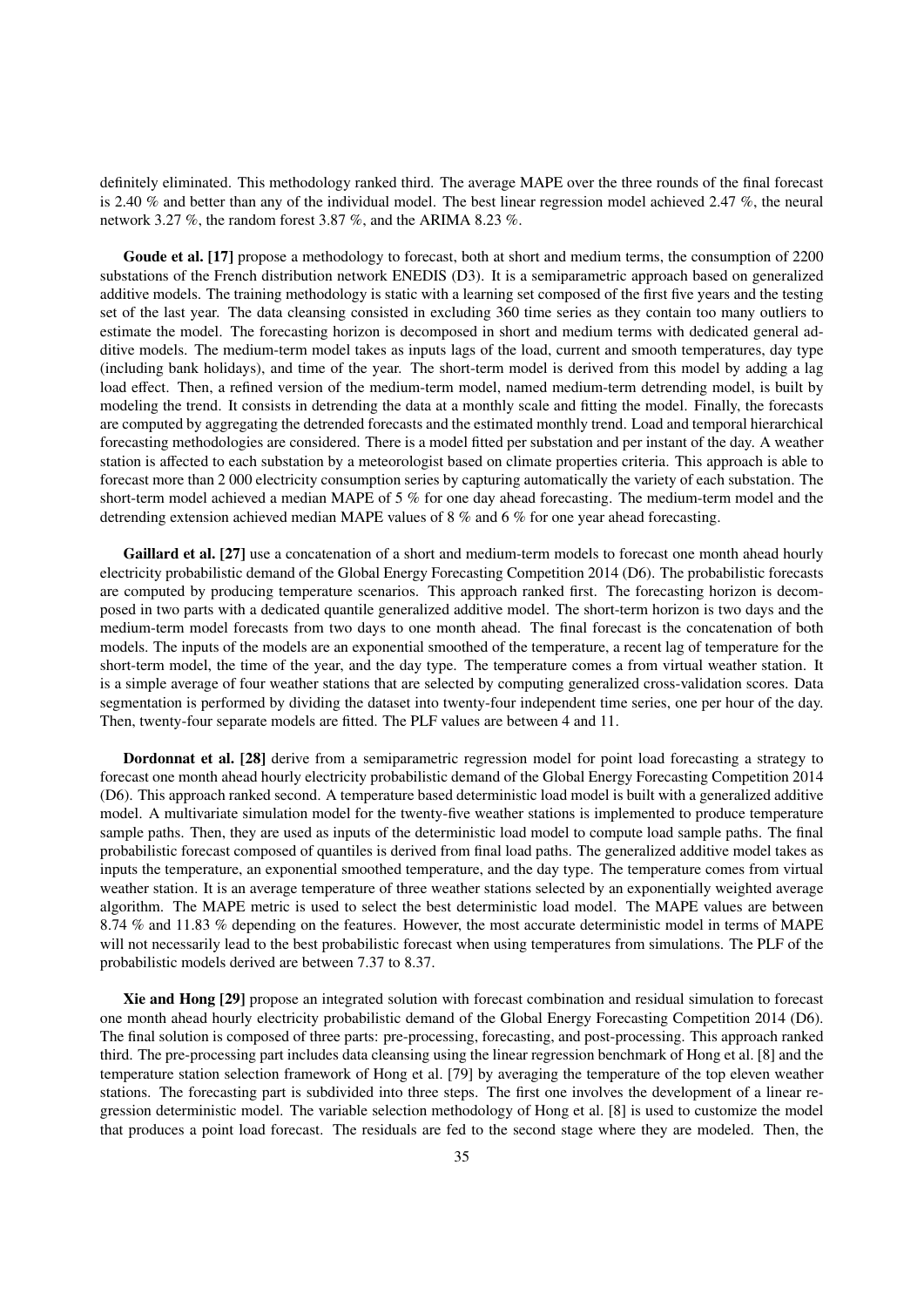residual forecast is computed by using four forecasting techniques: exponential smoothing, ARIMA, a feed-forward neural network, and an unobserved components model. It leads to four second-stage forecasts by adding the four second-stage residual forecasts to the first-stage forecasts. The second step consists in averaging the four secondstage forecasts to compute the point forecast combination. Then, the probabilistic forecasts are computed by using temperature scenarios. Finally, the post-processing part simulates the residuals of the selected point forecasting models in order to improve the probabilistic forecasts. This integrated approach is compared to twelve models that are divided into two groups: with and without residual simulation. Each group is composed of six underlying models: five from first-stage models and one from the forecast combination. On average, residual simulation in the post-processing step helped to improve the forecasts. The PLF of the final solution are between 3.360 and 11.867.

Haben and Giasemidis [\[30\]](#page-25-4) propose a hybrid model of kernel density estimation and quantile regression to forecast one month ahead hourly electricity probabilistic demand of the Global Energy Forecasting Competition 2014 [\(D6\)](#page-38-1). This approach ranked fourth. The hybrid model is a combination of five models each one forecasting on a dedicated time period. Period one is the first day, period two the rest of the first week, period three the second week, period four the third week, and period five the rest of the month. These models are mainly based on kernel density estimation and quantile regression. Three based kernel techniques are implemented. A kernel density estimation with a time decay parameter to give a higher weight to more recent observations. A conditional kernel density estimation on the period of the week named CKD-W. It provides a higher weight to observations from similar hourly periods of the week. A conditional kernel density estimation on the temperature named CKD-T. The variables of the kernel based techniques are the mean hourly temperature from the twenty-five weather stations. As the temperature forecasts are inaccurate beyond a few days, this method was only implemented for the first days of the horizon to forecast. Finally, the quantile regression technique is a simple linear function created separately for each hour of the day based on only the trend and seasonal terms. Each of these forecasting techniques performed differently depending on the forecast horizons. Several combinations are tested and two main mixed new forecasters are derived from the main models. The first mixture is only composed of the CKD-W model except for using the CKD-T model on the first day. The second one is the CKD-T for the first day, then the CKD-W from the second to the seventh day, and quantile regression from the eighth day up to the end of the month. Finally, the final hybrid model is built as a combination of five models each one forecasting on a dedicated time period. The CKD-T model forecasts over the first period. The models of the other periods are a weighted average of quantile regression and CKD-W models. The final hybrid model had the best accuracy in comparison with the two mixed forecasters, and each of the main model taken independently.

Chen et al. [\[31\]](#page-25-5) propose a support vector regression model to forecast one month ahead daily electricity demand of the EUNITE Competition 2001 [\(D16\)](#page-39-1). This approach ranked first. The feature selection process considers calendars (weekdays, weekends, and holidays), normalized temperature, and the past seven daily maximum loads variables. Data segmentation is used by only considering the winter data segment for training. Data segmentation seemed to enhance the model performance in terms of MAPE. Surprisingly models built with temperature did not achieve the best results. However, due to the limited amount of data it was very difficult to achieve accurate forecasts of the temperature. This study demonstrates that a conservative approach using only available correct information is recommended in this case. The MAPE values are between 1.95 % and 2.97 % depending on the inputs (with or without temperature) and the length of the winter segment considered. The best MAPE is achieved without considering temperature.

#### Wang et al. [\[11\]](#page-24-10) refer to [Appendix B.1.](#page-28-1)

Ziel and Liu [\[32\]](#page-25-6) propose a methodology based on Least Absolute Shrinkage and Selection Operator (LASSO) estimation to forecast one month ahead hourly electricity probabilistic demand of the Global Energy Forecasting Competition 2014 [\(D6\)](#page-38-1). This approach is also applied to an extension of this competition (D7) where it ranked second. The LASSO methodology has the properties of automatically selecting variables making a useful tool for feature selection. A bivariate time-varying threshold Autoregressive model for the hourly load and temperature is implemented. The modeling process has three crucial components. The choice of the thresholds sets, the lag sets, and the time-varying structure of the coefficients. Eight groups of variables are considered: hourly impacts on the seasonal daily pattern, hourly impacts on the seasonal weekly pattern, daily impacts on the seasonal annual pattern, smooth annual impacts, long-term trend effects, fixed date public holidays effects, varying date public holidays effects, and interaction effects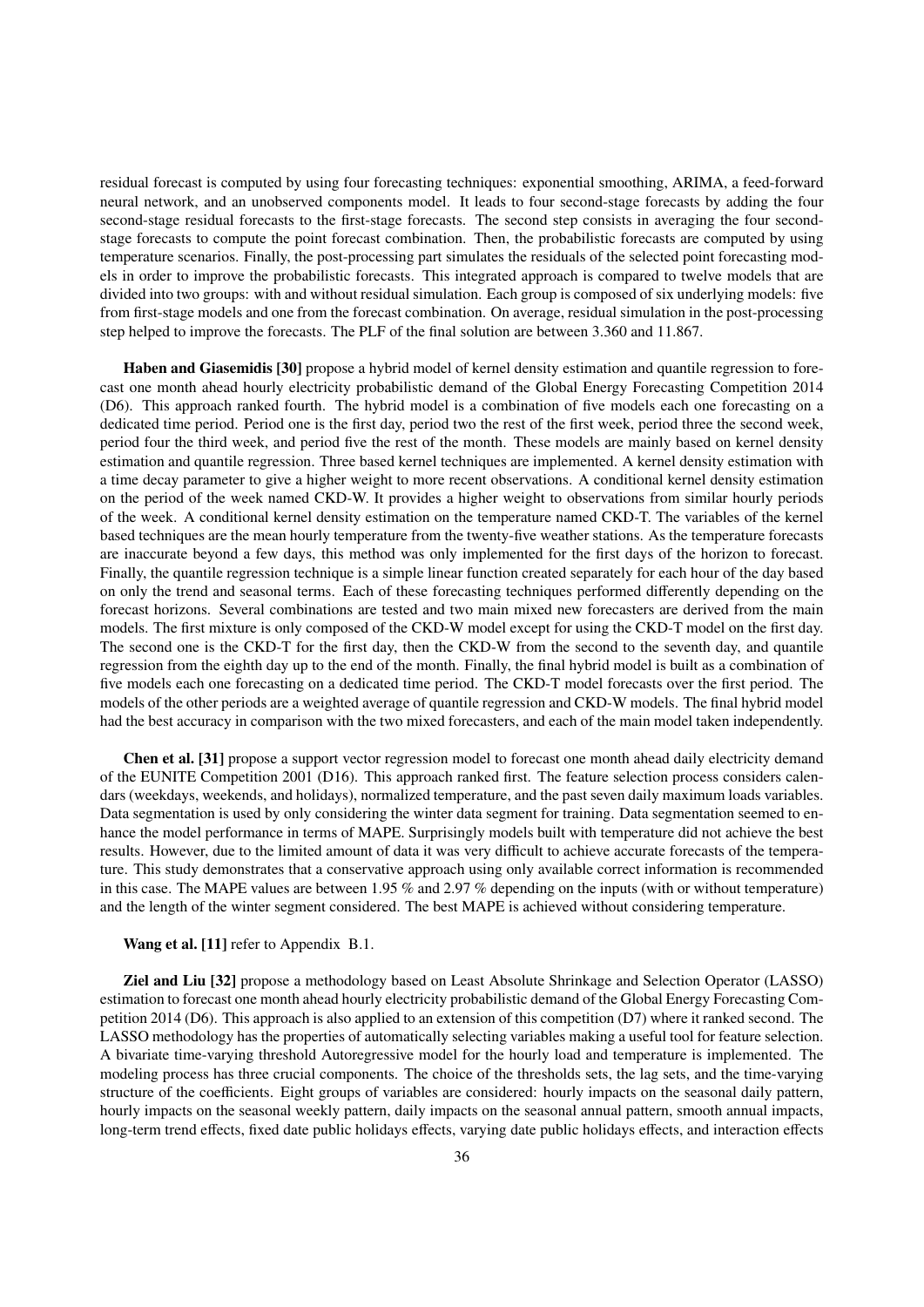between the first and fourth groups. LASSO methodology automatically gives low or zero values to the parameters of less important variables. Given the estimated model, a residual-based bootstrap is used to simulate future scenario sample paths (10 000). For the Global Energy Forecasting Competition 2014, the temperature is the average of two weather stations. The approach is compared to two benchmarks: the linear regression model of Hong et al. [\[8\]](#page-24-7) and the extension with recency effect of Wang et al. [\[11\]](#page-24-10). The PLF is 7.44 for the Global Energy Forecasting Competition 2014 and 54.69 for its extension. The PLF reductions are of 6.4 % and 7.6 % in comparison with both benchmarks for the Global Energy Forecasting Competition 2014. The reductions are of 11.9 % and 15.6 % for the extended version of the competition.

Xie et al. [\[33\]](#page-25-7) investigate the normality assumption in residual simulation for probabilistic load forecasting on two cases studies: the North Carolina Electric Membership Corporation [\(D9\)](#page-38-1) and the Global Energy Forecasting Competition 2014 [\(D6\)](#page-38-1). The goal is to understand whether applying the normality assumption in residual simulation helps to improve the quality of probabilistic load forecasts. Three linear regression models and three feed-forward neural networks are implemented with an increasing number of input features. Both techniques are applied to both case studies. The starting linear regression model includes a macroeconomic trend, the Gross State Product, and a third-order polynomial of temperature. The second one is the linear regression benchmark of Hong et al. [\[8\]](#page-24-7) that includes several calendar variables and cross effects with temperature. The third one is a refined version of both first models and includes a macroeconomic trend, the recency effect modeled by lags of temperature, the weekend, and holiday effects. The relevant variables of this model are selected following the variable selection framework of Hong et al. [\[8\]](#page-24-7). Concerning the three feed-forward neural networks, they have the same inputs variables as the three linear regression models with the high order terms and cross effects removed. The probabilistic forecasts are computed by generating weather scenarios. They are fed to the point load forecast models that produce several load forecast paths. Then, the original probabilistic forecast is post-processed by adding simulated residuals generated from a normal distribution. Overall, modeling residuals with a normal distribution helps to improve the accuracy when the forecasters do not have enough resources to build comprehensive underlying models. However, the improvement is diminishing with the refinement of the underlying model. A very comprehensive underlying model will not benefit from residual simulation based on the normality assumption. The differences between the PLF without and with residual simulation are 33.2, 0.9, and 0.2 for the three linear regression models on the North Carolina Electric Membership Corporation case study. The same trend is observed when considering the Global Energy Forecasting Competition 2014 case study with all the linear regression models and feed-forward neural networks implemented. This study demonstrates the importance of sharpening the underlying model before post-processing the residuals.

Hyndman and Fan [\[34\]](#page-25-8) propose a methodology to forecast the probabilistic distribution of annual, seasonal and weekly peak electricity demand and energy consumption for various regions of Australia. The model is capable of forecasting both the half hourly short demand and the probability distributions. It relies on demand and temperature data that are available on a half-hourly basis AEMO data [\(D12\)](#page-39-1), while the economic and demographic data are only available on a seasonal basis. The forecasting horizon is decomposed in a short and long terms. The short-term model is based on half hourly demand and weather information. A model is fitted for each half-hourly period. The long-term model is based on the seasonal demographic, economic variables, and degree days (all linear terms). A semiparametric additive model estimates the relationships between demand and the driver variables, including temperatures, calendar effects and some demographic and economic variables. The average and difference temperature of two weather stations are considered as the temperatures at the two locations are probably highly correlated. The dataset is split into a morning, afternoon and evening subsets. The best model is selected for each subset separately. Then, the forecast distributions are derived from the model using a mixture of temperature and residual simulations, and future assumed demographic and economic scenarios. Ex-ante and ex-post forecasts are computed. Ex-ante forecasts are based only on information available at the time of the forecast, whereas ex-post forecasts use information beyond the time at which the forecast is made. The difference between both forecasts provide a measure of the performance of the model. Unfortunately, there is no quantitative metric used in this study. But as it is pointed out, it is difficult to evaluate distributional accuracy on annual maxima because there is only one actual value per year. Thus, the weekly maxima are used to evaluate the distributions and the twenty-six actual weekly maximum demand values fall within the region predicted from the ex-ante forecast distribution.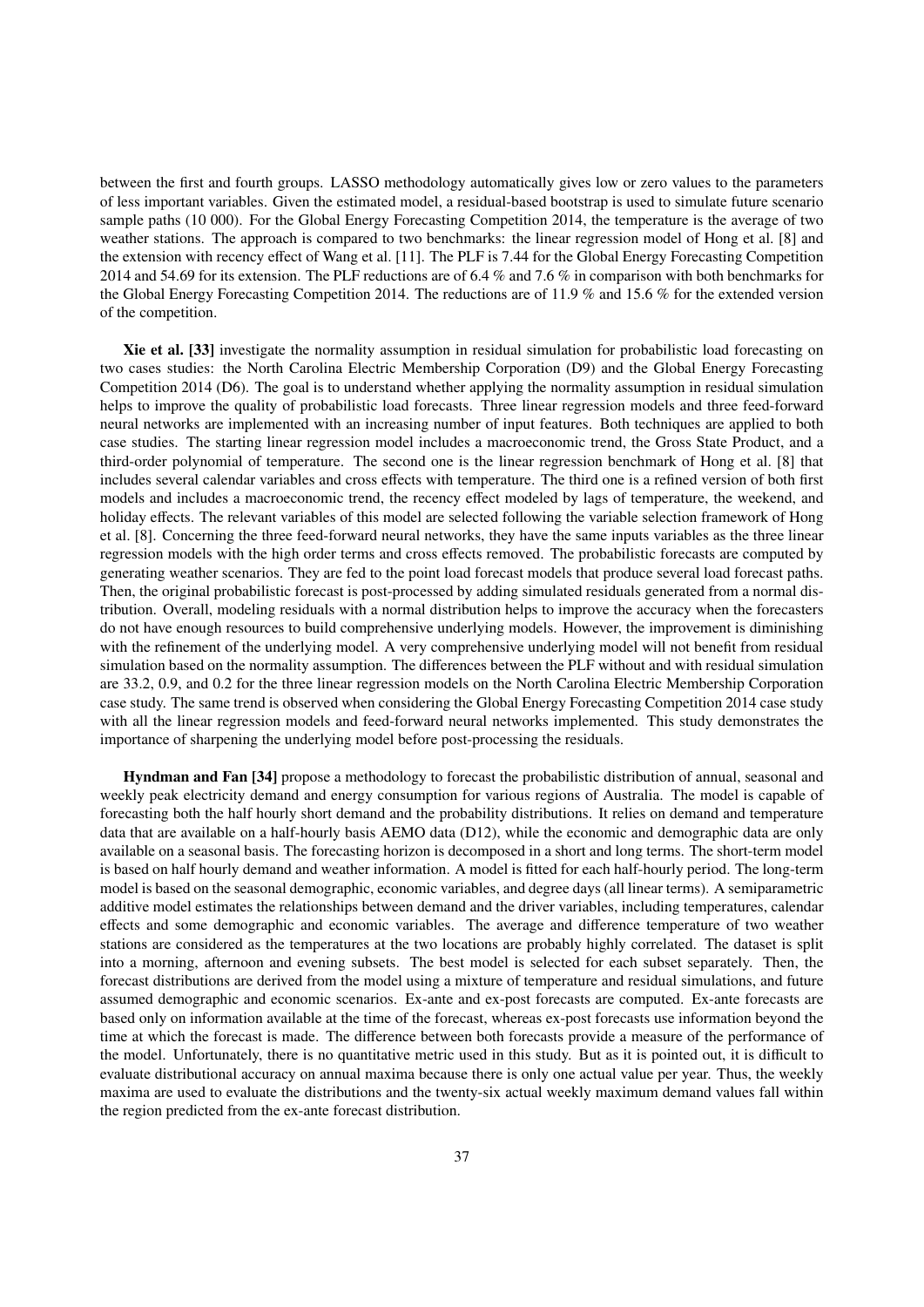#### <span id="page-37-0"></span>*Appendix B.4. Long-Term Load Forecasting*

Hong et al. [\[35\]](#page-25-9) propose a long-term spatial load forecasting using human-machine co-construct intelligence framework to address the Madison case study [\(D17\)](#page-39-1). The forecasting module consists mainly in two parts. The first one is the bottom-up module that aggregates historical load for each small area in each level to compute the S-curve parameters. The second one is the top-down module takes the bottom-up module as inputs, and allocates the utilitys system forecast from the top to the bottom level. The forecasting module takes as inputs the outputs of the weather normalization, the horizon year load, and neighborhood modules. Finally, a human expert (human-machine co-construct intelligence) is integrated to provide heuristics and insights to correct or confirm the results from this automated computer program. The S-curve modeling is typical of a small area, distribution-level load growth, which has three distinct phases: a dormant period with no load or growth before development, a rapid growth in the small locations under construction, and a saturated period with slow growth in the small locations being fully developed. At each level S-curve is used to fit the corresponding data from each small locations. The bottom-up module aggregates all the small locations to obtain the load of the sub-region in the upper level. The results are presented both in data and map formats. Unfortunately, there is no error metric to assess the results. However, the proposed method has been applied to several utilities and has received satisfactory results.

Hong et al. [\[36\]](#page-25-10) propose a modern approach that takes advantage of hourly information to forecast long-term probabilistic demand on the North Carolina Electric Membership Corporation case study [\(D9\)](#page-38-1). This approach modernizes three key elements: the predictive modeling, the scenario analysis, and the weather normalization. The predictive modeling consists in implementing several deterministic linear regression models and to select the best ones. Four starting models are implemented. One for monthly energy forecasting, another one for peak forecasting, the benchmark of Hong et al. [\[8\]](#page-24-7) and a group of customized short-term models that are derived from the model selection methodology developed by Hong et al. [\[8\]](#page-24-7). The short-term models are extended to long-term forecasting by adding the Gross State Product macroeconomic indicator. The scenario analysis consists in computing the probabilistic forecasts by using thirty weather scenarios and three macroeconomic scenarios, resulting in ninety cross scenarios in total. Finally, the weather normalization consists in using weather normalization to estimate the normalized load profile. A sliding window methodology is used. The most accurate extension of the short-term load models is achieved by replacing the trend by the Gross State Product. It achieved a MAPE of 4.7 % for one year ahead forecasting and a window of three years. Then, the impact of the window length is assessed. Two years of data offers the lowest MAPE with 4.2 %. Finally, all the linear regression models are compared in terms of MAPE for the annual energy, the annual peak, the monthly energy, the monthly peak, and the hourly load. The short-term models extended with the Gross State Product performed the best MAPE values. On monthly energy and peak forecasting, this approach reduces the MAPE by over 45 % in comparison with the other approaches. The results of the probabilistic forecasting and weather normalization are depicted by Figures with the  $10<sup>th</sup>$ , median and  $90<sup>th</sup>$  percentiles.

Hong and Shahidehpour [\[37\]](#page-25-11) propose a review of load forecasting topics for states, planning coordinators, and three case studies for the Eastern Interconnection States' Planning Council: North Carolina Electric Membership Corporation [\(D9\)](#page-38-1), ISO New England [\(D10\)](#page-39-1), and Exelon Corporation [\(D11\)](#page-39-1). The North Carolina Electric Membership Corporation is divided into three supply areas, ISO New England has eight zones in six states, of which Massachusetts has three zones, and Exelon Corporation has three operating companies in central Maryland, southeastern Pennsylvania, and northern Illinois. The case studies are addressed with a linear regression technique similar to Hong et al. [\[36\]](#page-25-10) and customized for long-term forecasting. The main effects are the temperature with a third order polynomial, the calendar variables, and a macro economic indicator. The cross effects are several cross variables of temperature and calendar variables. Hierarchical load forecasting is implemented by forecasting at the zonal and aggregated levels of each case study. The weather station selection process of Hong et al. [\[79\]](#page-26-7) is used for the North Carolina Electric Membership Corporation case study and the combination of weather stations varies from one supply area to another. The results are depicted on Figures. For the North Carolina Electric Membership Corporation case study, the ex-ante probabilistic and point forecasting monthly peak and energy results for each of the three supply areas are provided in comparison with the actual load for the years from 2009 to 2014. For the ISO New England case study, the ex-ante probabilistic forecasting monthly peak and energy results for each zone are provided in comparison with the actual values for the years 2014 and 2015. For the Exelon Corporation case study, the ex-ante probabilistic and point forecasting monthly peak and energy results for each of the three operating companies are provided in comparison with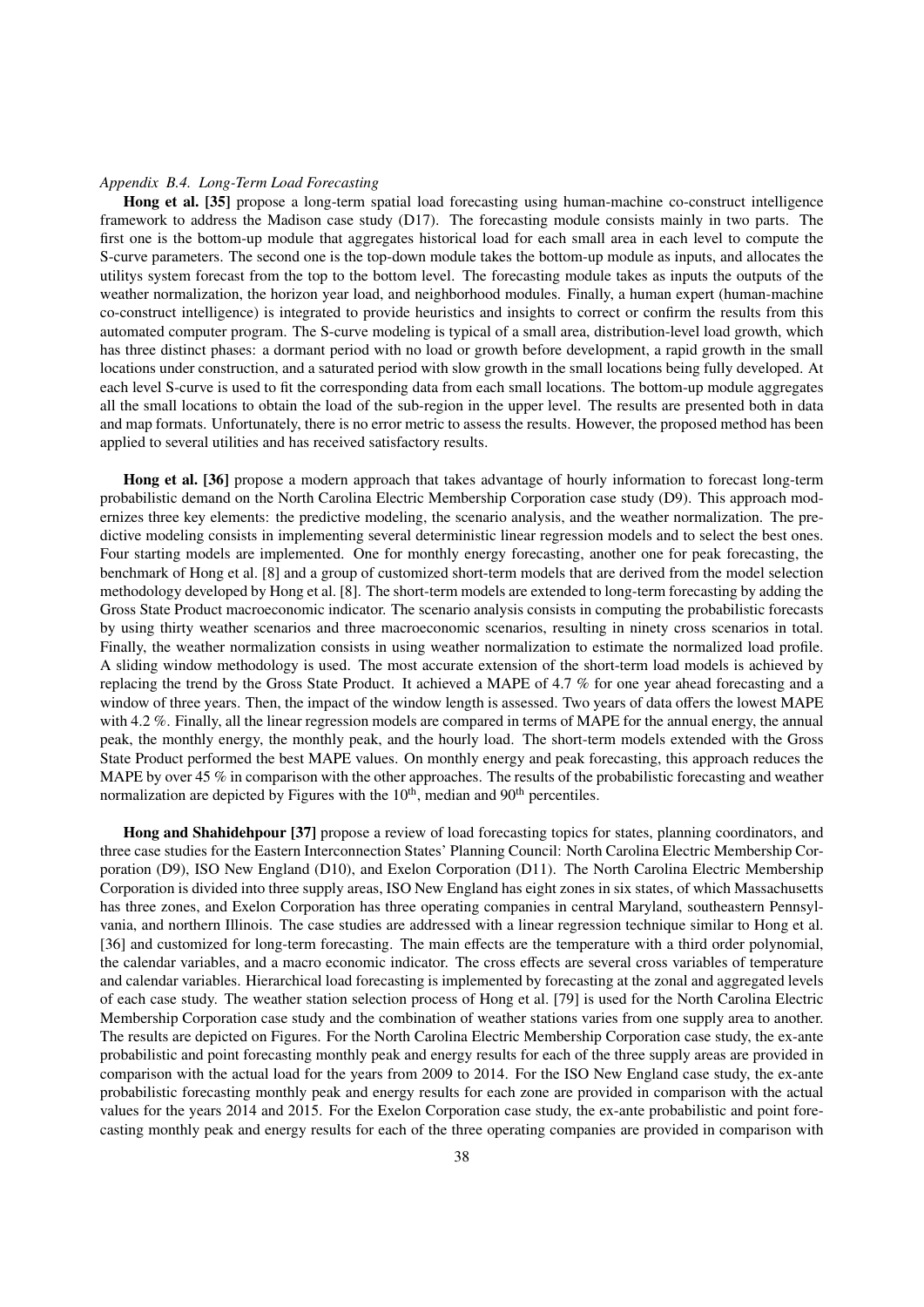the actual load for the years from 2011 to 2013.

## <span id="page-38-0"></span>Appendix C. Datasets

Tables [9.1](#page-38-1) and [9.2](#page-39-1) list the datasets used in the articles reviewed and provides key information about the dataset composition (load, temperature, etc.), the system description (one or several zones, typical load values, etc.) and the dataset access (free or private).

<span id="page-38-1"></span>

| Id             | Dataset                                                         | Data                                                                   | System description                                                                                                                                                             | Access |
|----------------|-----------------------------------------------------------------|------------------------------------------------------------------------|--------------------------------------------------------------------------------------------------------------------------------------------------------------------------------|--------|
| D <sub>1</sub> | Global Energy Fore-<br>casting Competition<br>2012 load track   | Four years and a half of<br>hourly load and temper-<br>ature.          | US utility with twenty zones, each from a<br>few MW to 200 MW. The total system load<br>is about 1 800 MW. Eleven weather stations.<br>Data available through Hong et al. [6]. | ✓      |
| D <sub>2</sub> | Medium US utility                                               | Nine years of hourly<br>load and temperature.                          | Medium US utility with a load from 100 MW<br>to 1 GW.                                                                                                                          | X      |
| D <sub>3</sub> | <b>ENEDIS</b>                                                   | Six years of load and<br>temperature.                                  | 2 260 substations at the frontier between the<br>high voltage grid and the distribution network<br>and sixty-three weather stations in France.                                 | Х      |
| D <sub>4</sub> | <b>RWE NPower Fore-</b><br>casting<br>Challenge<br>2015         | Two years of daily load,<br>weather and calendar.                      | Daily consumption of RWE NPower cus-<br>tomers from 50 MWh to 90 MWh.                                                                                                          | X      |
| D <sub>5</sub> | Spanish<br>Transport<br><b>System Operator</b>                  | Ten years of hourly load.                                              | Load at the aggregated level from 10 GW to 50<br>GW available on ENTSOE website, fifty-nine<br>weather stations.                                                               | ✓      |
| D <sub>6</sub> | Global Energy Fore-<br>casting Competition<br>2014-L load track | Eleven years of weather<br>and five years of load<br>data.             | One load zone with values from 60 MW to 310<br>MW and twenty-five weather stations. Data<br>available through Hong et al. [7].                                                 | ✓      |
| D7             | Global Energy Fore-<br>casting Competition<br>2014-E load track | Six years of hourly tem-<br>perature and four years<br>of hourly load. | One load zone with values from 1.8 MW to 5.5<br>GW and one weather station. Data available<br>through Hong and Fan [3].                                                        | ✓      |
| D <sub>8</sub> | electricity<br>Retail<br>provider data                          | Three years of hourly<br>load<br>and<br>temperature<br>data.           | One load zone of a retail electricity provider<br>with values from 0 to 19 MW.                                                                                                 | X      |
| D <sup>9</sup> | North Carolina Elec-<br>Membership<br>tric<br>Corporation       | Ten years load, econ-<br>omy and thirty years of<br>weather data.      | Load at system level with values from 1 to 5<br>GW. Three areas with load values from 200 to<br>1 000 MW.                                                                      | X      |

Table 9.1: Datasets used into the articles reviewed, first part.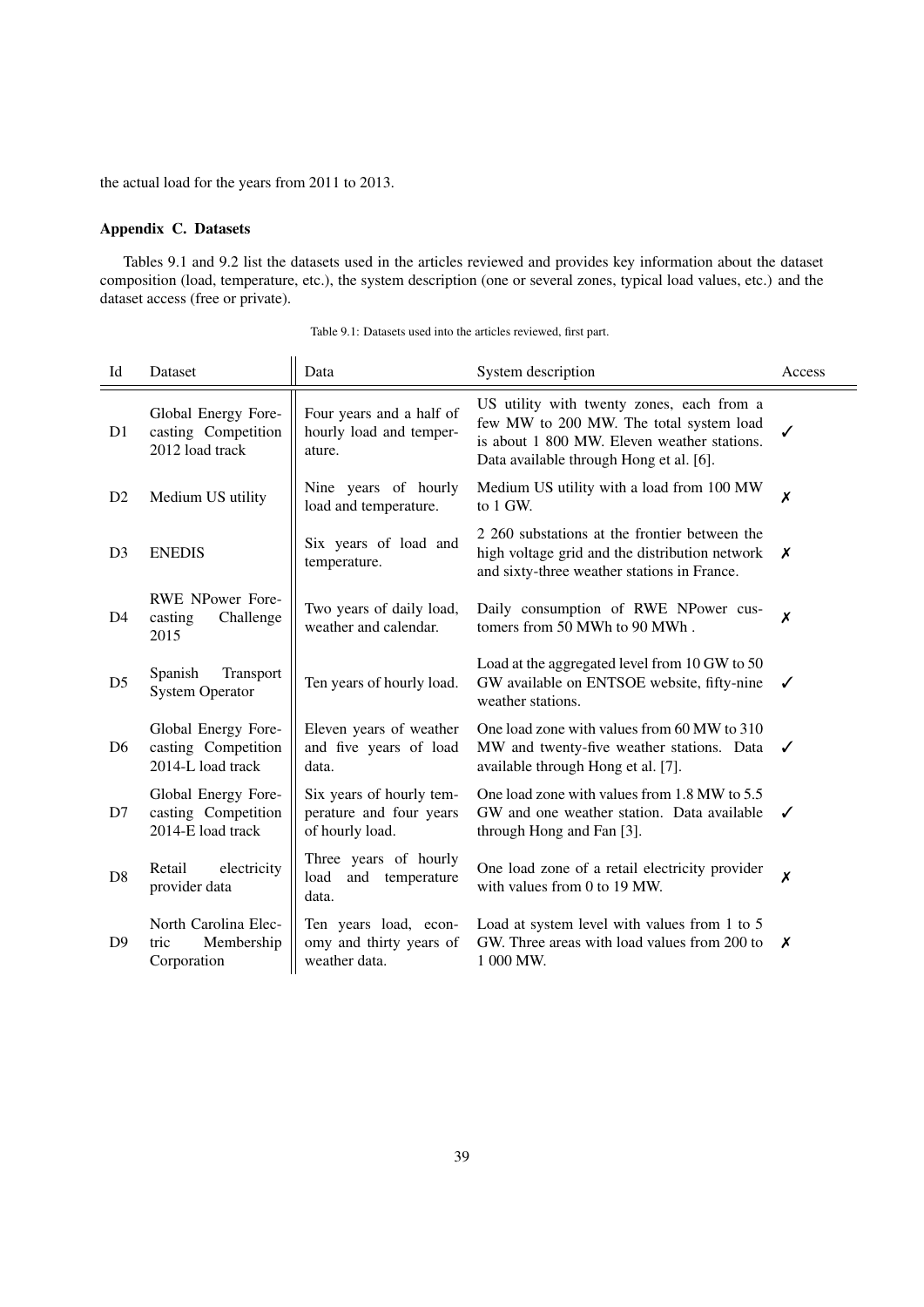| Table 9.2: Datasets used into the articles reviewed, second part. |
|-------------------------------------------------------------------|
|-------------------------------------------------------------------|

<span id="page-39-1"></span>

| Id              | Dataset                                | Data                                                                            | System description                                                                                                                                                                            | Access |
|-----------------|----------------------------------------|---------------------------------------------------------------------------------|-----------------------------------------------------------------------------------------------------------------------------------------------------------------------------------------------|--------|
| D <sub>10</sub> | ISO New England                        | Years of load, weather<br>and economical data.                                  | System level (eight zones): 15 - 30 GW. Zonal<br>level: 700 - 8 000 MW. Data available on ISO<br>NE website.                                                                                  | ✓      |
| D <sub>11</sub> | Exelon                                 | Years of load, weather<br>and economical data.                                  | Exelon: three operating companies. System<br>level: 10 - 45 GW. Company level: 3 - 25 GW.<br>Data available on PJM website.                                                                   | ✓      |
| D <sub>12</sub> | AEMO                                   | Half-hourly load profiles<br>since $2002$ .                                     | Victoria, New South Wales, South Aus-<br>tralia, Tasmania, Queensland Australian re-<br>gions. Aggregated level: 20 - 30 GW. Re-<br>gional level: MW - GW. Data available on<br>AEMO website. | ✓      |
| D <sub>13</sub> | National Grid                          | Half-hourly load profiles<br>since 2005.                                        | Load from 20 - 50 GW. Data available on Na-<br>tional Grid website.                                                                                                                           |        |
| D <sub>14</sub> | <b>ENTSOE</b>                          | Historic electricity de-<br>mand of European coun-<br>tries.                    | Load country from GW to 50 GW. Data avail-<br>able on ENTSOE website.                                                                                                                         |        |
| D15             | residential<br>Ausgrid<br>dataset      | Three years of half-<br>hourly load and genera-<br>tion.                        | Load and rooftop PV generation for 300 de-<br>identified of residential Australians.<br>Data<br>available on Ausgrid website.                                                                 | ✓      |
| D <sub>16</sub> | <b>EUNITE</b><br>Competi-<br>tion 2001 | Two years of half-hourly<br>load, four years of aver-<br>age daily temperature. | Load values from 400 to 800 MW. Data avail-<br>able on EUNITE 2001 website.                                                                                                                   |        |
| D <sub>17</sub> | Madison data                           | Electric load history,<br>current and future land<br>use information.           | Madison in Wisconsin divided into hundreds<br>of zones from a few kW to hundreds of kW<br>electricity demand.                                                                                 | Х      |

## <span id="page-39-0"></span>Appendix D. Data cleansing techniques

The data cleansing techniques are poorly discussed in the literature. Datasets from day life applications often require post-processing. The way of doing these corrections have an impact on the forecasting results. Table [10](#page-40-1) presents the basic principles of the data cleansing techniques implemented in the articles reviewed.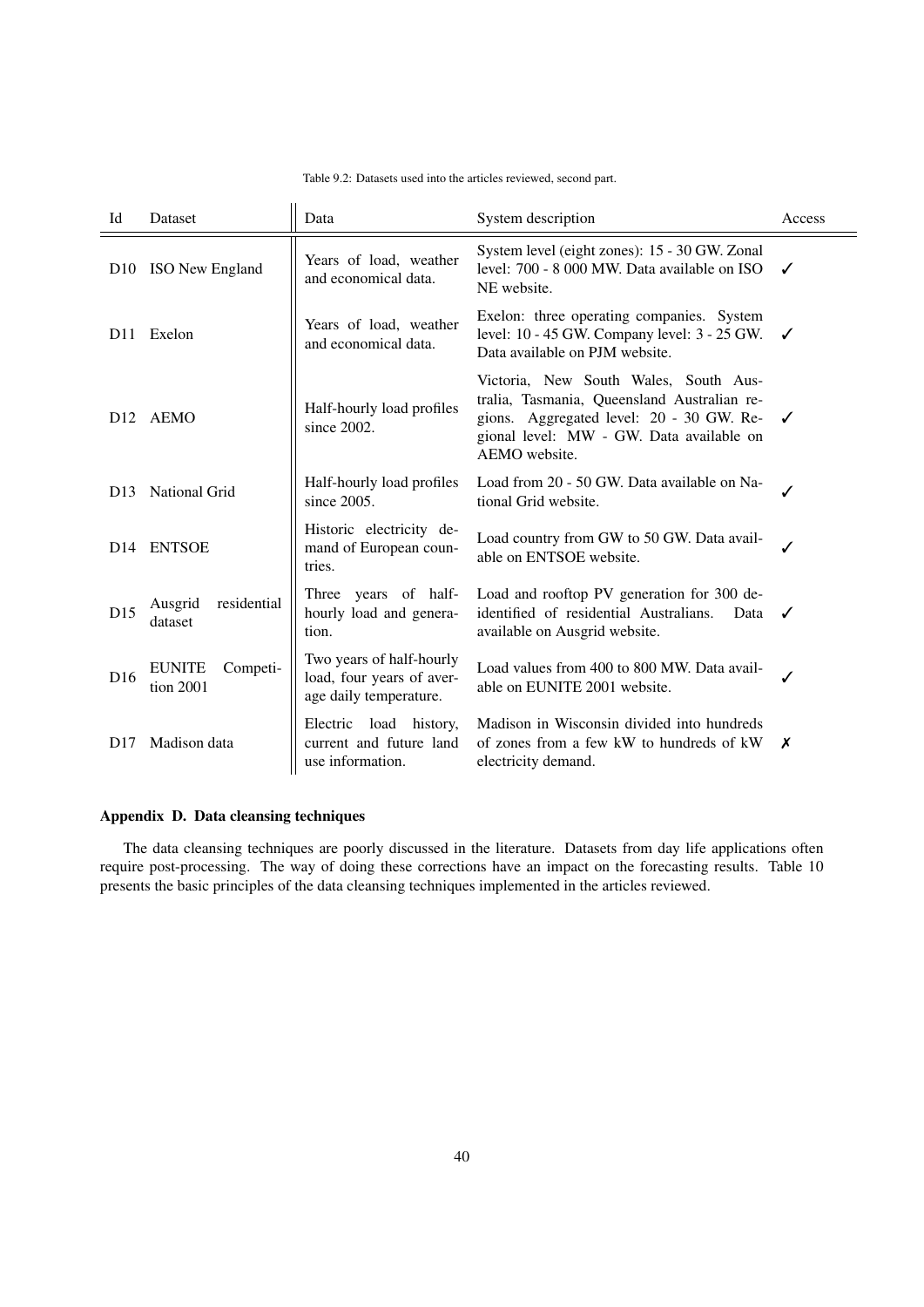## Table 10: Data cleansing techniques.

<span id="page-40-1"></span>

| Technique                                      | Author                                                                       | Principles                                                                                                                                                                                                                                                                                                                                                                                                                               |
|------------------------------------------------|------------------------------------------------------------------------------|------------------------------------------------------------------------------------------------------------------------------------------------------------------------------------------------------------------------------------------------------------------------------------------------------------------------------------------------------------------------------------------------------------------------------------------|
| Manual<br>threshold                            | Ratnam et al. [86]<br>van der Meer et al.<br>Shepero et al.<br>[9]<br>$[15]$ | Loads with a maximum value $< 6$ W, PV solar generation with a<br>maximum value $< 0.06$ kW, a daily generation $< 0.325$ kWh and an<br>early morning (before 5 am) generation $> 0.02$ kWh are anomalies<br>and removed from the dataset.                                                                                                                                                                                               |
| Naive method                                   | Jian et al. $[87]$                                                           | Load values outside the interval $[\sigma - k * \mu, \sigma + k * \mu]$ are treated as<br>anomalies, where k is a threshold fixed manually, $\sigma$ and $\mu$ are the<br>mean and standard deviation of the load.                                                                                                                                                                                                                       |
| Model-based<br>with an adap-<br>tive threshold | Jian et al. $[87]$                                                           | A dynamic linear regression-based anomaly detection method with<br>an adaptive anomaly threshold.                                                                                                                                                                                                                                                                                                                                        |
| Model-based<br>with a fixed<br>threshold       | Xie and Hong [29]<br>Hynd-<br>Taieb<br>and<br>man $[21]$                     | Load values where the APE is $> 50 \%$ in comparison with a linear<br>regression model predictions are outliers and replaced by the pre-<br>dicted values.<br>$y_t$ is an outlier if $[y_t - \tilde{y}_t] > \text{median}[y_t - \tilde{y}_t] + k * \text{MAD}$ where $\tilde{y}_t$ is<br>the Loess fit of $y_t$ , MAD the mean absolute deviation and k chosen<br>so the probability of an outlier is 0.002 under a normal distribution. |
| Seasonal<br>naive method                       | Charlton and Single-<br>ton $[18]$ Jian et al.<br>[87]                       | The load values at hour h outside the interval $[\sigma_h - k * \mu_h, \sigma_h + k * \mu_h]$<br>are treated as anomalies, where k is a threshold fixed manually, $\sigma_h$<br>and $\mu_h$ are the mean and standard deviation of the load at hour h.                                                                                                                                                                                   |
| Smoothing<br>specific<br>values                | Taylor and McSharry<br>$[12]$ Taylor $[13]$ Tay-<br>$\text{lor}$ [14]        | Load values of special days such as bank holidays are smoothed<br>out with load averages from the corresponding period in the two<br>adjacent weeks.                                                                                                                                                                                                                                                                                     |
| Visual analy-<br>sis                           | Lloyd [19]                                                                   | Graphical representations of data with box plots, etc.                                                                                                                                                                                                                                                                                                                                                                                   |

## <span id="page-40-0"></span>Appendix E. Error measurement metrics

Gneiting and Katzfuss [\[88\]](#page-26-16), Hong and Fan [\[3\]](#page-24-2) and Van der Meer et al. [\[4\]](#page-24-3) did a review of the performance metrics. Table [11.1](#page-41-0) and [11.2](#page-42-0) list the deterministic and probabilistic metrics implemented in the articles reviewed.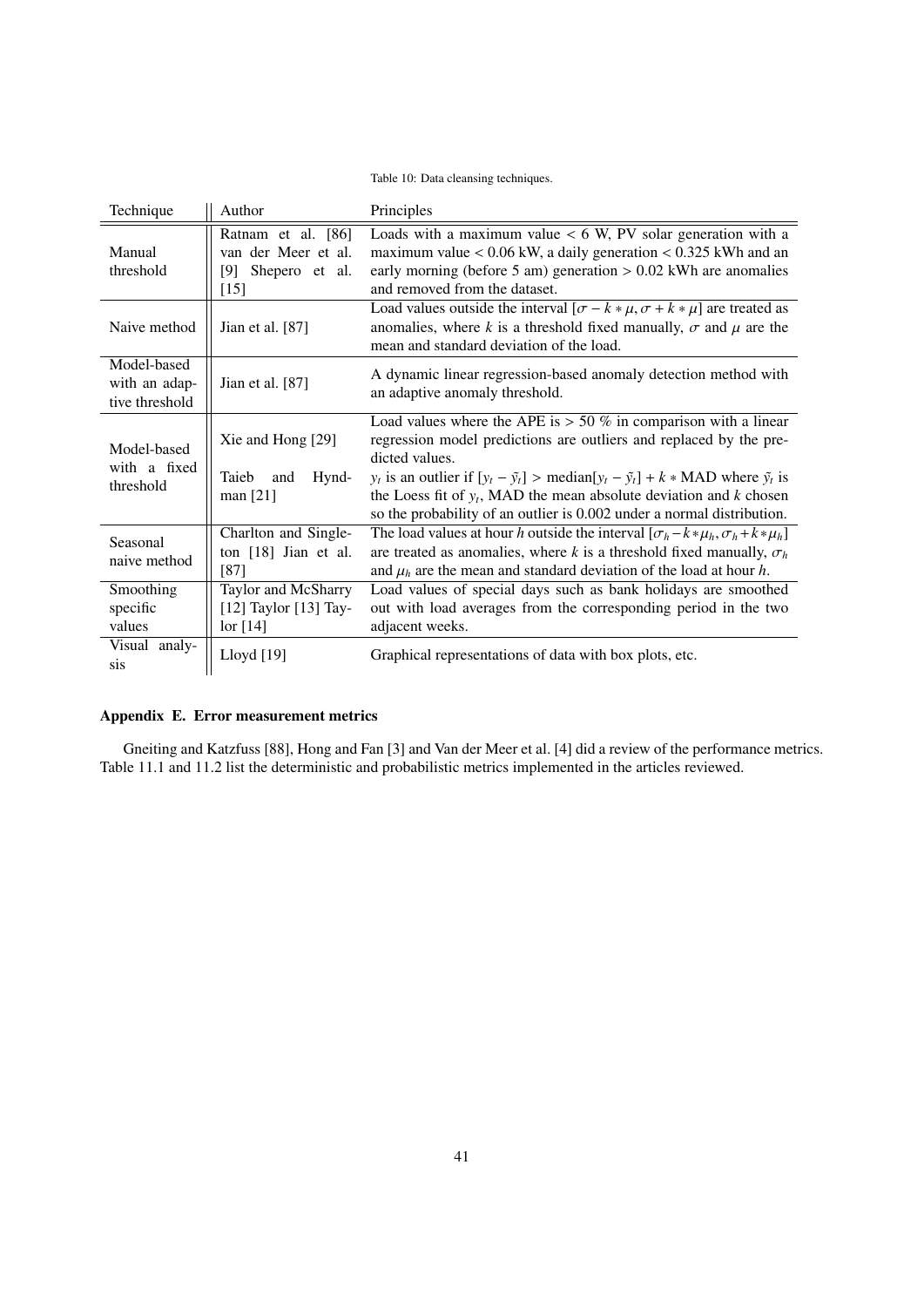#### Table 11.1: Deterministic forecasting error metrics.

<span id="page-41-0"></span>

| EM                  | Author                                                       | Principles                                                                                                                                                                                                                                                                                                                                                                                                                                                 |
|---------------------|--------------------------------------------------------------|------------------------------------------------------------------------------------------------------------------------------------------------------------------------------------------------------------------------------------------------------------------------------------------------------------------------------------------------------------------------------------------------------------------------------------------------------------|
| <b>MAE</b>          | Willmott and Mat-<br>suura [89] Van der<br>Meer et al. [4]   | Mean Absolute Error is useful to compare several forecasts of the same<br>time series. However, it is scale dependent and cannot be used to compare<br>forecasts of different time series.                                                                                                                                                                                                                                                                 |
| <b>MAPE</b>         | Van der Meer et al.<br>Hyndman<br>[4]<br>and<br>Koehler [90] | The Mean Absolute Percentage Error is a normalized MAE. Common<br>choices for the normalization factor are the mean or the range (the max-<br>imum minus the minimum) of the data. It is scale invariant and allows to<br>compare different time series.                                                                                                                                                                                                   |
| <b>MASE</b>         | Hyndman<br>and<br>Koehler [90]                               | The Mean Absolute Scaled Error is MAE scaled with the in-sample MAE<br>of the naive method (random walk). It is scale invariant, symmetric thus<br>penalizes positive and negative forecast errors equally and penalizes errors<br>in large forecasts and small forecasts equally. It is easily interpretable,<br>as values greater than one indicate that forecasts from the naive method<br>perform better than the forecast values under consideration. |
| <b>MBE</b>          | Van der Meer et al.<br>[4]                                   | The Mean Bias Error assess the average bias, where a large and positive<br>MBE represents a large overestimate. However, it is scale dependent and<br>lacks of information about the distribution of the errors.                                                                                                                                                                                                                                           |
| MSE,<br><b>RMSE</b> | Willmott and Mat-<br>suura [89] Van der<br>Meer et al. [4]   | The Mean Square Error and the Root Mean Square Error are scale depen-<br>dent and more sensitive to outliers than MAE due to the squared error. They<br>provide a quick insight into the variance and standard deviation of the er-<br>rors.                                                                                                                                                                                                               |
| <b>NRMSE</b>        | Van der Meer et al.<br>[4]                                   | The Normalized Root Mean Square Error is a normalized RMSE. Common<br>choices for the normalization factor are the mean or the range (the maxi-<br>mum minus the minimum) of the data. NRMSE is scale invariant but is<br>more sensitive to outliers than MAPE due to the squared error.                                                                                                                                                                   |